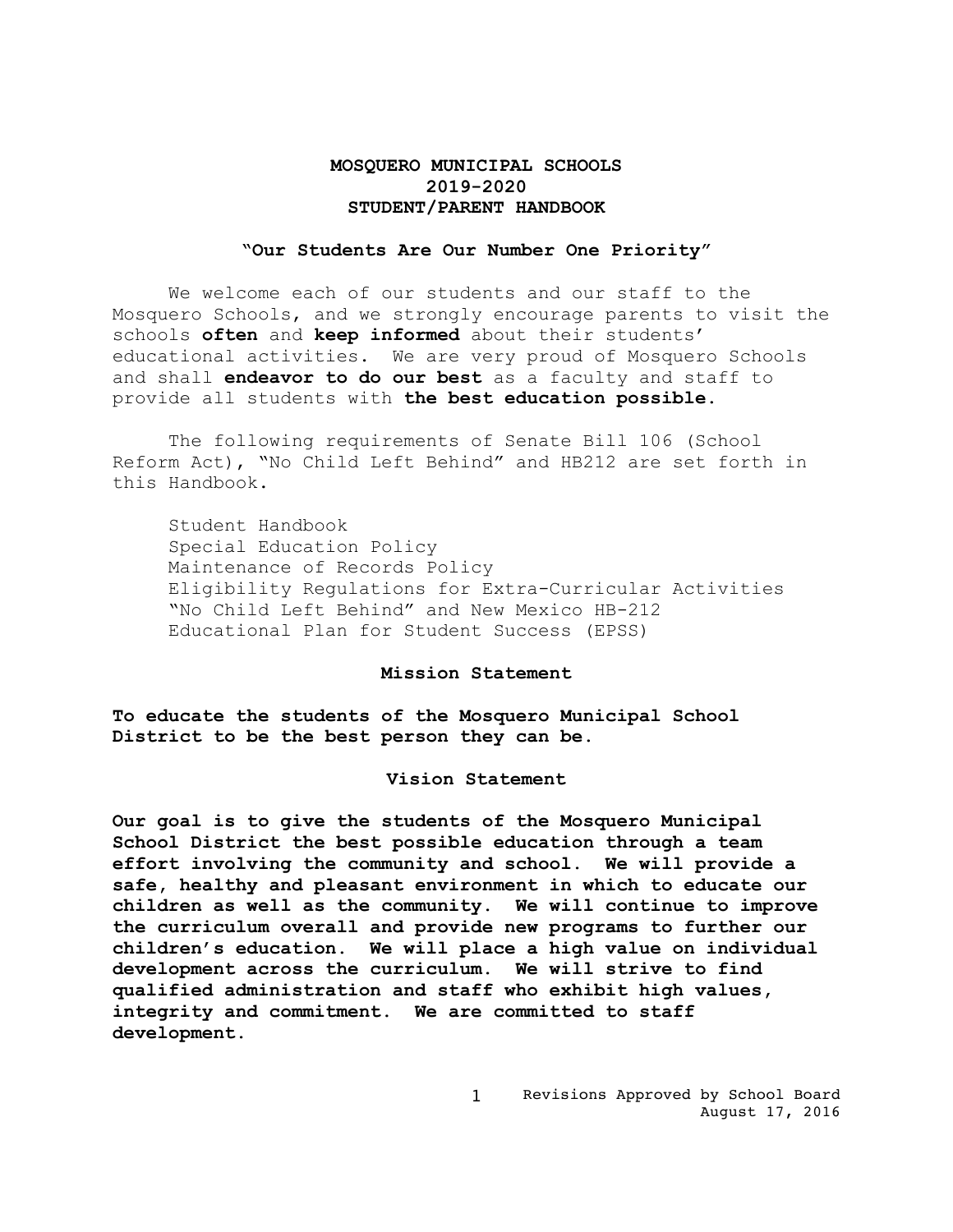### **Welcome to "YOUR" Mosquero Municipal Schools**

#### **"Our Students Are Our Number One Priority"**

To All MMS Students:

It is with great joy and pleasure that we, the faculty, staff and Board of Education, welcome you to the Mosquero Municipal Schools. It is our intent and hope that you will apply yourself and use your time wisely in order to obtain the very best education possible.

The staff is here to guide and assist you in your efforts to be successful while obtaining your education in the Mosquero Municipal Schools. Your teachers and other staff members will provide you with numerous opportunities to be successful. By doing your best, you will discover the future is bright and filled with unlimited opportunities to pursue a career that will be both pleasing and fulfilling.

We encourage you and your parents/guardians to be actively involved in all school functions, events and activities. Parent/Teacher Conferences have been added to the school calendar and they are an excellent opportunity for important communications to continue regarding your educational progress. Also, confidential weekly individual student Progress Reports will be available via the district website mms.k12.nm.us. The Progress Reports and Parent/Teacher Conferences will provide your parents with important media whereby they can assist you in closely monitoring your educational

success.

Remember, education is the **"key"** that unlocks the door to opportunity and success! Every day, you, as a student of Mosquero Municipal Schools, make many choices about your present and future. The choices you make have consequences, be they good or bad. Wise, prudent and good choices will result in favorable results with long lasting implications and results!

### **Pursue excellence in all you do!**

Have a great school year!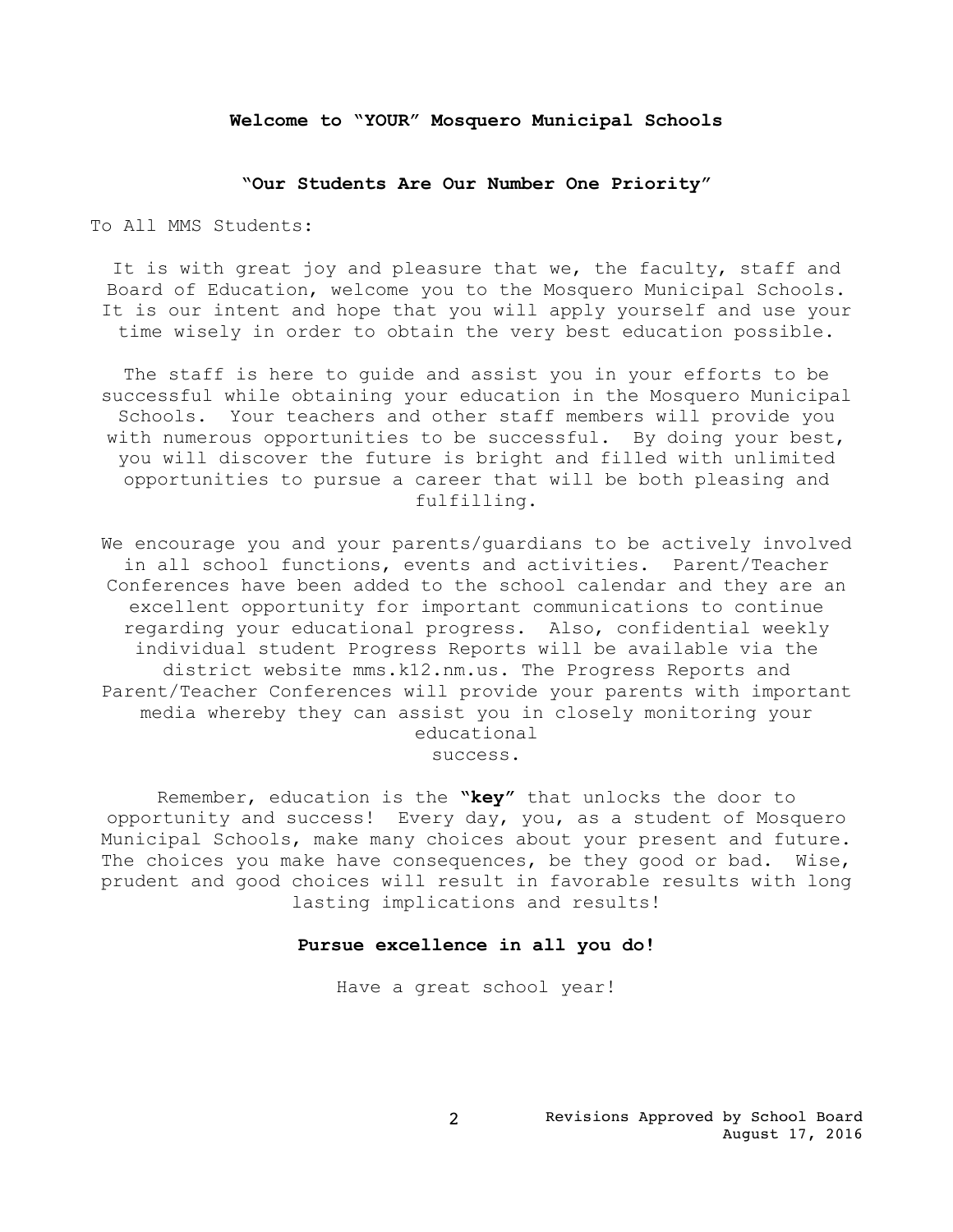Revisions Approved by School Board August 17, 2016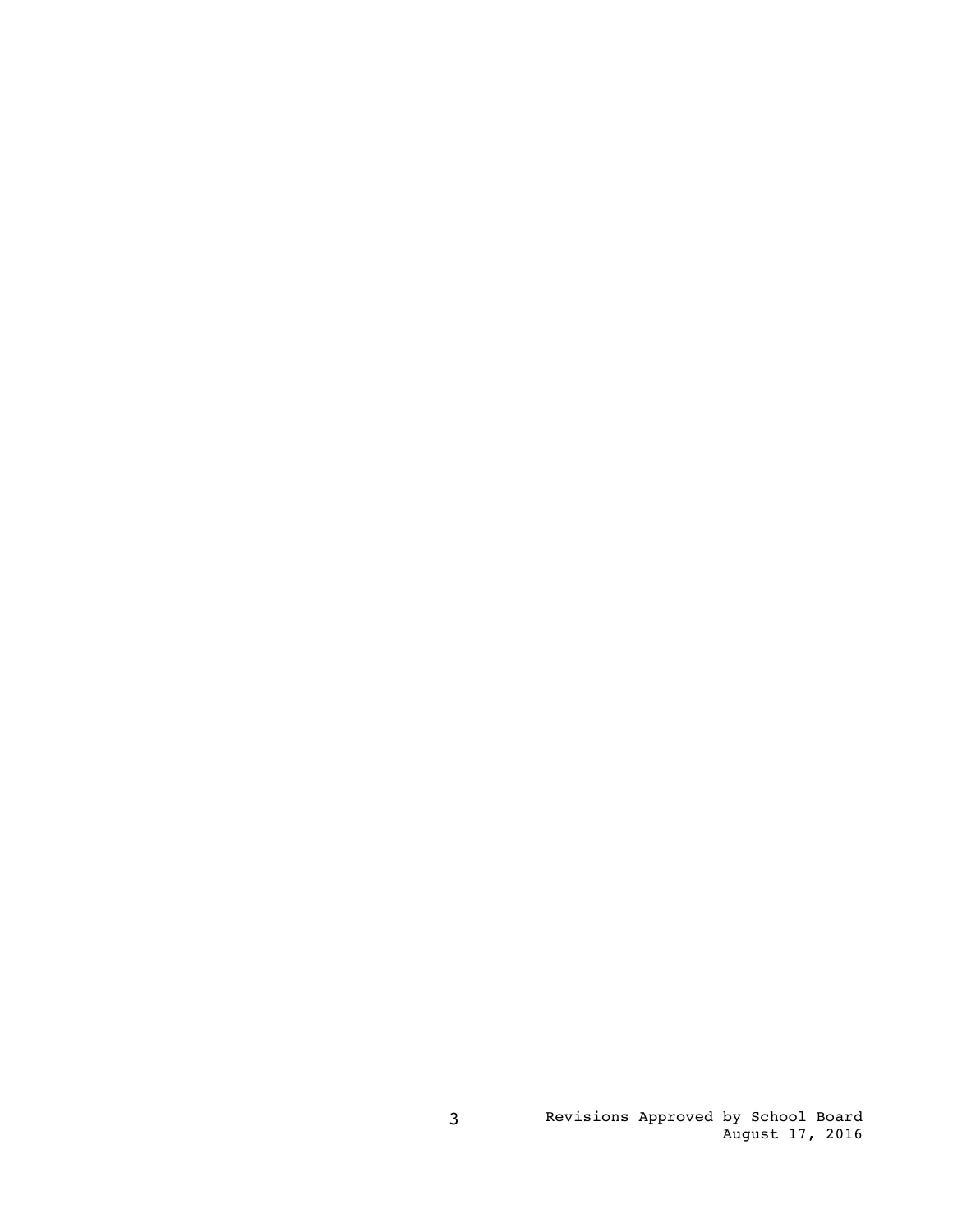#### **THE EDUCATIONAL PHILOSOPHY OF MOSQUERO SCHOOLS**

We believe that the primary purpose of Mosquero Schools is to help all it's youth develop those abilities and attitudes that will enable them to be effective and constructive citizens and will help them to accept their responsibilities in our democratic society.

We believe that in order to achieve this purpose, Mosquero Schools shall provide experiences that encourage maximum development of knowledge, skills and interests of all youth, regardless of individual abilities or differences.

We believe that the home, the church, and the school share the responsibility for the development of our youth.

We believe that the school is concerned with, and must consider, all phases of the students' growth - mental, moral, physical and emotional in helping them to develop both as individuals and as social beings.

We believe that the teachers of Mosquero Schools should encourage students individually by giving them confidence, inspiration, guidance, and helpful directions for their studies.

We believe that work should be expected from students commensurate with their abilities. For those who do not do standard work but do put forth maximum effort, we recommend that teachers exert every effort before, during and after school, to provide extra help through individualized instruction in order to enable them to receive passing credit for their work. An attempt should be made to develop skills at levels where they can succeed.

We believe that our educational programs should be attuned to the needs of the times, and they should provide conditions for creativity, experimentation, independent study and growth. This pertains to all areas academic, non-academic, and social.

We believe that our teachers and the administration are accountable to the school and to the community for effective implementation of the philosophy and all objectives of the Mosquero Schools.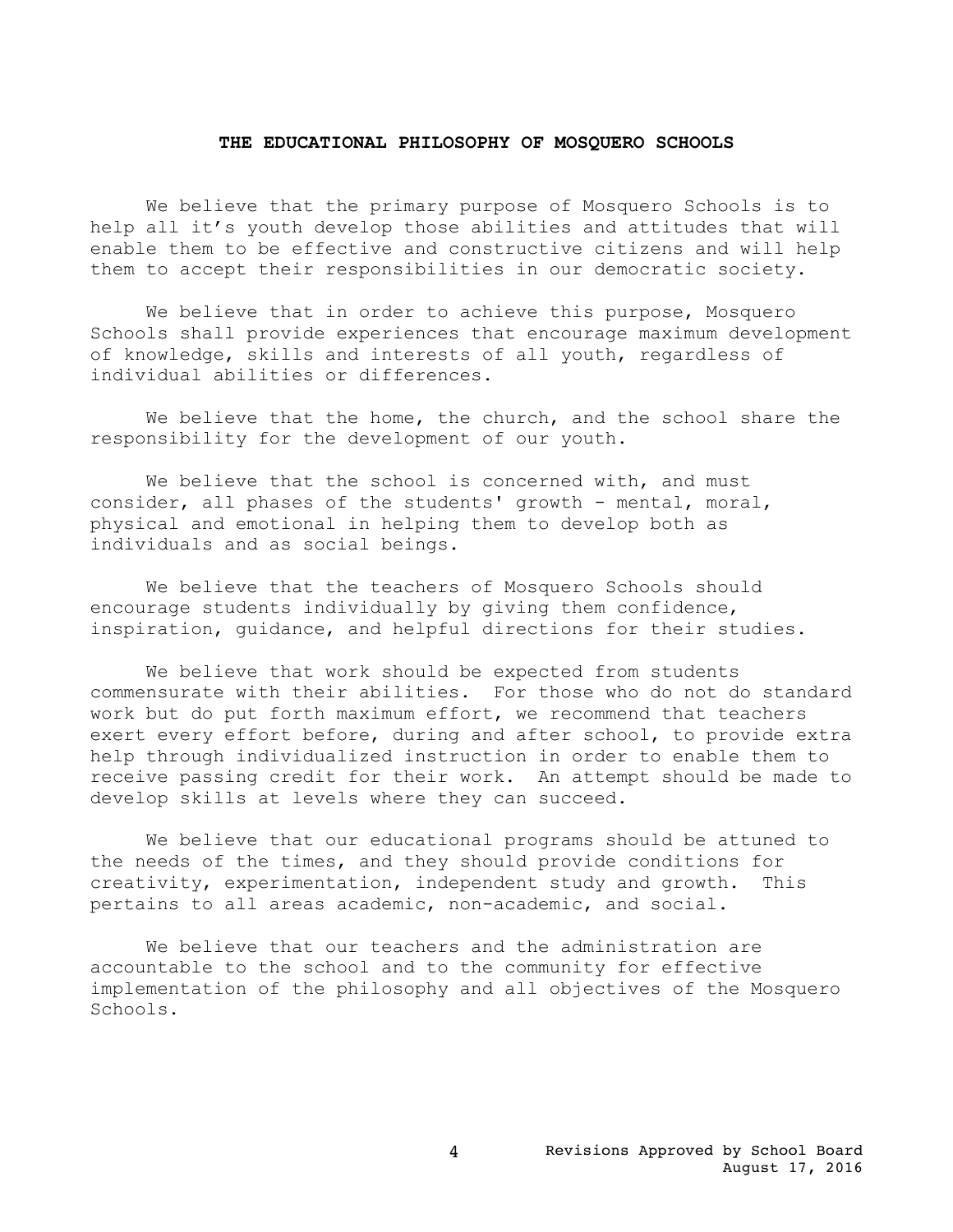# **INDEX**

|       |                                                                                                                                                                                                                                              | PAGE |
|-------|----------------------------------------------------------------------------------------------------------------------------------------------------------------------------------------------------------------------------------------------|------|
| 1.0   | JURISDICTION OVER STUDENTS.                                                                                                                                                                                                                  | 6    |
| 2.0   | RIGHTS AND RESPONSIBILITIES                                                                                                                                                                                                                  | 9    |
| 3.0   | STUDENT CONDUCT<br>.                                                                                                                                                                                                                         | 10   |
| 4.0   | .<br>ATTENDANCE PLAN.                                                                                                                                                                                                                        | 18   |
| 4.1   | COMPULSORY SCHOOL ATTENDANCE                                                                                                                                                                                                                 | 19   |
| 4.2   | ENFORCEMENT OF ATTENDANCE                                                                                                                                                                                                                    | 19   |
| 4.3   | EXEMPTIONS.                                                                                                                                                                                                                                  | 20   |
| 5.0   | TRAVEL .<br>.                                                                                                                                                                                                                                | 20   |
| 6.0   | ABSENCES                                                                                                                                                                                                                                     | 21   |
| 6.1   | <b>TARDINESS</b>                                                                                                                                                                                                                             | 22   |
| 6.1.1 | $\frac{1}{2}$ . The contract of the contract of the contract of the contract of the contract of the contract of the contract of the contract of the contract of the contract of the contract of the contract of the contract of t<br>TRUANCY | 22   |
| 6.2   | MAKE-UP WORK.<br>.                                                                                                                                                                                                                           | 23   |
| 6.3   | IMCOMPLETES                                                                                                                                                                                                                                  | 23   |
| 7.0   | VISITORS                                                                                                                                                                                                                                     | .23  |
| 8.0   | CAFETERIA<br>.                                                                                                                                                                                                                               | 23   |
| 9.0   | <b>ATHLETICS</b>                                                                                                                                                                                                                             | 24   |
| 9.1   | TRAVEL                                                                                                                                                                                                                                       | 24   |
| 9.2   |                                                                                                                                                                                                                                              | 24   |
| 9.3   | LETTER AWARDS<br>$\mathbf{r}$ and $\mathbf{r}$ and $\mathbf{r}$                                                                                                                                                                              | 24   |
| 10.0  | LIBRARY                                                                                                                                                                                                                                      | 25   |
| 11.0  | SCHOOL BUS REGULATIONS .<br>$\frac{1}{2}$                                                                                                                                                                                                    | 25   |
| 11.1  | BUS DISRUPTIONS - "TO AND FROM BUS ROUTE.                                                                                                                                                                                                    | 26   |
| 12.0  | STUDENT VEHICLES ON CAMPUS                                                                                                                                                                                                                   | 27   |
| 13.0  | PLEDGE OF ALLEGIANCE<br>$\mathbf{r}$ . The state of the state of the state $\mathbf{r}$                                                                                                                                                      | 28   |
| 14.0  | .<br>GRADUATION REQUIREMENTS                                                                                                                                                                                                                 | 28   |
| 14.1  | CLASS VALEDICTORIAN AND SALUTATORIAN                                                                                                                                                                                                         | 31   |
| 14.2  | COLLEGE CLASSES - HONORS POINT PROGRAM.                                                                                                                                                                                                      | 33   |
| 15.0  | NEW MEXICO HIGH SCHOOL COMPETENCY EXAMINATION                                                                                                                                                                                                | 34   |
| 16.0  | GUIDANCE AND COUNSELING                                                                                                                                                                                                                      | 34   |
| 16.1  | NEXT-STEP PROGRAM                                                                                                                                                                                                                            | 34   |
| 17.0  | GRADING<br>.                                                                                                                                                                                                                                 | 35   |
| 17.1  | HONOR ROLLS<br>.                                                                                                                                                                                                                             | 36   |
| 17.2  | GRADING SCALE                                                                                                                                                                                                                                | 36   |
| 17.3  | CORRESPONDENCE COURSES 37                                                                                                                                                                                                                    |      |
| 17.4  | DUAL CREDIT ENROLLMENT CLASSES                                                                                                                                                                                                               | .37  |
| 17.5  | TRANSFER INTO MOSQUERO MUNICIPAL SCHOOLS                                                                                                                                                                                                     |      |
|       | FROM HOME SCHOOL                                                                                                                                                                                                                             | 38   |
| 18.0  | WORK RELEASE PROGRAM 38                                                                                                                                                                                                                      |      |
| 18.1  | EMPLOYMENT CERTIFICATES: STUDENT 38                                                                                                                                                                                                          |      |
| 19.0  | SCHEDULING OF CLASSES                                                                                                                                                                                                                        | 38   |
| 20.0  |                                                                                                                                                                                                                                              |      |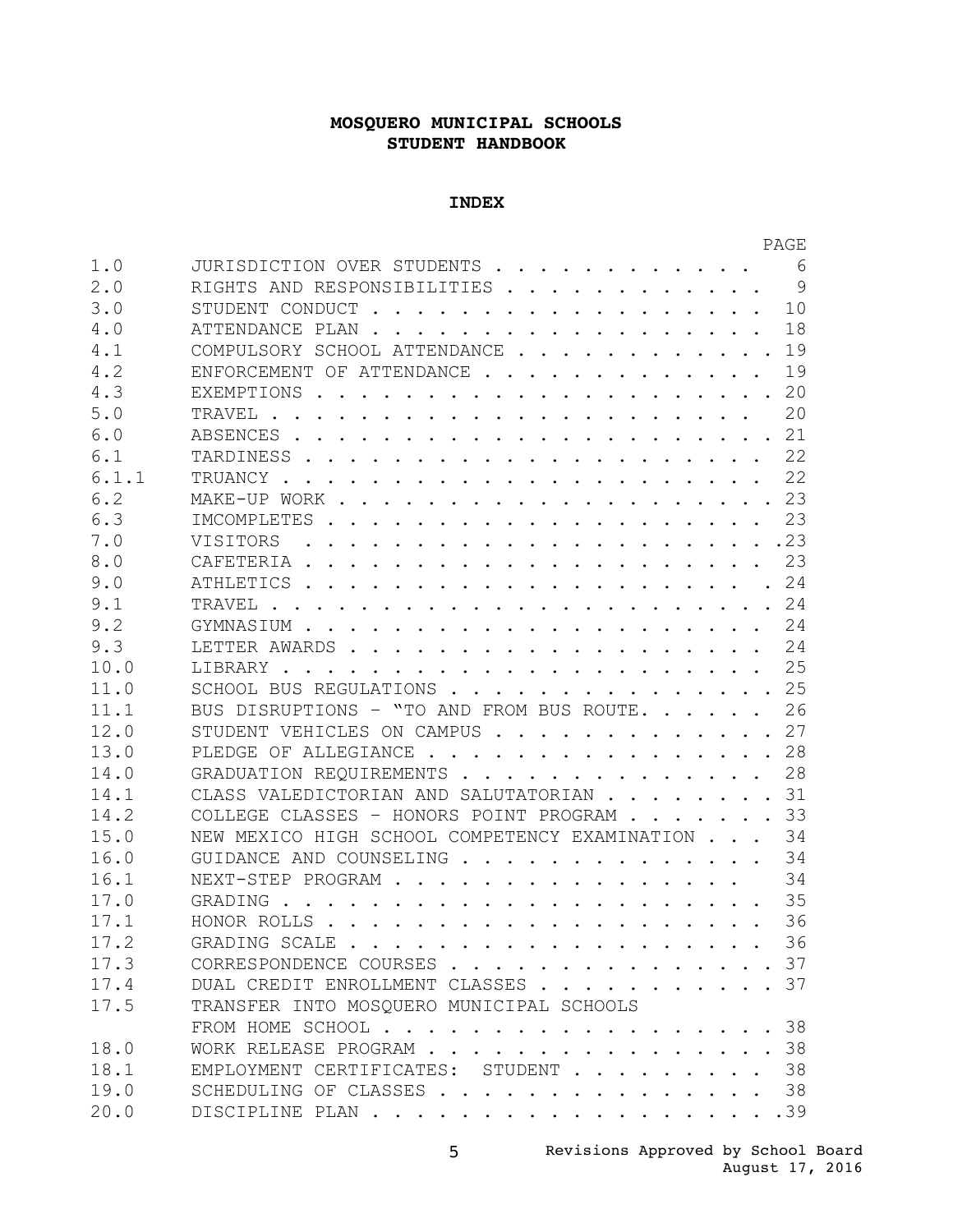| 21.0 | WEAPONS AND EXPLOSIVES 39                                                                                                                                    |    |
|------|--------------------------------------------------------------------------------------------------------------------------------------------------------------|----|
| 22.0 | 42<br>ALCOHOL AND DRUG ABUSE                                                                                                                                 |    |
| 23.0 | 47<br>IMMUNIZATION<br>$\mathcal{A}$ , and $\mathcal{A}$ , and $\mathcal{A}$ , and $\mathcal{A}$ , and $\mathcal{A}$                                          |    |
| 24.0 | MEDICATIONS                                                                                                                                                  | 49 |
| 24.0 | EMERGENCY MEDICAL AUTHORIZATION FORM                                                                                                                         | 49 |
| 26.0 | 49<br>DISASTER AND EMERGENCY OPERATIONS PLAN (DEOP)                                                                                                          |    |
| 27.0 | 49<br>FIRE DRILLS AND MOCK DISASTER DRILLS.<br>$\sim$ $\sim$ $\sim$ $\sim$ $\sim$ $\sim$                                                                     |    |
| 28.0 | 49<br>POLICY ON DANCES SPONSORED BY SCHOOL ORGANIZATIONS.                                                                                                    |    |
| 29.0 | LOSS OF PERSONAL PROPERTY                                                                                                                                    | 50 |
| 30.0 | 50<br>STUDENT GRIEVANCE PROCEDURE                                                                                                                            |    |
| 31.0 | 50<br>SPECIAL EDUCATION POLICY                                                                                                                               |    |
| 32.0 | TITLE I<br>$\mathbf{1}$ , and $\mathbf{1}$ , and $\mathbf{1}$ , and $\mathbf{1}$ , and $\mathbf{1}$ , and $\mathbf{1}$ , and $\mathbf{1}$ , and $\mathbf{1}$ | 50 |
| 33.0 | FAMILY EDUCATIONAL RIGHTS AND PRIVACY ACT                                                                                                                    | 50 |
| 34.0 | ELIGIBILITY REGULATIONS FOR EXTRA-CURRICULAR                                                                                                                 |    |
|      | 51<br>ACTIVITIES                                                                                                                                             |    |
| 35.0 | 55<br>"NO CHILD LEFT BEHIND" AND HB 212                                                                                                                      |    |
| 36.0 | 55<br>Pre-School Program                                                                                                                                     |    |
|      |                                                                                                                                                              |    |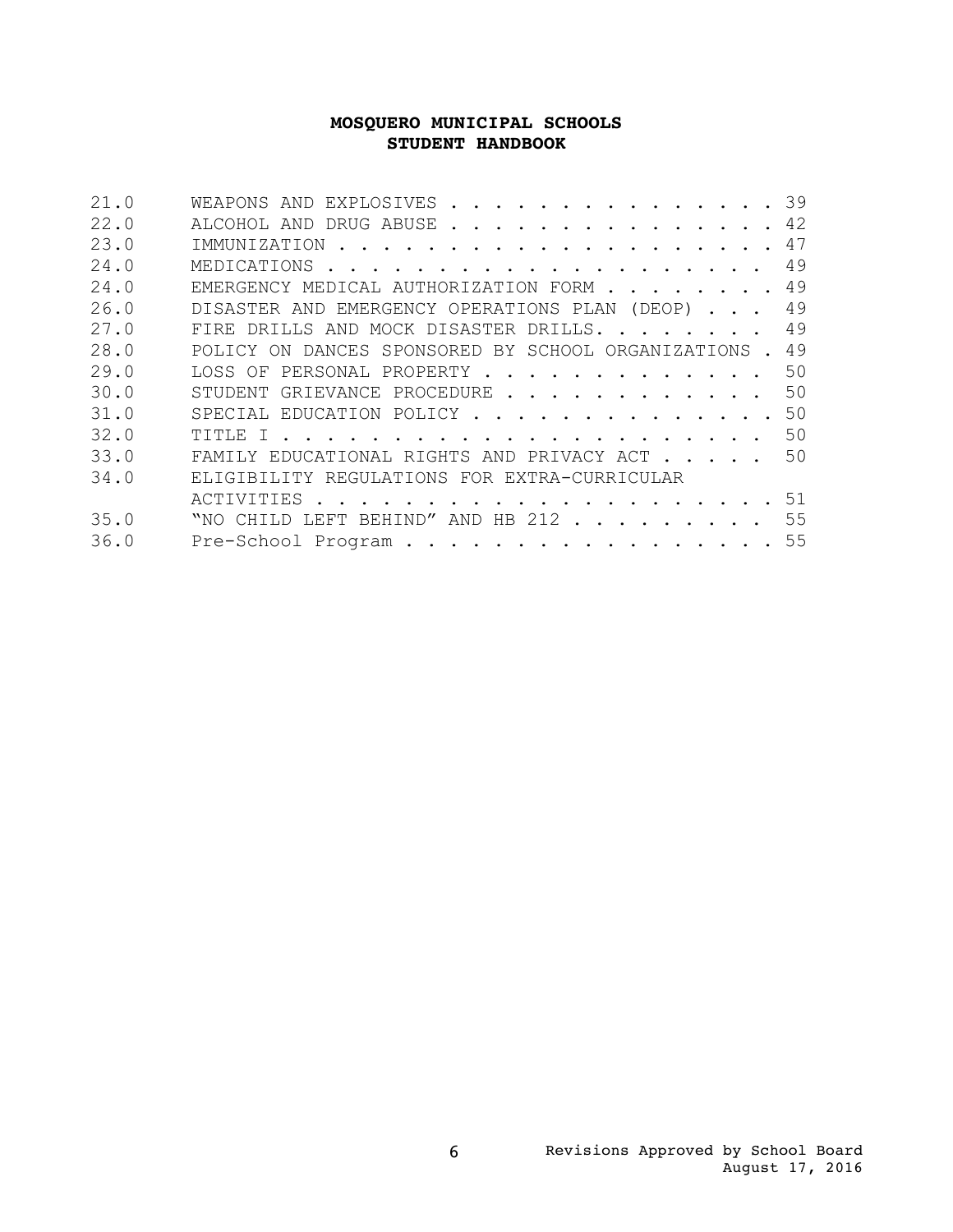#### **STUDENT HANDBOOK**

#### **1.0 JURISDICTION OVER STUDENTS**

All official employees, and authorized agents of the public schools whose responsibilities include supervision of students shall stand in loco parentis with regard to any students whom they are required to supervise at any time that responsibility of supervision exists. This authority applies whenever students are lawfully subject to the school control, regardless of place. During such periods, public school authorities shall have the right to supervise and control the conduct of students, and students shall have the duty to submit to the schools' authority.

#### **A. OBJECTIVES:**

To provide a comprehensive framework within which the District can carry out their educational mission and exercise their authority and responsibility to provide a safe environment for student learning, and further to provide students and parents with an understanding of the basic rights and requirements necessary to effectively function in the educational community.

### **B. DEFINITIONS:**

- 1. "Administrative authority" means the local school district superintendent, a principal, or a person authorized by either to act officially in a matter involving school discipline or the maintenance of order. The term may include school security officers, but only to the extent of their authority as established under written local school board policies.
- 2. "Criminal acts" are acts defined as criminal under federal and state law, and any applicable municipal or county criminal ordinances.
- 3. "Delinquent acts" are acts so defined in Section 32A-1-3A, NMSA 1978 of the Delinquency Act.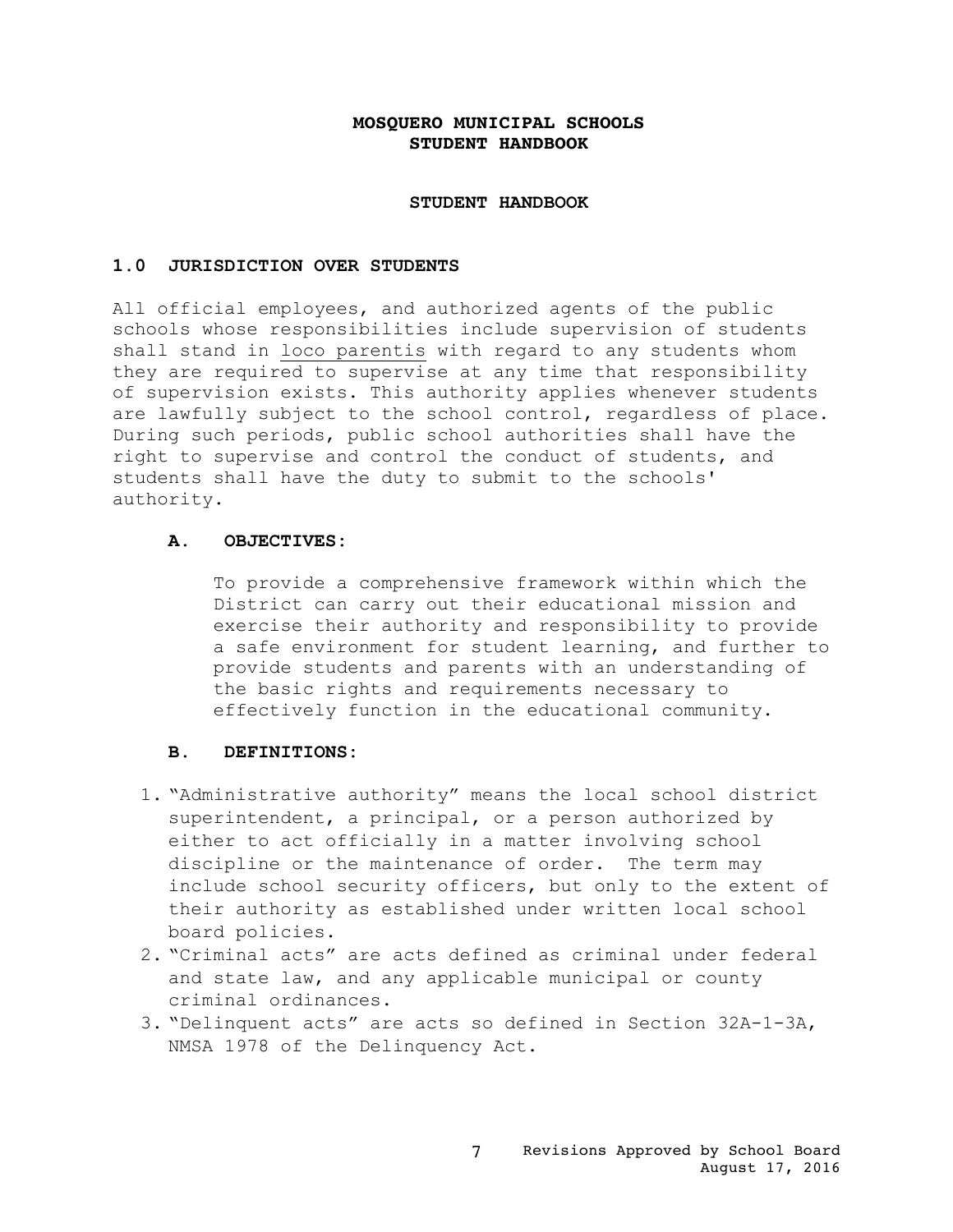- 4. "Detention" means requiring a student to remain inside or otherwise restricting his or her liberty at times when other students are free for recess or to leave school.
- 5. "Disciplinarian" means a person or group authorized to impose punishment after the facts have been determined. Under these rules, the Hearing Authority shall also be the Disciplinarian unless otherwise provided for good cause by the Superintendent.
- 6. "Disruptive conduct" means willful conduct which:
	- a. Materially and in fact disrupts or interferes with the operation of the public schools or the orderly conduct of any public school activity, including individual classes; or
	- b. Leads an administrative authority reasonably to forecast that such disruption or interference is likely to occur unless preventive action is taken.
- 7. "Expulsion" means the removal of a student from attendance at all schools of the District, either permanently or for an indefinite time exceeding 10 school days.
- 8. "Gang related activity" means conduct prohibited by the District's policy on Gang Related Activity, No. 6.14A.10.
- 9. "Hearing Authority" means the person who presides at the formal hearing, hears the evidence, decides culpability, and determines punishment. The Superintendent, Associate Superintendent for Instruction, Personnel Director shall serve as Hearing Authority on a rotating or alternating basis in all formal hearings, except in instances in which the administrator who would otherwise serve as Hearing Authority was directly involved in, or witnessed, the incident(s) in question, has prejudged disputed facts, or is actually biased for or against any person who will actively participate in the hearing. In such cases, one of the other administrators eligible to serve as Hearing Authority shall do so.
- 10. "Immediate removal" means the removal of a student from school for one school day or less under emergency conditions and without a prior hearing.
- 11. "In-school suspension" means suspending a student from one or more regular classes while requiring the student to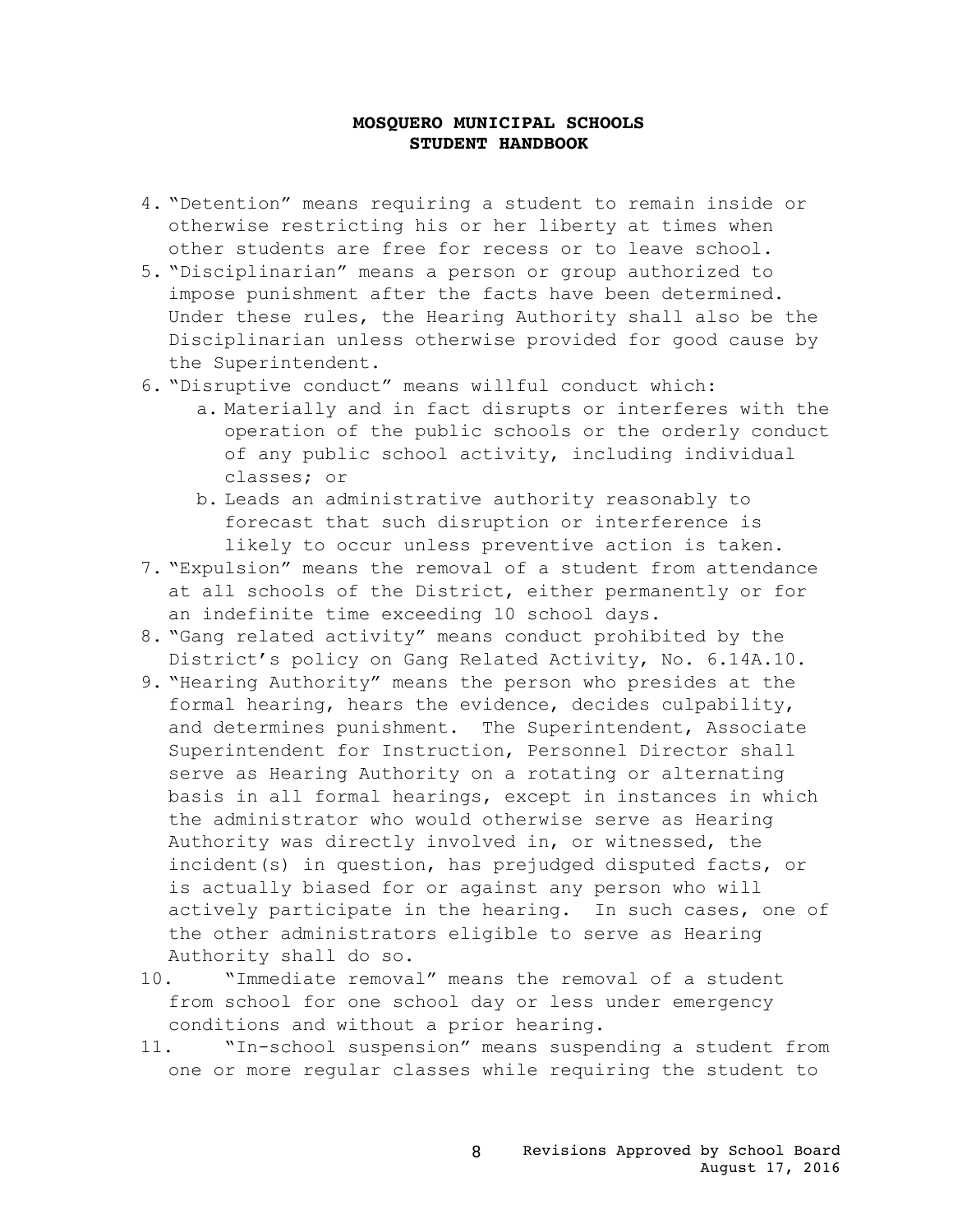spend the time in a designated area at the same school or elsewhere.

- 12. "Legal limits" include the requirements of the federal and state constitutions and governing statutes, standards, and regulations, and also include the fundamental commonlaw requirement that rules of student conduct be reasonable exercises of the schools' authority in pursuance of legitimate educational and related functions. There are special limitations arising from constitutional guarantees of protected free speech and expression which must be balanced against the school's need to foster an educational atmosphere free from undue disruptions to appropriate discipline.
- 13. "Long-term suspension" means the removal of a student from attendance at all schools of the district for a specified or indefinite period of time exceeding 10 school days.
- 14. "Parent" means the natural parent, a guardian, or other person or entity having custody and control of a student who is subject to the Compulsory School Attendance Law, Section 22-12-1, et seq., NMSA 1978, or the student if he/she is not subject to compulsory attendance.
- 15. "Public school" means the campus; of and any building, facility, vehicle, or other item of property owned, operated, controlled by, or in the possession of a local school district. For purposes of student discipline, the term also includes any non-school premises being used for school-sponsored activities.
- 16. "Refusal to cooperate with school personnel" means a student's willful refusal to obey the lawful instructions or orders of school personnel whose responsibilities include supervision of students.
- 17. "Refusal to identify self" means a person's willful refusal, upon request from school personnel known or identified as such to the person, to identify him/herself accurately.
- 18. "Review authority" is a person or group authorized by the Board to review a disciplinarian's final decision to impose a long-term suspension or expulsion. Under these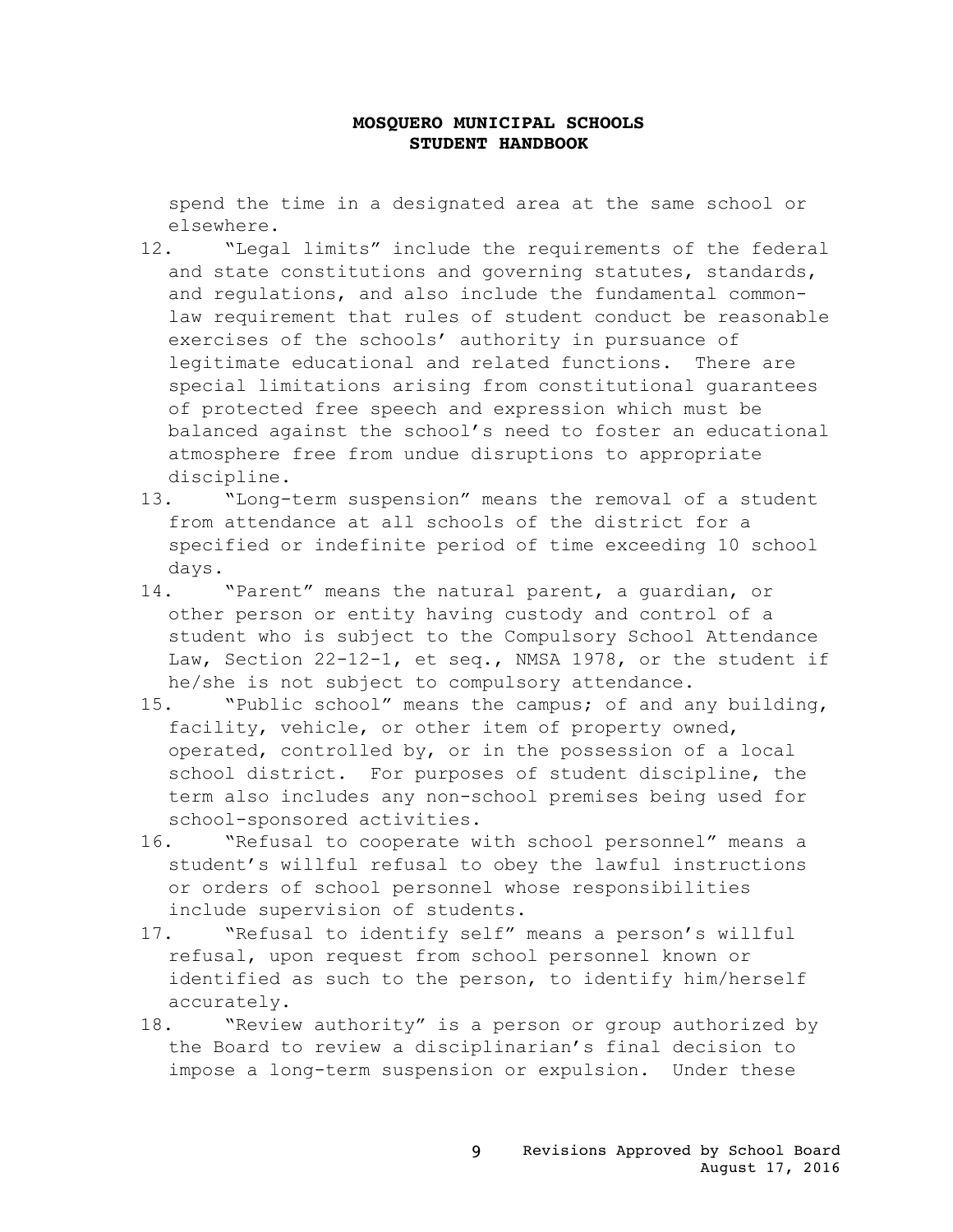rules, the Board of Education shall be the Review Authority unless the Board determines otherwise in specific cases.

- 19. "Sexual harassment". Regarding students, means conduct prohibited by the District's Student Sexual Harassment Policy.
- 20. "School personnel" means all members of the staff, faculty, and administration employed by the local school board. The term includes school security officers, school bus drivers and their aides, and also authorized agents of the schools, such as volunteers or chaperones whose responsibilities include supervision of students.
- 21. "Student" means a person who is enrolled in one or more classes at a public school or a person who was a student during the previous school year and is participating in a school- sponsored activity connected with his or her prior status as a student.
- 22. "Temporary suspension" means the removal of a student from school for a specified period of 10 school days or less after a rudimentary hearing.

A complete set of "Student's Rights and Responsibilities" are maintained in the Superintendent's Office.

#### **2.0 RIGHTS AND RESPONSIBILITIES**

#### **A. STATEMENT OF POLICY**

A primary responsibility of the Mosquero Municipal Schools and their professional staff shall be to instill in students an appreciation of our representative form of government, the rights and responsibilities of the individual, and the legal processes whereby necessary changes are brought about.

The school is a community and the rules and regulations of a school are the laws of that community. All persons enjoying the rights of citizenship are subject to the laws of their community, and the legal processes whereby necessary changes are brought about.

The right to attend public school is not absolute. It is conditional on each student's acceptance of the obligation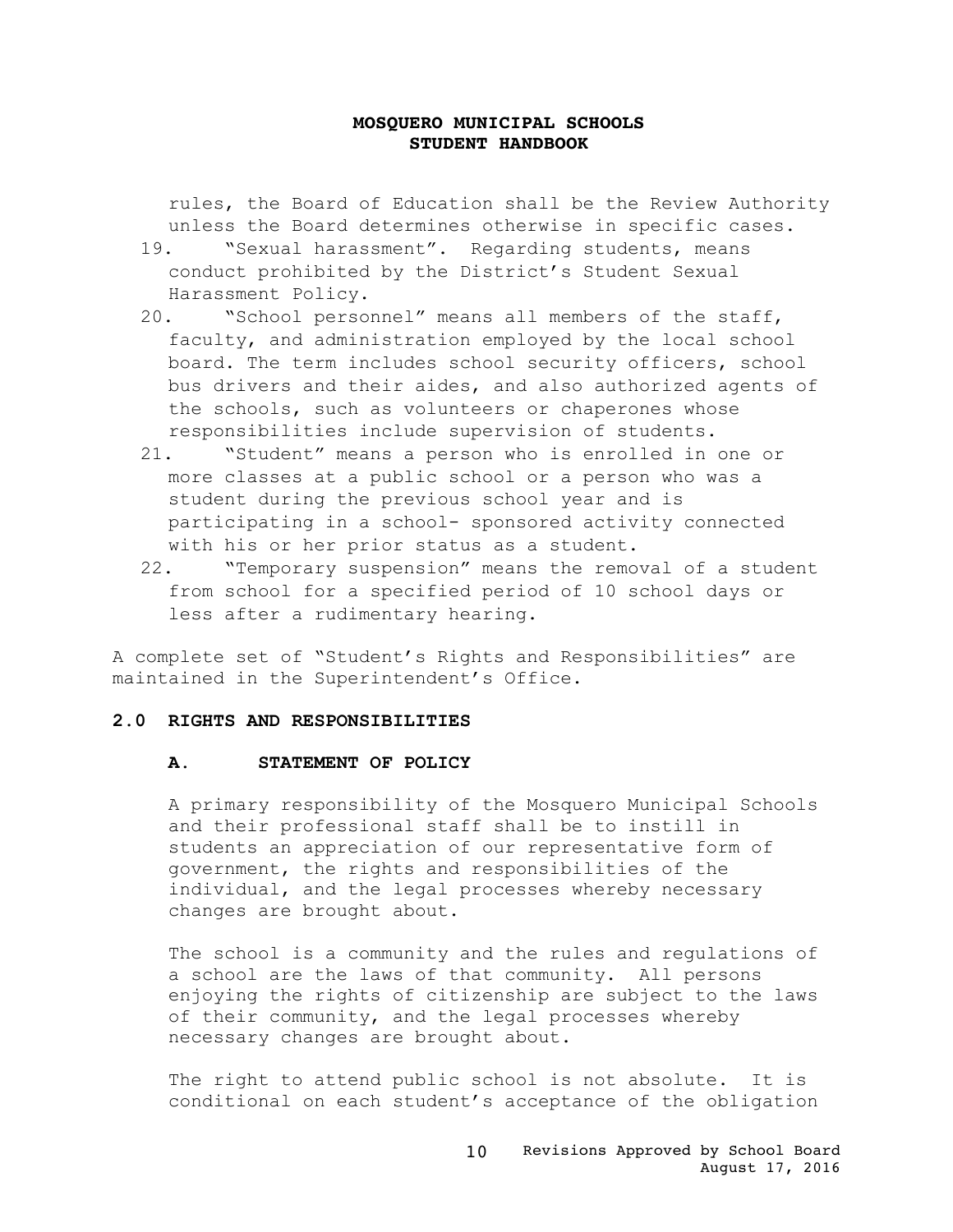to abide by the lawful rules of the school community until and unless the rules are changed through established processes.

Teachers, administrators, and other school employees also have rights and duties. Teachers are required by law to maintain a suitable environment for learning in their classes and to assist in maintaining school order and discipline. Administrators are responsible for maintaining and facilitating the educational program by ensuring an orderly, safe environment in the public schools. In discharging their duties, all school employees have the right to be free from intimidation or abuse and to have their lawful requests and instructions followed by students.

The Mosquero Board of Education has both the authority and the responsibility to ensure that suitable rules of student conduct and appropriate disciplinary processes are established.

#### **3.0 Student Code of Conduct**

#### **OBJECTIVES**

The objectives of the school district are to: develop an educational program which will motivate and support students in identifying and achieving their highest potential; in a way that: increases accountability and achievement; fosters positive community, parent, teacher, and student communications and relationships; provides increased opportunities for staff development; enhances professionalism; utilizes structured interaction within the District; provides appropriate curriculum; employs research-based, innovative restructuring and practices; and enables students to succeed in a technological society; so that: students will be equipped to meet "real world" expectations with the involvement of parents, community, business, and higher education.

These objectives may be met only when there is a school climate free from disruptions that interfere with the learning process. The purpose of this code is to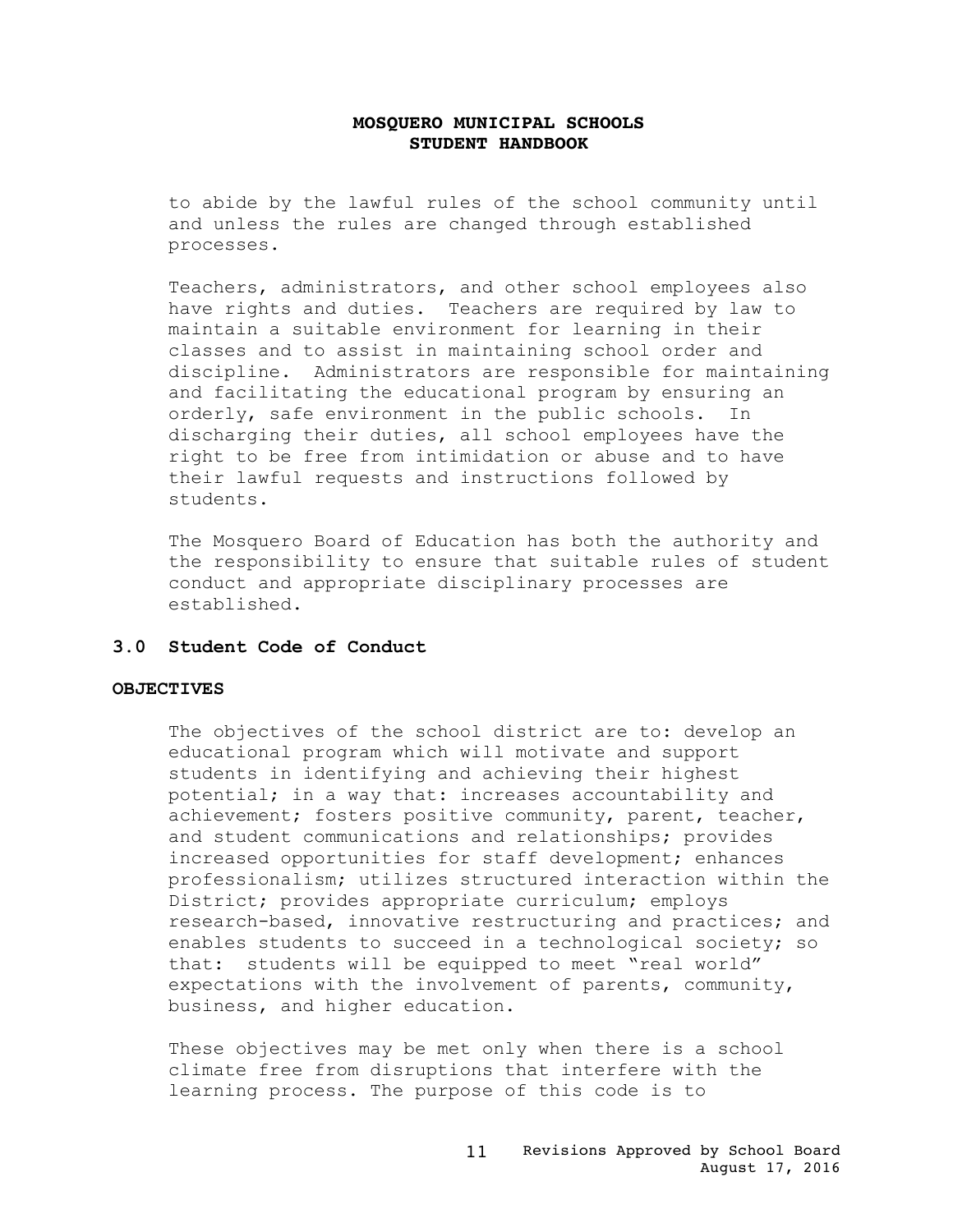communicate the expectations for responsible student behavior, and the consequences of irresponsible and disruptive behavior. It is expected that individual students will assume responsibility for self-discipline in accordance with stated expectations. However, when violations of the Code of Conduct do occur, discipline will be administered in order to correct disruptive behavior, to protect other students, school employees, or property, and/or maintain a positive learning environment.

Student discipline shall be administered fairly and equitably, and based on a careful assessment of the circumstances of each case. Factors to be considered shall include:

- 1. The seriousness of the offense
- 2. The student's age
- 3. The frequency of misconduct
- 4. The student's attitude
- 5. The potential effect of the misconduct on the school environment

To reiterate, the District has jurisdiction over its students during the regular school day and while going to and from school on District transportation. The District's jurisdiction includes any activity during the school day on school grounds, or adjacent to school grounds, attendance at any school-related activity, regardless of time or location, and any school-related misconduct, including retaliation against an employee, regardless of time or location.

#### **Abiding by the Law**

Every student is expected to abide by federal laws and State, and local laws. Violation of certain federal and state laws shall constitute a violation of the Code of Conduct and appropriate discretionary or mandatory disciplinary measures will be imposed.

### **A. Standards and Expectations for Student Behavior**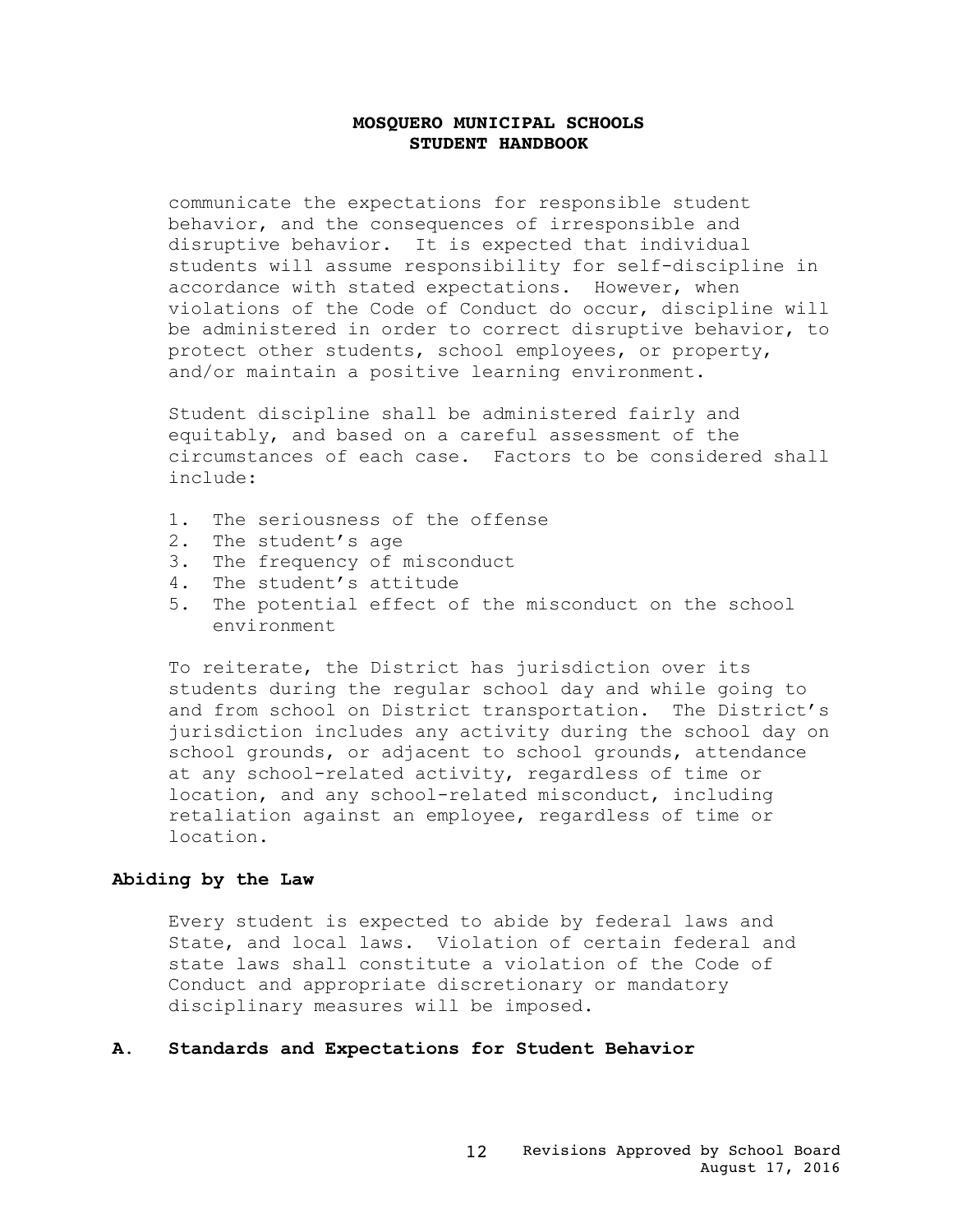All students are entitled to enjoy the basic rights of citizenship recognized and protected by law and the Constitution for persons of their age and maturity. The school will foster a climate of mutual respect for the rights of others. Students are expected to respect the rights and privileges of other students, teachers, and District staff. The District's rules of conduct and discipline are established to achieve and maintain order in the school. Students who violate the rights of others or who violate District or school rules will be subject to disciplinary measures designed to correct the misconduct and to promote adherence by all students to their responsibilities as citizens in the school community.

Student responsibilities for achieving a positive learning environment at school or school-related activities include:

- 1. Attending all classes, daily and on time.
- 2. Being prepared for each class with appropriate materials and assignments.
- 3. Being properly dressed.
- 4. Exhibiting respect toward others.
- 5. Paying required fees and fines.
- 6. Obeying all school rules, including safety rules.
- 7. Exhibiting responsible conduct at school, on school buses, and at all school functions on or off campus.
- 8. Cooperating with staff in investigation of disciplinary cases and volunteering information relating to and violations of the law and Student Code of Conduct.

# **Students at School or School-Related Activities are Prohibited From the following infractions:**

1. Throwing objects, outside supervised school activities that can cause bodily injury or damage to property.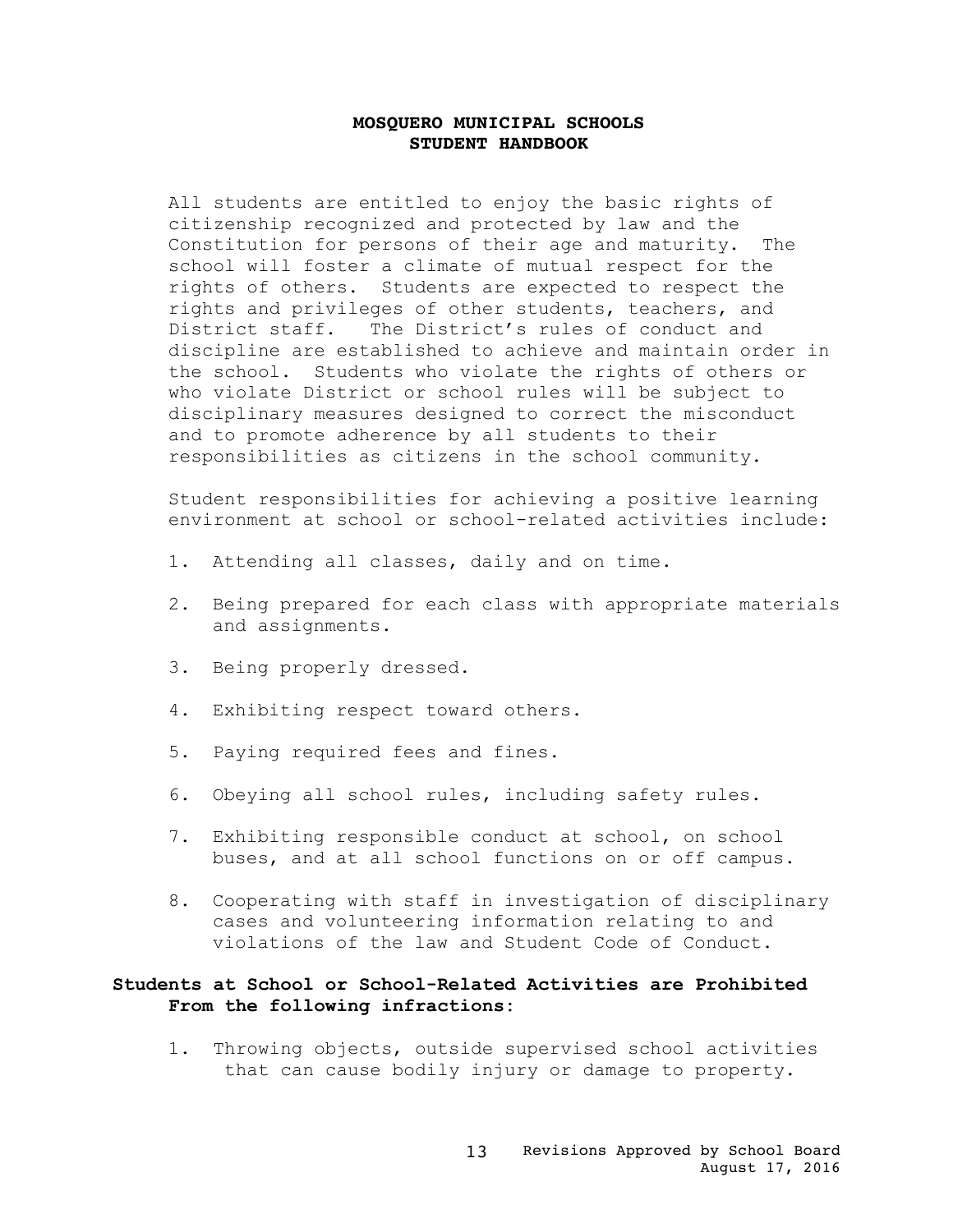- 2. Leaving school-sponsored events in which they are participating without permission.
- 3. Directing profanity, vulgar language, or obscene gestures toward other students.
- 4. Insubordination, such as disobeying directives from school personnel or school policies, rules, and regulations.
- 5. Being disrespectful or directing profanity, vulgar language, or obscene gestures toward teachers or other school employees.
- 6. Playing with matches or fire, or committing arson.
- 7. Committing robbery or theft.
- 8. Damaging or vandalizing property owned by the District, other students, school employees or others.
- 9. Disobeying school rules about conduct on school buses.
- 10. Fighting, committing physical abuse, or threatening physical abuse.
- 11. Committing extortion coercion, or blackmail; that is obtaining money or their objects of value from an unwilling person, or forcing an individual to act through the use of force or threat of force.
- 12. Engaging in verbal abuse, i.e., name-calling, ethnic or racial slurs, or derogatory statements that may substantially disrupt the school program or incite violence.
- 13. Engaging in inappropriate physical or sexual contact disruptive to the school environment or disturbing to other students.
- 14. Engaging in any other conduct that disrupts the school environment or educational process.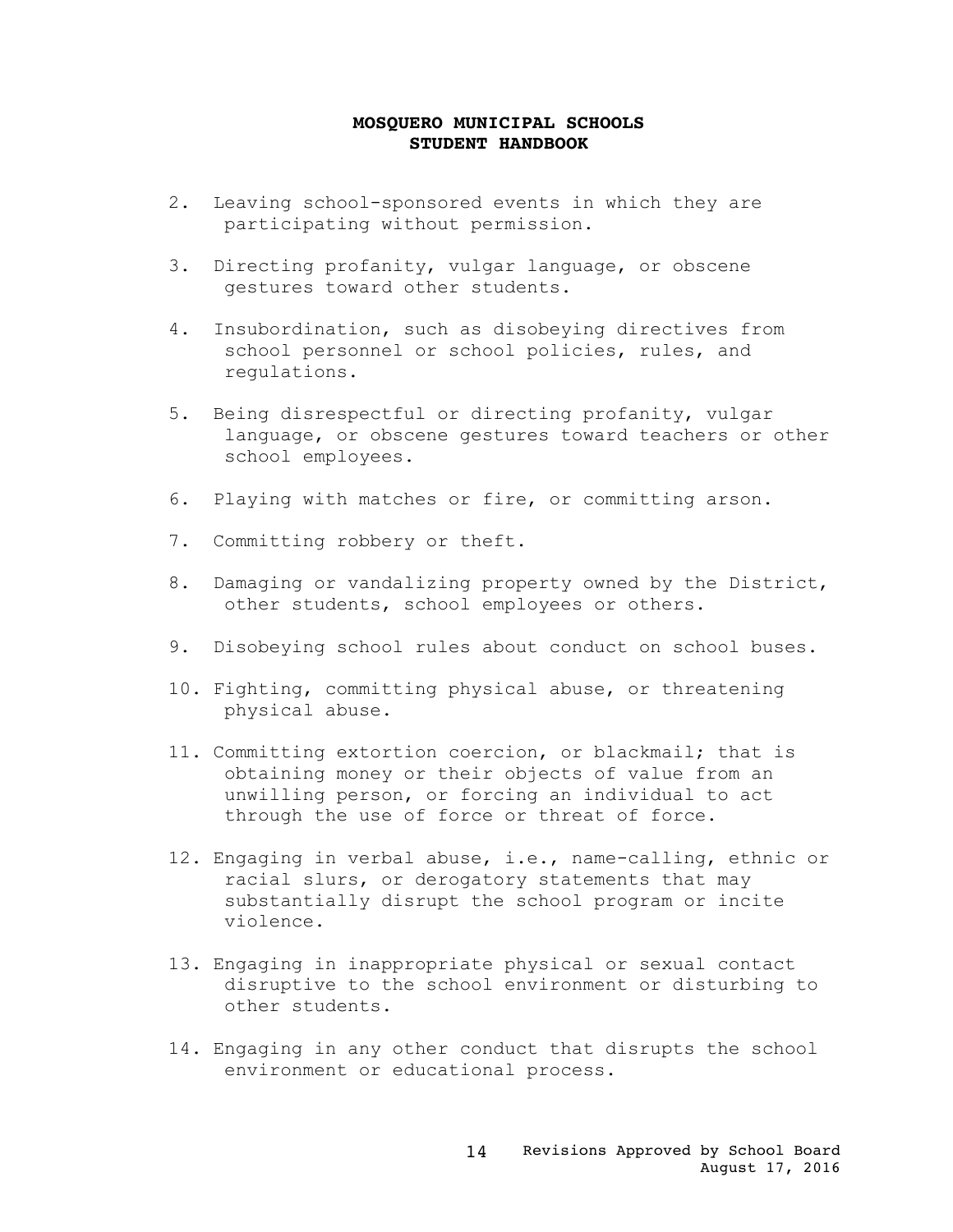- 15. Committing indecent exposure.
- 16. Being tardy or leaving school grounds when not permitted to do so.
- 17. Engaging in any conduct constituting felony criminal mischief as defined by law.
- 18. Engaging in any unruly, disruptive, or abusive behavior that seriously interferes with teacher's communications, with students, with students' ability to learn, or with the educational process.
- 19. Violating the Mosquero Municipal Schools policy for acceptable use of computers and networks.
- 20. Violating the school code of academic honesty.

#### **ACADEMIC HONESTY POLICY**

Academic Honesty means that a student will display personal integrity in all academic endeavors. Academic Dishonesty includes, but is not limited to the following: Copying from another student or knowingly allowing another student to copy one's work, unless the assignment has been defined as a collaborative task.

> Plagiarizing work, which means the theft of any other person's work without proper citation. (Examples are copying a paper or paraphrasing from a source text without proper documentation.)

Buying a paper from a research service or term paper mill.

Knowingly obtaining, possessing, providing, using, buying, selling, or soliciting, in whole or part, the contents of an examination.

Intentionally causing a disadvantage to other students (tampering with another person's work, etc.)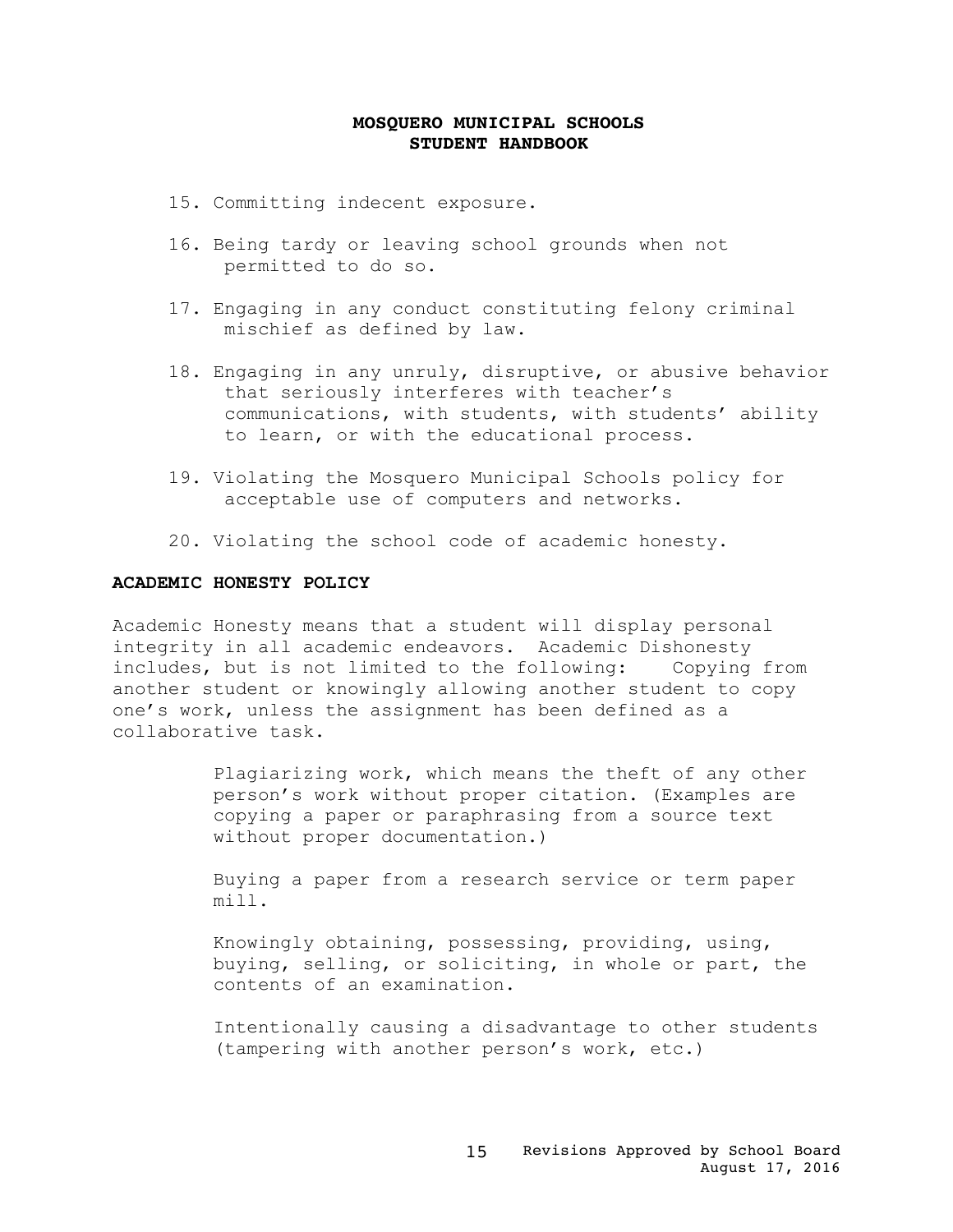When a student has been found to violate the academic honesty policy, the following will occur:

#### **First Offense**

The student will receive a zero for the assignment/test/paper, etc. The teacher will call the parents. The teacher will enter an incident report into the student's file as a first offense of academic dishonesty and provide the superintendent with a copy of the report.

#### **Second Offense**

If the offense is in the same class, it is possible that the student will receive an incomplete or "0" for the course for that semester. The student may also be suspended from school for two days. A parent conference is required.

#### **DRESS CODE**

The District's dress code is established to teach grooming and hygiene, instill discipline, prevent disruption, avoid safety hazards, and teach respect for authority. Guidelines for student dress and grooming shall be as follows.

Students who violate this code are subject to having his/her parents contacted with a request they bring suitable dress attire to the school for their child.

# **1. For Secondary Students (Grades 7th through 12th)**

A. Hair must be styled out of eyes and must be clean. It must also comply with school health standards so as not to be detrimental to the health and safety of the individual or to others. No Numbers or Designs are allowed to be cut into hair.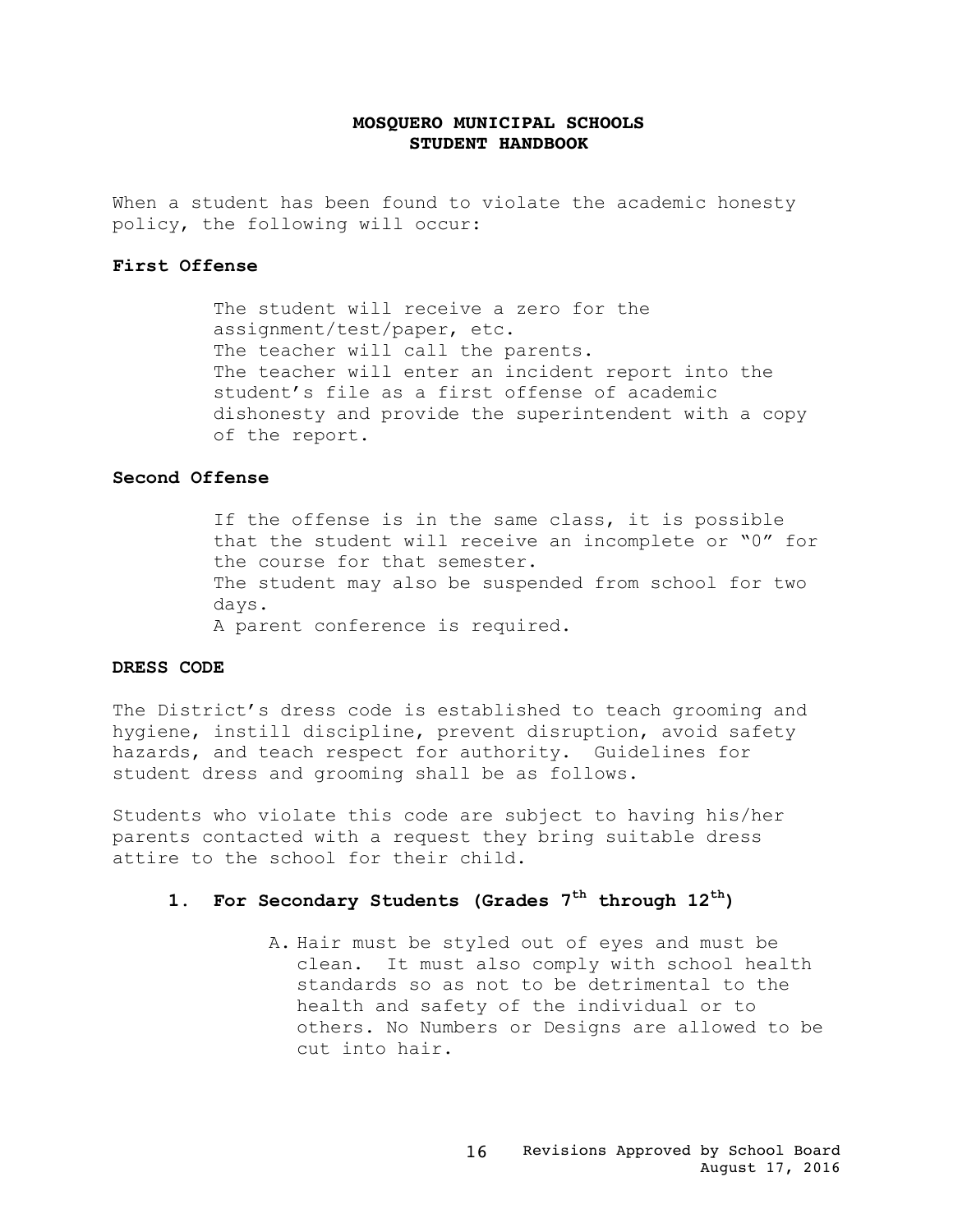- B. Standard footwear is acceptable and must be worn during school hours. Bedroom Slippers are not permitted.
- C. No hats or caps may be worn in the school building. Bandanas, hair nets, belt loop chains, wallet chains, spiked jewelry & extended belts are prohibited on campus.
- D. Skirts must be as long as the tips of the wearer's fingers when the arm is at the side. SLITS in skirts, Dresses, Walking Shorts or Jumpers can be NO higher than the point where longest extended finger ends when student is standing up straight.
- E. No bicycle shorts will be allowed. Appropriate athletic wear and walking shorts will be allowed, but must be as long as the tips of the wearer's fingers when the arm is at the side. Coaches and advisors may use their own discretion regarding the above mentioned apparel.
- F. Studs are the only acceptable earrings that may be worn by male students.
- G. Body piercings will be allowed. Studs will be the only acceptable piercing. Student shall have no more than one body piercing visible at any one time. Body piercings must be taken out when representing the school off campus. No gages will be allowed.
- H. Sunglasses may not be worn in the school building during school hours unless prescribed by a doctor.
- I. The entire midriff must be covered.
- J. Shirts and blouses must be buttoned appropriately.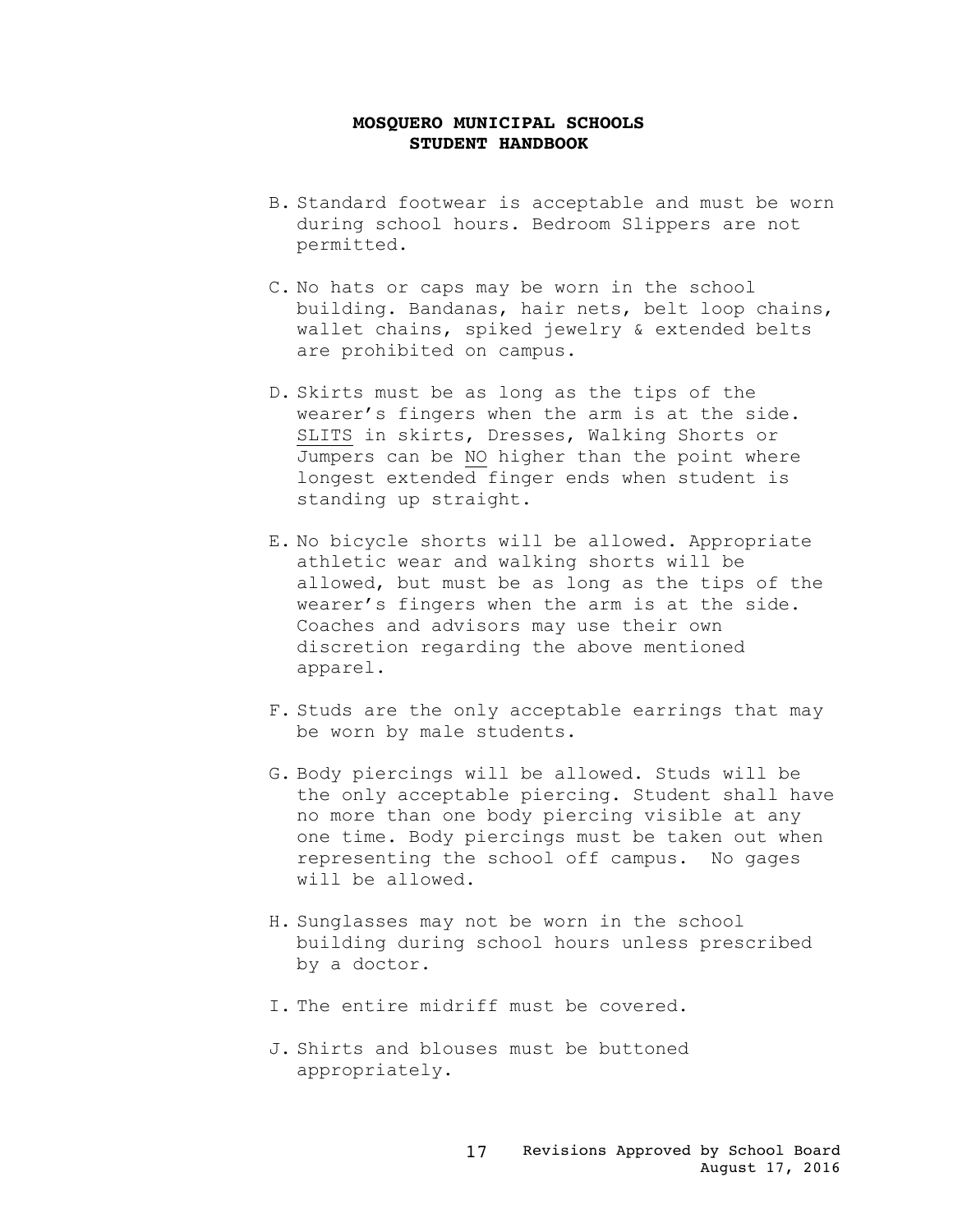- K. Low-cut clothing is not acceptable attire.
- L. Clothing with inappropriate or suggestive symbols, patches, or lettering cannot be worn. This includes:

a) Clothing or accessories with pictures or messages that promote or symbolize the use of drugs, alcoholic beverages, or tobacco.

b) Clothing or accessories that are considered by school officials or law enforcement to be sexually suggestive, promote violence, denote gang or cult affiliation, or any profane or racially offensive item or conceals contraband.

- M. No pajamas or sleep wear unless there is a designated day for such apparel.
- N. Pants must be worn at waist level. Undergarments must not be exposed at any time. Baggy/sagging pants will not be allowed.
- O. Tank tops, muscle shirts and spaghetti straps are not allowed. No large armhole openings on shirts. All straps/shirt sleeves must be 4 fingers wide.
- P. Straps on garments must be worn appropriately (for example: bib overalls).
- Q. Tattoos must be covered at all times.
- R. Spurs must be removed before entering any building.

# **Inappropriate dress attire will be determined by the superintendent.**

#### **Consequences for non-compliance to Dress Code**

**1st Infraction** Student will receive a warning.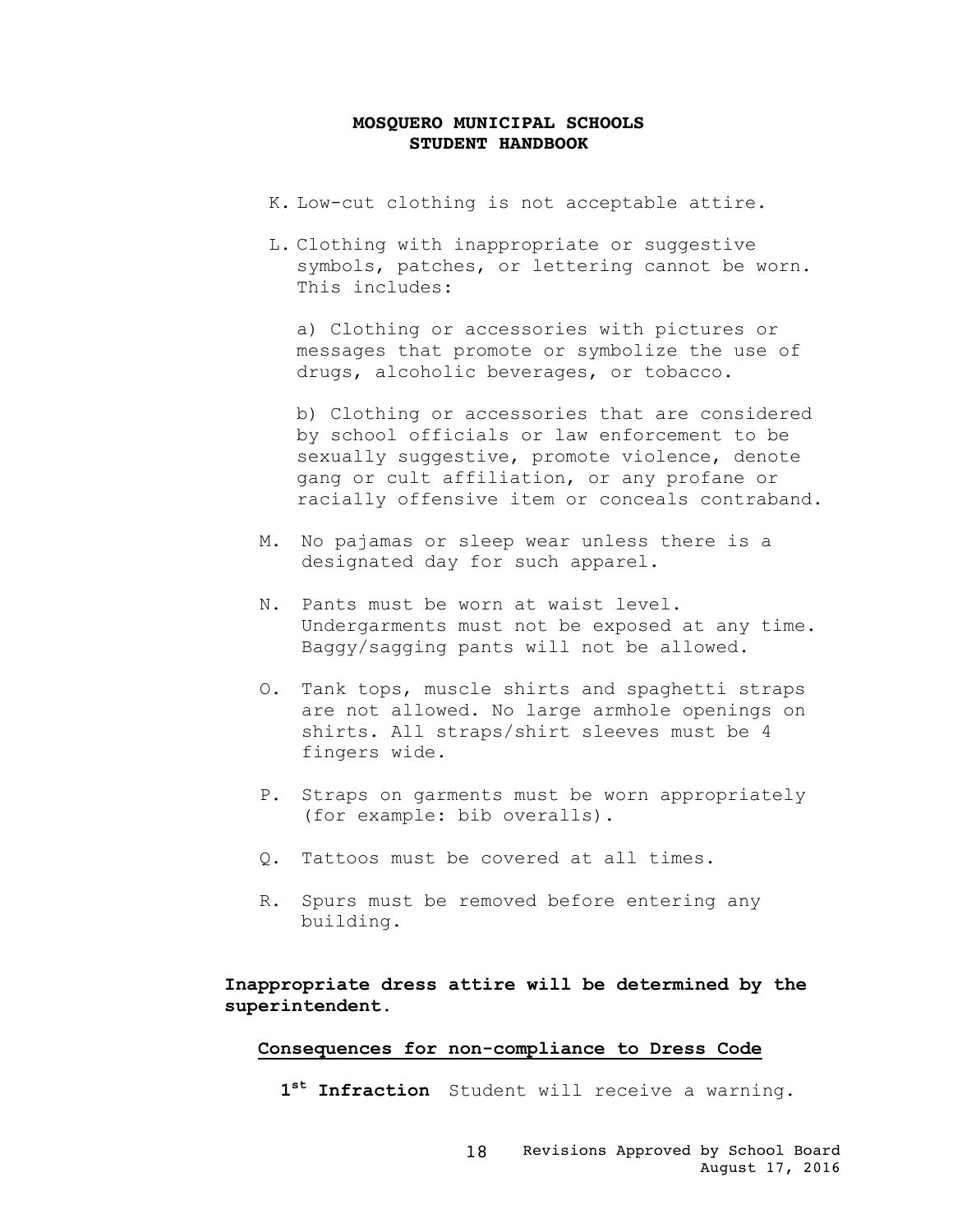Change of clothing may be requested.

**2nd Infraction** Parent/guardian will be contacted by phone and student will lose privileges. Change of clothing may be requested.

**3rd Infraction** Parent/guardian will be contacted by phone and student will lose more privileges. Change of clothing may be requested.

**4th Infraction** Parent/guardian will be contacted by phone. Student will lose more privileges. Change of clothing may be requested.

**5th Infraction** Student will be suspended pending hearing.

# **2. For Elementary Students (Grades Pre-K through 6th)**

Same Code as grades 7-12 except.

#### **Consequences for non-compliance to Dress Code**

1<sup>st</sup> Infraction Warning and notice sent home. Change of clothing may be requested.

**2nd Infraction** Contact parent/guardian by phone and student will receive one full day with no recess.

**3rd Infraction** Contact parent/guardian by phone and student will receive two full days with no recess.

**4th Infraction** Contact parent/guardian by phone and student will receive one half day of in school suspension.

**5th Infraction** Parents will be contacted and student will receive 1-3 days of in school suspension.

#### **B. TOBACCO, ALCOHOL, DRUGS**

Tobacco, alcohol, or drugs are not to be brought to or used at school or school sponsored activities. This includes chewing tobacco and snuff (smokeless tobacco products).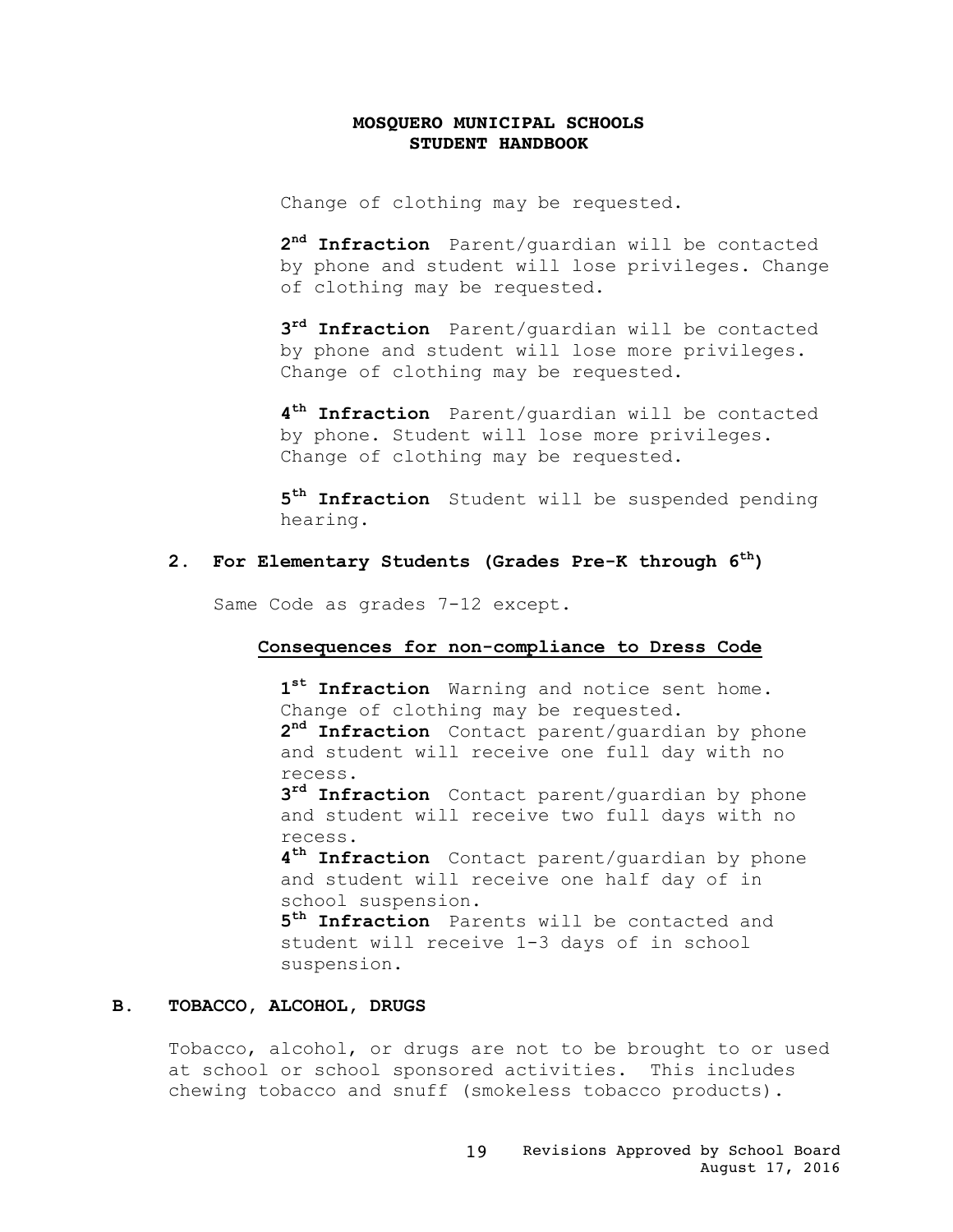#### **C. LOCKERS**

Students are responsible for maintaining clean lockers in the buildings. Uncovered or open containers of food and drinks are not permitted in the lockers.

### **D. LITTER**

Students have the responsibility of properly discarding their own litter.

#### **E. UNSANITARY ACTS**

Spitting is considered an unsanitary act and is not permitted on school premises.

#### **F. GYM LOCKER ROOMS**

Locker room areas are for use by physical education classes or athletic teams during their meeting times. They are not to be used by students as lounge areas before and after school or at noon. Students should help keep the locker rooms neat. They should pick up their clothes/shoes and store them in the lockers.

### **G. HEADPHONES/SETS**

Students may wear headphones/sets before school, at lunch and after school. They may not be worn between classes nor during class unless set forth in his/her IEP or 504 Plan or per a teacher's directions for a particular class. Violations will result in confiscation of the headphones/sets and possible disciplinary action. The Superintendent/Designee shall have the option of returning or holding the headphones/set until the end of the 9 week grading period.

#### **L. CELL PHONES**

Cell phones may be used between classes and at lunch. Phones must be silenced and put a way during class time. If cell phone use becomes a problem, student will have to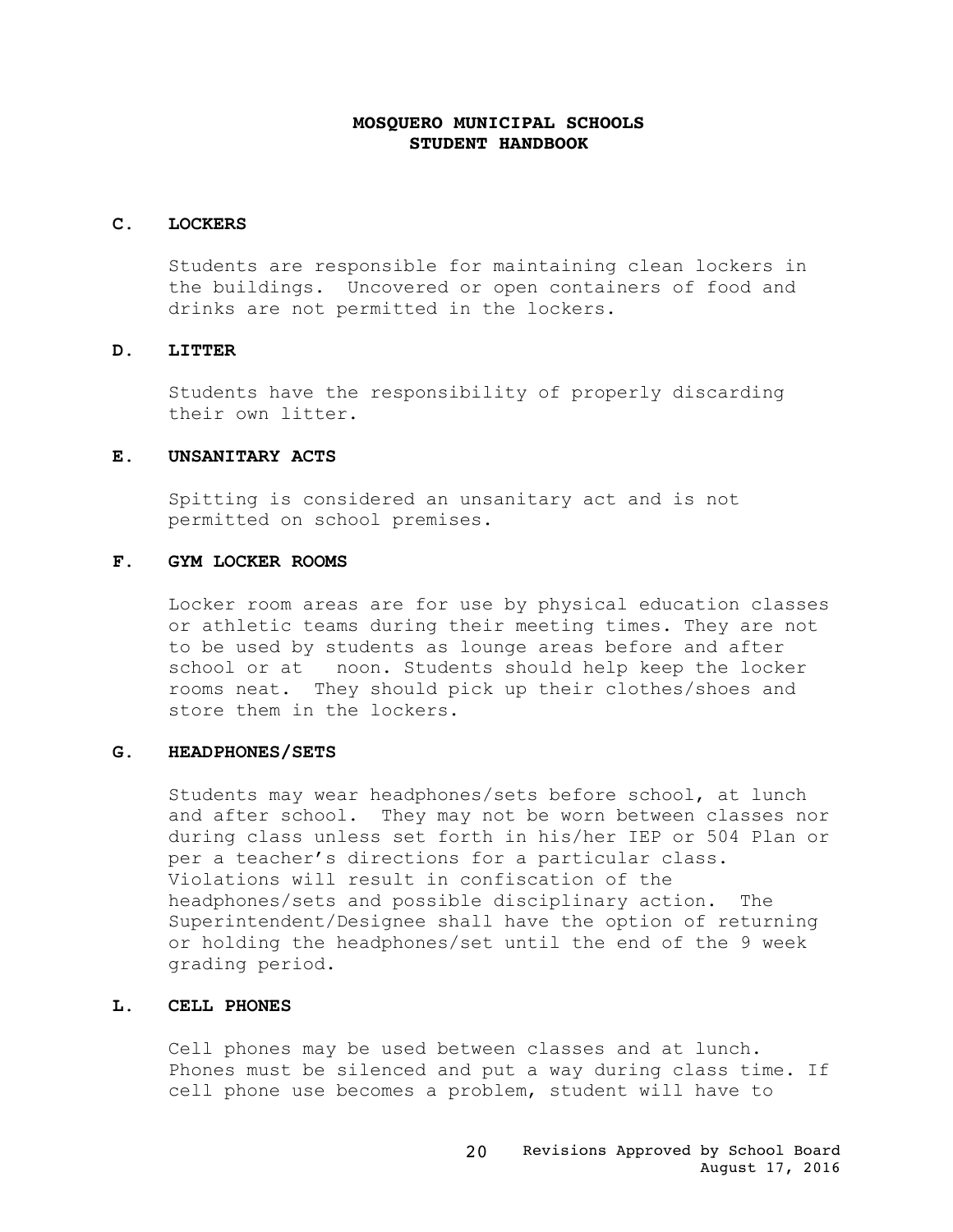check it in at the office daily. Inappropriate use of cell phones will result in the phone being taken up and returned at Superintendent's discretion.

#### **4.0 ATTENDANCE PLAN**

The Mosquero Municipal Schools recognizes that children/youth are sometimes too ill to attend school. Parents should notify the school when his/her student will be absent by calling the main office at 673-2271. The school encourages parents to ensure their student attends school to maximize his/her learning and to increase his/her chances of having a successful school career.

Student attendance in New Mexico is compulsory and failure to attend is regarded as educational neglect as stated in Section 32-1.L(2), the educational neglect section of the New Mexico Children's Code, N.M.S.A., 1978. Educational Neglect is interpreted to be chronic absences and or excessive tardiness.

High School students may not pass if absences exceed 20 absences per subject per year, or 10 absences per subject per semester. Exceptions to these requirements are excused absences for student activities. The superintendent may grant exceptions because of student illness, unusual family circumstances or any other just cause.

#### **4.1 COMPULSORY SCHOOL ATTENDANCE**

All qualified students in the school district, except those exempted by laws, regulations, or rules, must enroll in school and are required to attend school full time. A qualified student is a public school student who:

- 1. Has not graduated from high school, and
- 2. Is regularly enrolled in one-half (½) or more of the minimum course requirements approved by the state board for the public school students.
- 3. Is at least five years old prior to 12:01 a.m. on September 1 of the school year"(22-8-2M, NMSA 1978).

The school board may admit school age persons who do not live within the school district when there are sufficient school accommodations to provide for them. The school board may charge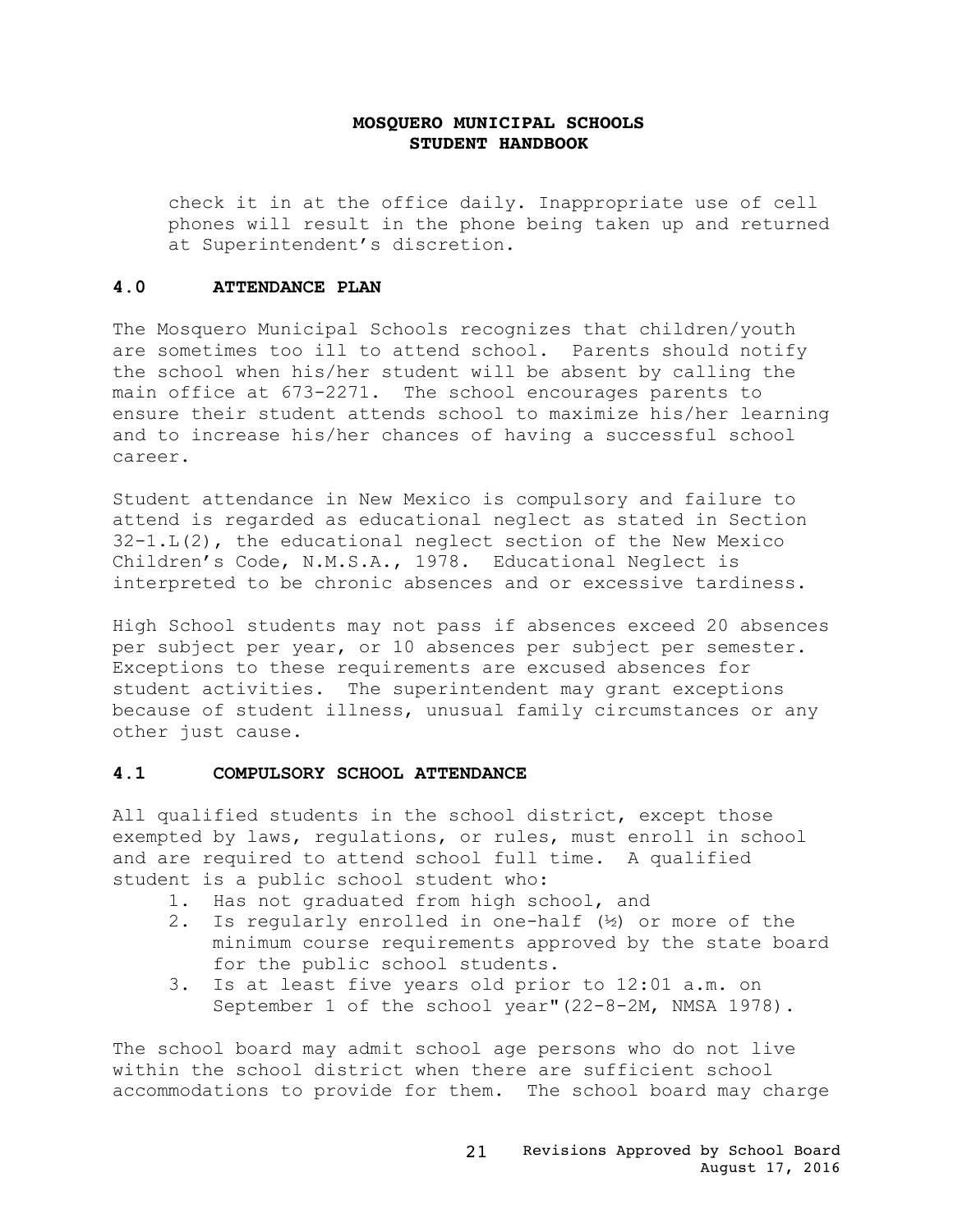only students who are nonresidents of the state a nonresident tuition for the right to attend public schools within the school district. The nonresident tuition fee shall not exceed the amount generated by the school system for a school age person similarly situated within the school district for the current school year.

# **REFER TO BOARD OF EDUCATION OPEN ENROLLMENT POLICY FOR MORE DETAIL.**

### **4.2 ENFORCEMENT OF ATTENDANCE**

The board of education shall initiate the enforcement of the provisions of the Compulsory School Attendance Law for students enrolled in the schools of the district. To initiate enforcement of the provisions of the Compulsory School Attendance Law, the Board of Education or its authorized representative shall give regulated written notice by certified mail or by personal service to the parent, guardian, or one having custody of the person subject to the provisions of the Compulsory School Attendance Law. Any person continuing to violate the provisions of the Compulsory School Attendance Law after receiving written notice as provided by State Law shall be reported to the children's court division of the district court and the New Mexico Child Protective Services and shall be considered to be a neglected child or a child in need of supervision and thus subject to the provisions of the children's code.

### **4.3 EXEMPTIONS**

Any qualified student and any person who because of his age is eligible to become a qualified student shall be excused from remaining in school until attaining the age of majority if:

- 1. The person is specifically exempted by laws;
- 2. The person has graduated from high school;
- 3. The person is at least sixteen years of age and has been excused by the local school board or its authorized representative upon a finding that the person will be employed in a gainful trade or occupation or engaged in an alternative form of education sufficient for the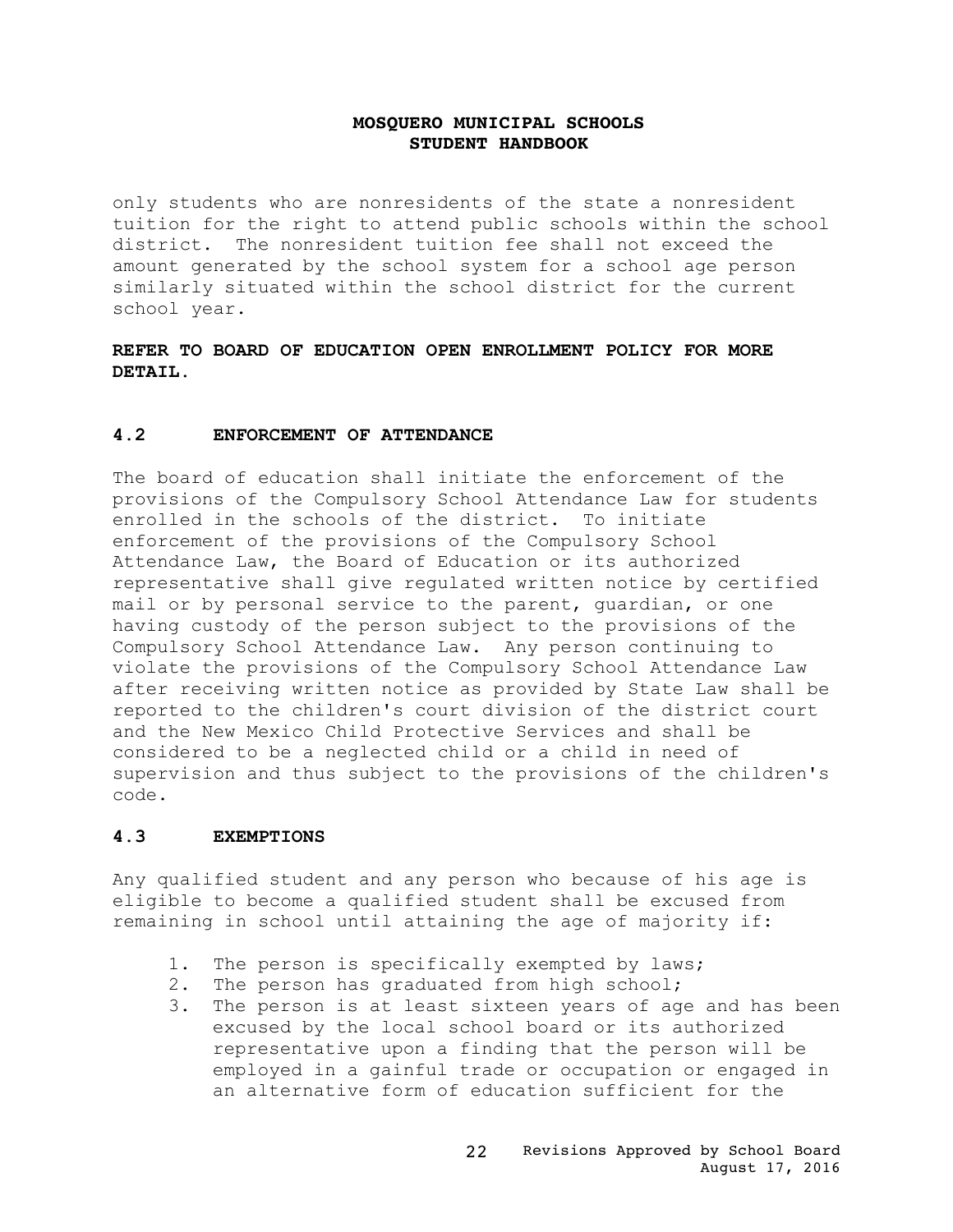person's educational needs and the parent, guardian, or other person having custody and control consents.

- 4. With consent of the parent, guardian, or person having custody and control of the person to be excused the person is excused from the provisions of the Compulsory School Attendance Law by the superintendent of schools and such a person is under eighteen years of age, or
- 5. The person is judged, based on standards and procedures adopted by the state board of education, to be unable to benefit from instruction because of learning disabilities or mental, physical, or emotional conditions.

Legal Basis: Compulsory School Attendance Section 22-12-2; 22- 12-4, 22-12-5, 22-12-7, 22-12-3. NM Statues, 1978.

### **5.0 TRAVEL**

Alternate educationally rewarding experiences such as travel, when requested by the parent(s), may be designated as an excused absence if approved by the superintendent and the assigned school work is made up.

#### **6.0 ABSENCES**

The following will be considered as an absence with excuse:

- A. Personal illness.
- B. Death in family.
- C. Professional appointments that cannot be scheduled outside of regular school hours.
- D. Serious personal or family problems.
- E. Military tests or those enabling a student to qualify for a scholarship.
- F. Students who are EMT or First Responders will be allowed to respond to emergencies provided they have written permission from their parents. Students will be allowed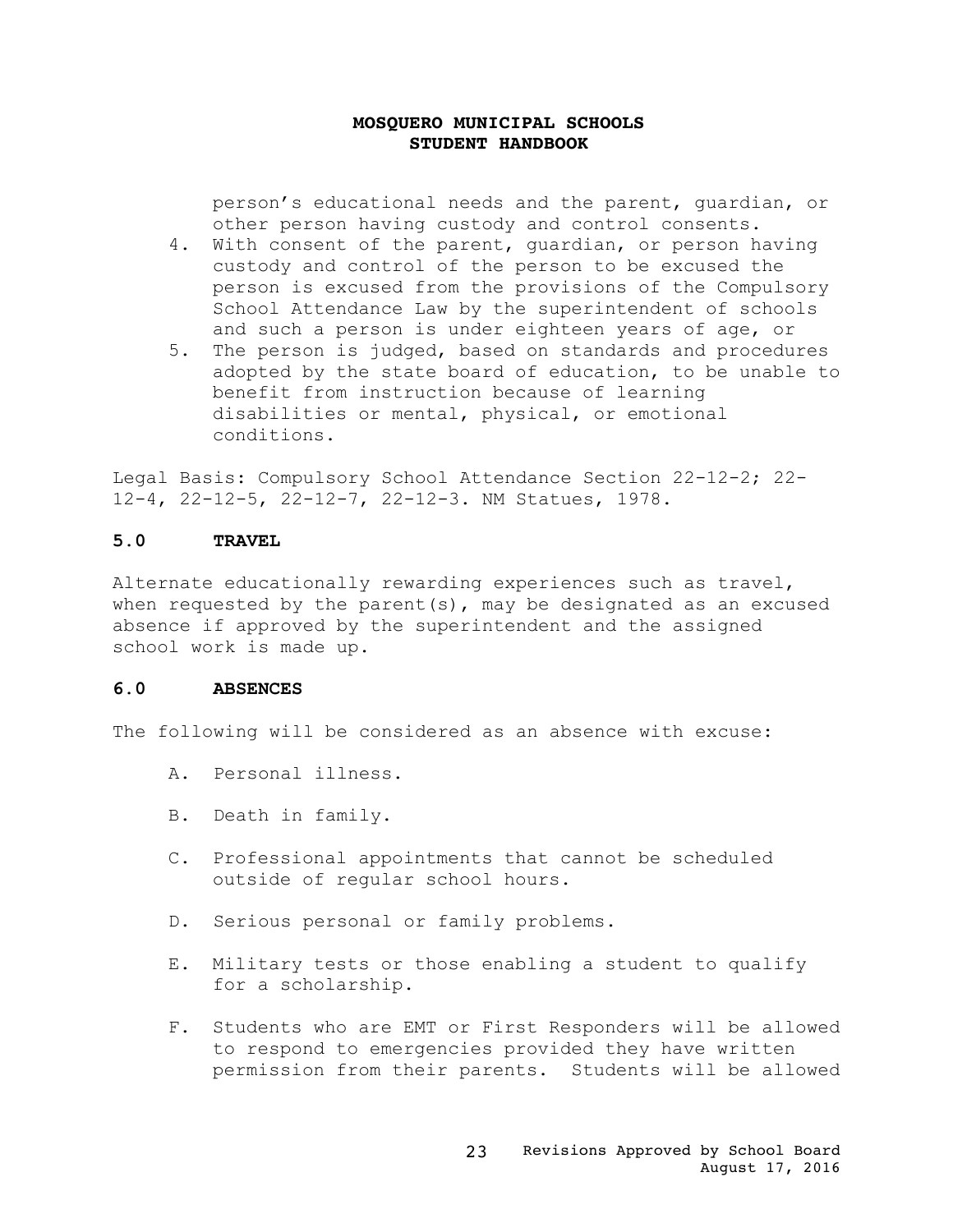to complete make-up work within a time period set by their teachers

- G. All students must have permission by a **note from their**  parents to leave school grounds during the lunch hour. Parents and students are asked to check the school menus and make previous arrangements. Students must sign out in the office before leaving campus and sign in upon their return.
- H. Superintendent shall have the discretion to excuse students for reasons not listed herein.

No student shall leave the school grounds at any time during school hours without the administration's approval. The student must have written or verbal parental consent before leaving and must sign out in the office and sign back in when they return.

If any student leaves school without permission from the administration, the student will be subject to disciplinary action. Parents are urged to keep track of their students' attendance in the event the records are needed later.

All work must be made up for the above absences. The student is allowed a reasonable amount of time to be determined by the teacher.

Letters on absences will be sent to parents/guardians at regular intervals per N.M. statutes. This provides the student and parent time to verify absences before they become a detriment to the student's education.

#### **6.1 TARDINESS**

All students are expected to be in their classroom BY THE TIME the tardy bell sounds. Repeated tardiness will result in disciplinary action.

Tardies are recorded on a nine-week basis. If for disciplinary reasons a student is asked to leave the room, the student will be considered absent.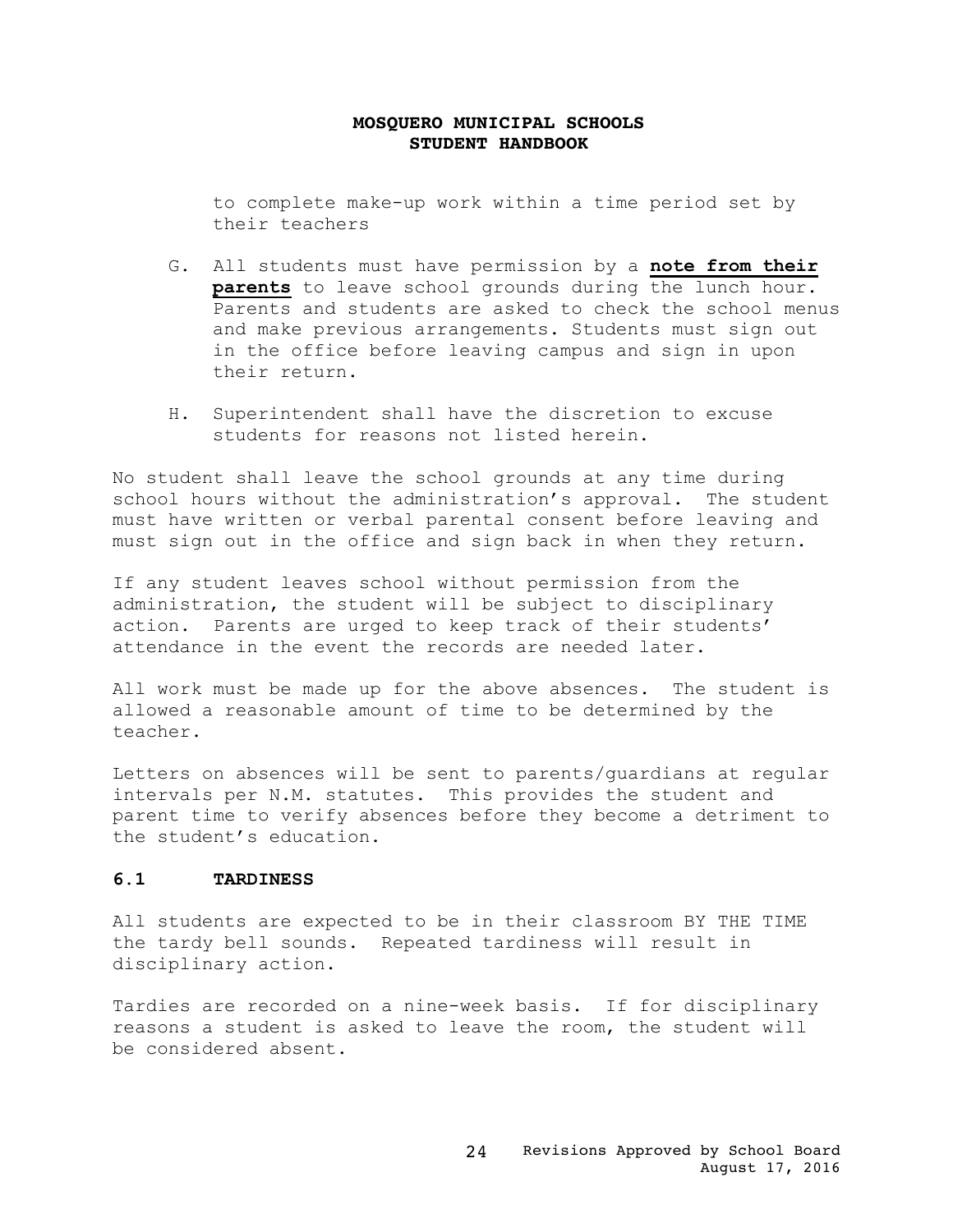Three unexcused tardies equals one (1) unexcused absence per class. Excused or Unexcused will be determined by the Superintendent. **Teachers will report patterns of tardiness to the student, parents & Superintendent on a timely basis.**

#### **6.1.1 TRUANCY**

During the 2004 Legislative session, LAWS 2004, CH. 28 SECTIONS 1,2,3,4 were passed and signed into law. This legislation amended the Compulsory School Attendance Act to include definitions for truant and habitual truant and outlined requirements for schools, parents, and students around truancy.

#### **DEFINITIONS**

**Habitual Truant** – A student who has accumulated the equivalent of ten or more unexcused absences within a school year.

**Truant** – A student who has accumulated five unexcused absences within a twenty-day period.

**Unexcused Absence** – An absence from school or a class for which the student does not have an allowable excuse pursuant to the Compulsory School Attendance Law or rules of the local school board or governing authority of a private school.

**Early Intervention** – The potential to address and overcome truancy issues with a well-designed model that focuses on the early stages of truancy.

### **6.2 MAKE-UP WORK**

The student must be the responsible party in making up missed work. The student must ask each teacher for this work. Failure to make up work in a reasonable time frame will result in loss of credit for the work missed.

#### **6.3 INCOMPLETES**

Incompletes for unfinished course requirements must be made up before a grade is assigned for that grading period. Exceptions will be made only in cases of prolonged or valid circumstances.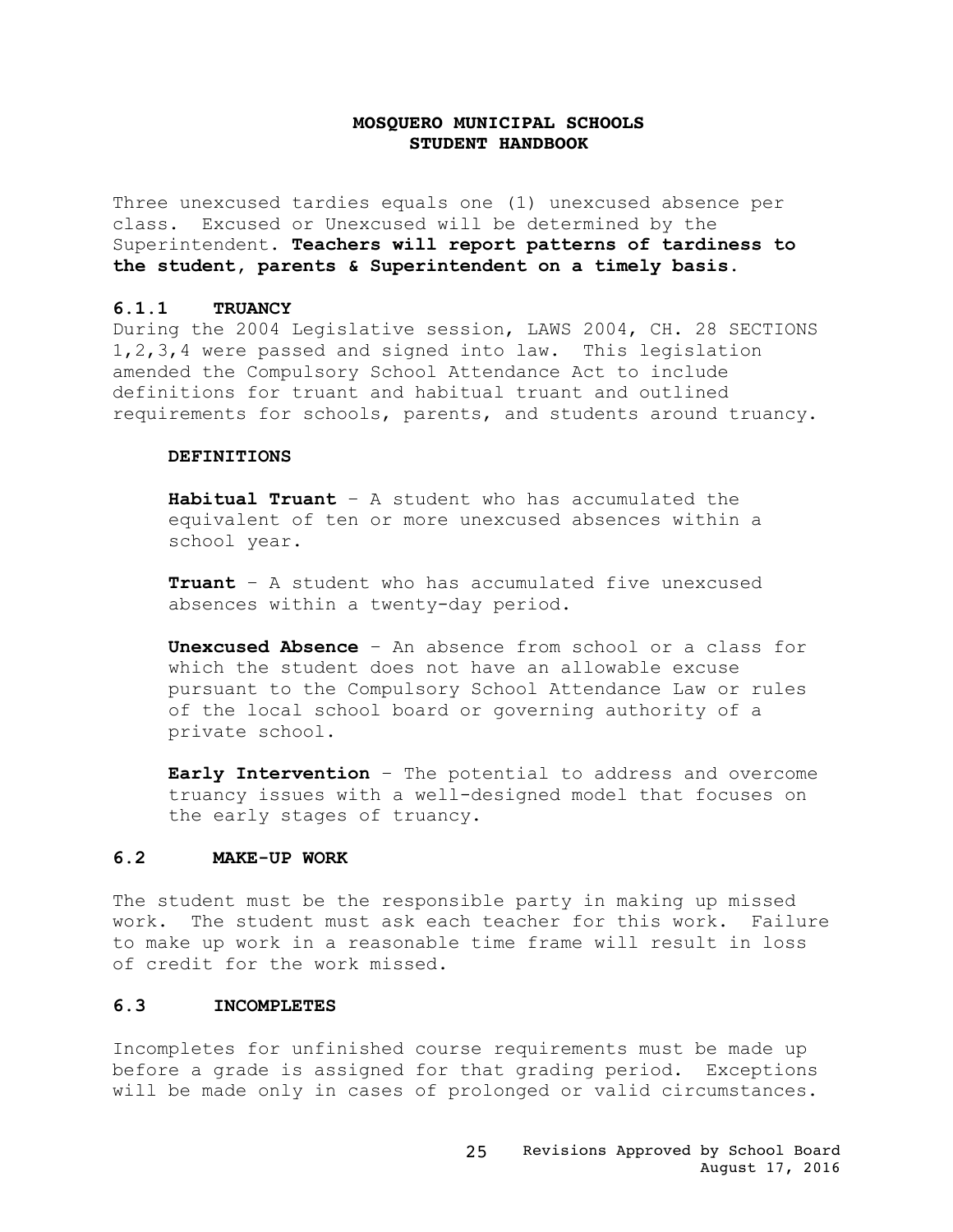Incompletes for unfinished course requirements must be made up before a grade is assigned for that grading period. Any student that is given a grade of "I" will also be given a list of requirements and a time limit that must be met in order that the "I" will be replaced with a grade. If the student fails to meet the course requirements, a grade within the "F" range will be recorded.

### **7.0 VISITORS**

Occasionally students may wish to have a friend attend classes with them for a day. Arrangements for visitors must be made with the Superintendent or his/her designee. It is recommended that parents call ahead to let the school know if visitors want to attend. Visitors will abide by the school rules.

### **8.0 CAFETERIA**

The cafeteria, besides being a lunchroom, is also a place where good human relations can be developed. Here each student is expected to practice the general rules of good manners and courtesy, which one should find in the home. Some simple rules of good manners which one could use to make the lunch period pleasant and relaxed are: 1) observing good dining room standards at the table; 2) leaving the table and surrounding area clean and orderly; 3) putting trash and uneaten food in proper containers; 4) not leaving the cafeteria while eating or carrying food; and 5) not throwing food or drink.

Students requesting seconds in the lunch line must have their plates or trays with them. Cooks **will not** give students food without plates or trays.

#### **9.0 ATHLETICS**

Participation in athletics is a privilege and not a right.

- 1) To participate in school athletics a student must comply with the standards established by
	- a. the school eligibility policy;
	- b. guidelines from the New Mexico Activities Association; and
	- c. all training rules, dress and appearance standards prescribed by the coach and/or sponsor.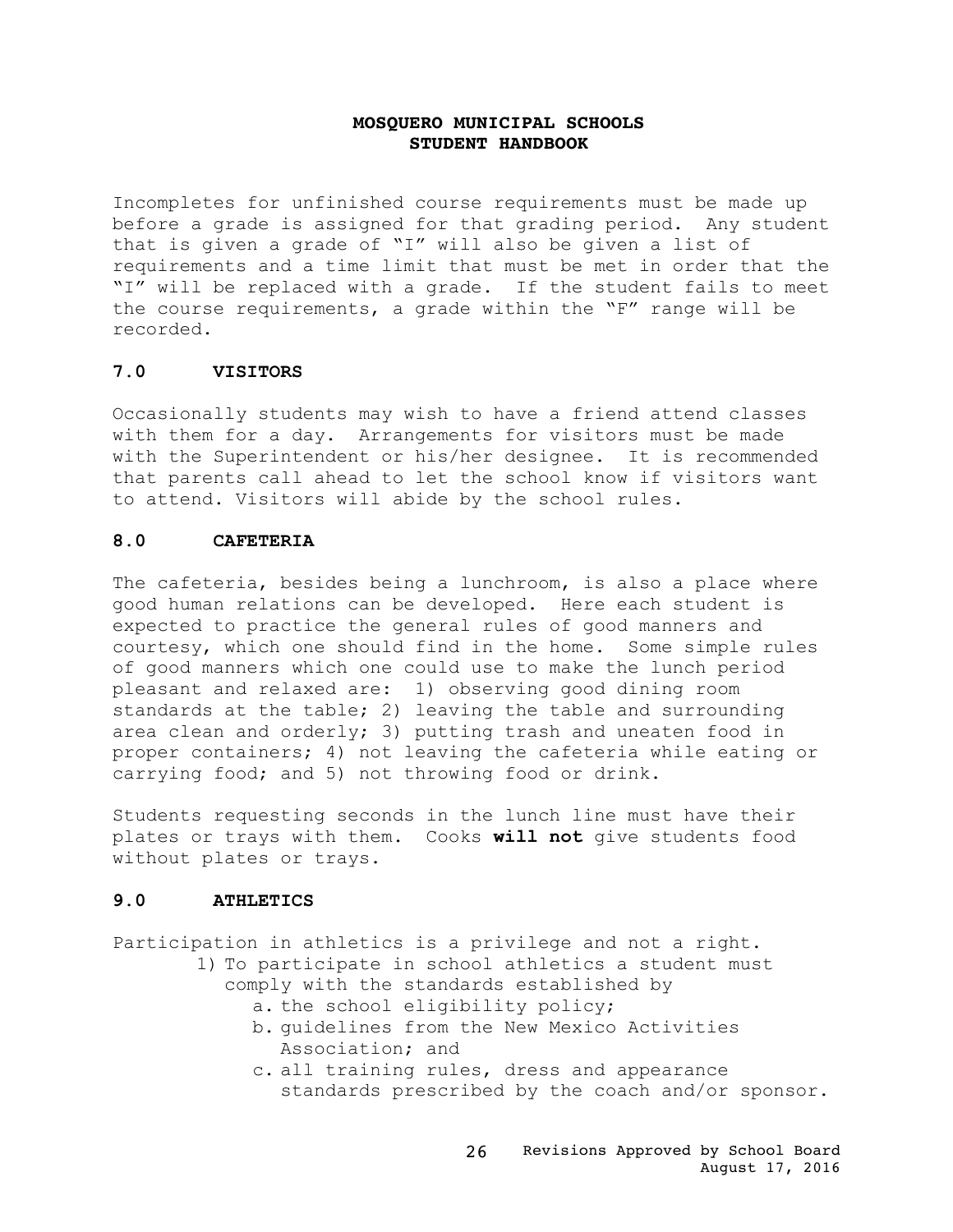All school work missed while on athletic trips must be made up in a reasonable time. Students missing classes while participating in school-sponsored athletics are not reported or counted as absent.

#### **9.1 TRAVEL**

Students are expected to travel to and from extra-curricular events as a team. Students will be allowed to return from a trip other than by assigned school transportation when they are released to their parents or legal guardians, with written permission from parents or legal guardians.

### **9.2 GYMNASIUM**

Students are expected to take care of the gymnasium at all times. Only clean shoes of a tennis type are to be worn in the gym. Students not following this rule will be subject to suspension from the gymnasium.

#### **9.3 LETTER AWARDS**

Students who complete a season of participation in a varsity sport (including  $8<sup>th</sup>$  graders) will be eligible for a "letter" certificate at the end of the corresponding school year.

# **10.0 LIBRARY**

- 1. No one will be allowed in the Library without proper supervision.
- 2. No books will be taken out of the Library without being properly checked out.
- 3. Dictionaries and Encyclopedias cannot be taken from the Library.
- 4. A fine will be assessed for all overdue books.
- 5. Students will be required to pay for or replace the books they lose (library, text or workbooks).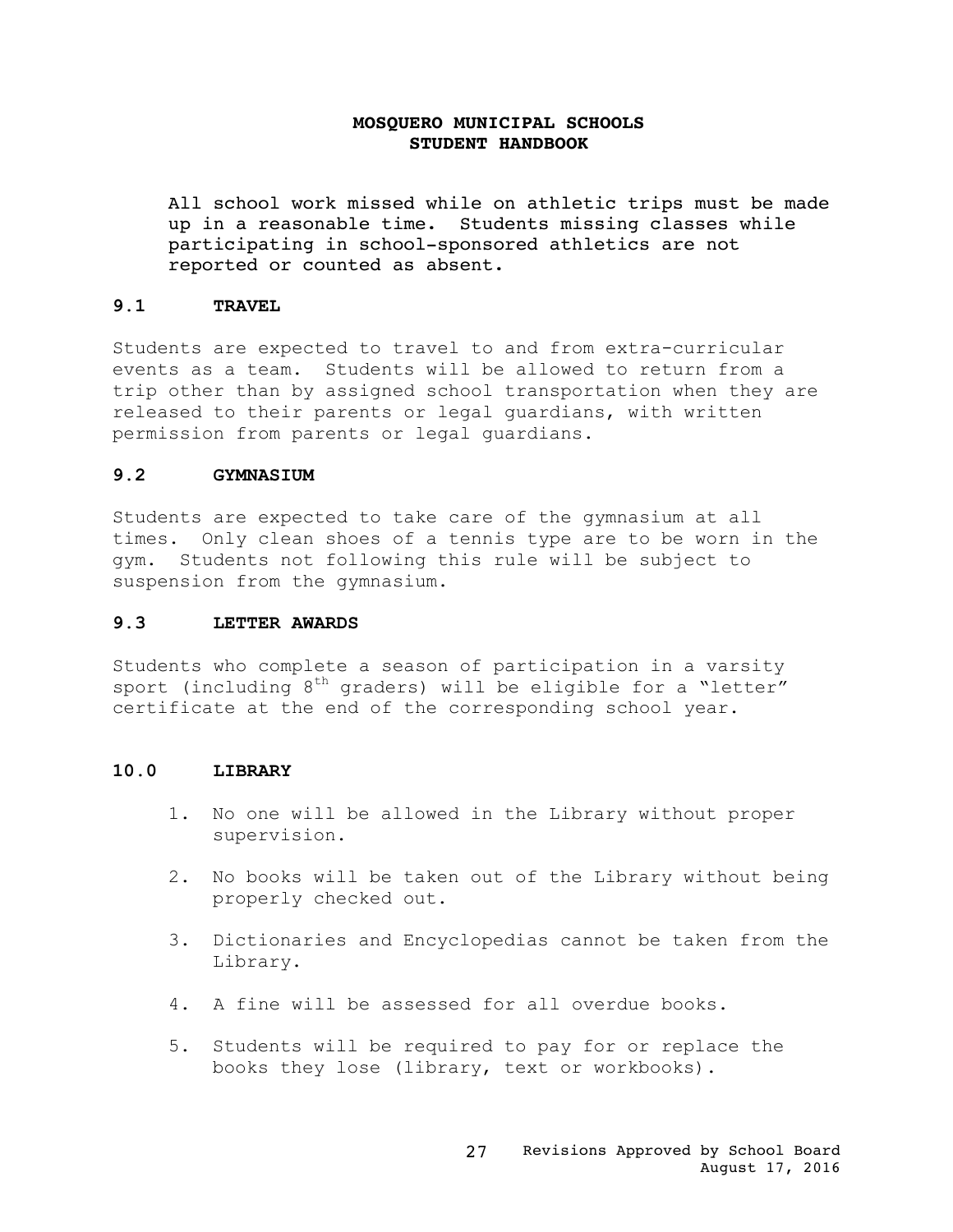6. Phones – Students will restrict their personal calls on school phones and they must have staff permission. Cell phones are not to be used during class periods.

#### **11.0 SCHOOL BUS REGULATIONS**

- 1. All students shall be ready in the morning at the usual time for the bus to arrive at their stop. The bus will not wait for those who are tardy.
- 2. The driver is in full charge of the bus and the students. Students will obey the driver promptly.
- 3. Do not stand in roadway while waiting for bus.
- 4. If the driver so desires he/she may assign seats in the bus and students will take those seats assigned.
- 5. While the bus is in motion, do not stand, extend your arms out of the windows, move about, leave or enter the bus.
- 6. Damage done to seats or other bus equipment must be paid for by the student causing the damage.
- 7. Conversation should be clean, and never loud or boisterous.
- 8. Always treat your fellow students with kindness and courtesy.
- 9. In leaving the bus, remain seated until it stops. If you cross the road, do so in front of the bus after making sure the highway is clear and the driver gives you the signal to proceed.
- 10. No student will leave the bus except at school, their regular bus stop, or at home. The bus driver must have reasonable assurance you have permission to leave the bus at any other point.
- 11. Throwing, snatching or taking of hats, caps, books, etc., will not be permitted on the bus.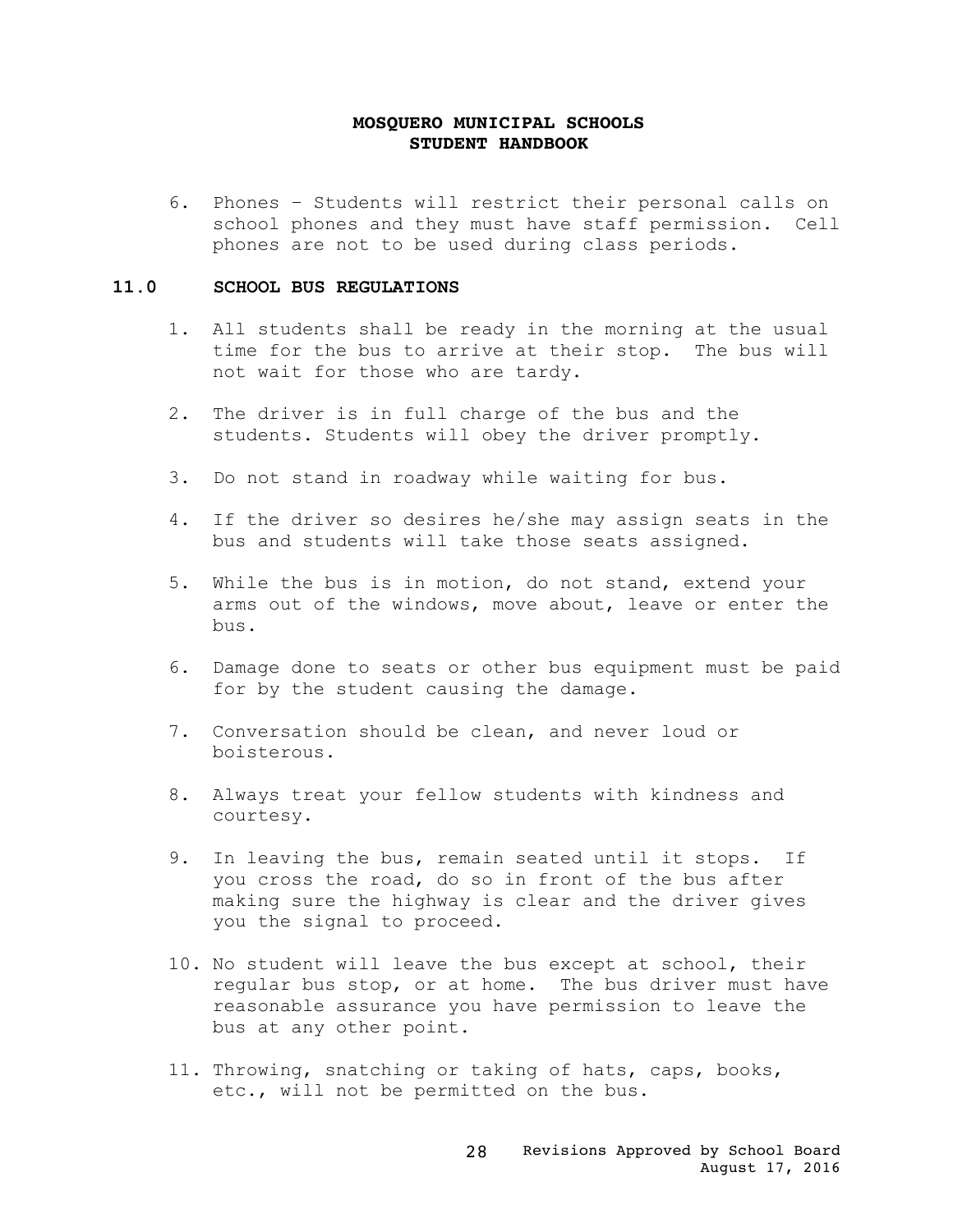- 12. Students shall help in keeping the bus clean. Do not throw paper or other refuse on the floor. Do not spit on the floor. Eating and drinking on the bus is left to the option of the driver.
- 13. By law, the maximum time a bus can wait on a student following the close of school is five (5) minutes. When the dismissal bell rings, students should organize themselves to obtain the necessary books, clothing, etc., and board the bus at once.
- 14. The bus driver should be addressed courteously. It is well to speak to him/her in the morning and bid him/her good evening when returning home in the evening.
- 15. The Student Code of Conduct applies to all bus students.

#### **11.1 Bus Disruptions – "To and From Bus Route"**

Bus disruptions, deliberately or inadvertently interfering with the safe operation of a school bus which is stopped or moving; behaving in a manner adversely affecting an individual or any property on or near the bus itself, at bus stops, or at pick-up areas will result in a progressive discipline procedure as stated below.

#### **Progressive Discipline Procedure for Bus Disruption**

The Discipline Procedure is administered by the bus driver in cooperation with the superintendent.

**First Warning** The bus driver issues a Bus Incident Report stating the offense. The Bus Incident Report is turned into the school office. Depending on the incident, a call to parents and/or a letter from the administrator is sent to the parents with the report attached. The letter informs the parents that bus privileges may be revoked should a student receive a second bus incident report.

**Second Warning** The bus driver issues a Bus Incident Report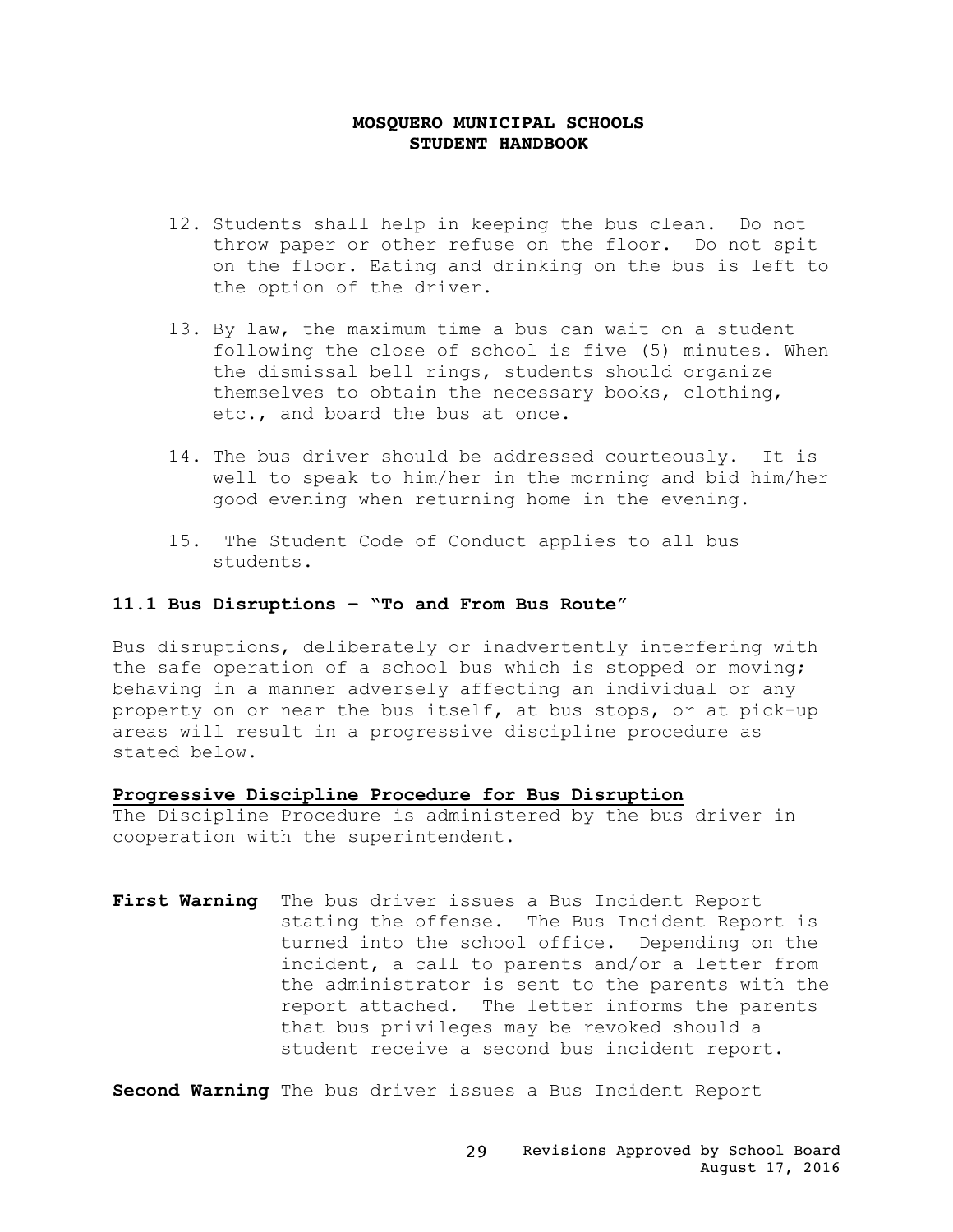stating the offense. The Bus Incident Report is turned into the school office. A second letter and telephone call from the superintendent along with the Report is sent to the parents. The letter informs the parents that bus privileges are revoked until a conference can be arranged with the parents, bus driver, and the superintendent. At that meeting bus privileges are reinstated on a probationary basis. The student may ride the bus until which time there is a third incident. A third incident may result in bus privileges being revoked for the remainder of the school year.

**Third Warning** The bus driver issues a Bus Incident Report stating the offense. The Bus Incident Report is turned into the school office. Bus privileges may be revoked for the remainder of the school year.

The superintendent following consultation with the Bus Contractor may immediately revoke bus privileges for behavior, which results in injury or potential injury to another person.

# **12.0 STUDENT VEHICLES ON CAMPUS**

Students wishing to drive vehicles to school must fill out a permission slip and have it signed by their parents/guardians. Student(s) must present the slip, proof of insurance and their driver's license to the Superintendent or his/her designee before being allowed to bring a vehicle on school property. Drivers will be especially cautious while driving in the school zone. They will also exhibit courtesy by not playing sound devices excessively loud.

### **13.0 PLEDGE OF ALLEGIANCE**

All students in Mosquero Schools will have the opportunity to recite the Pledge of Allegiance to the flag of the Unites States each morning before the day's classes begin.

#### **14.0 GRADUATION REQUIREMENTS**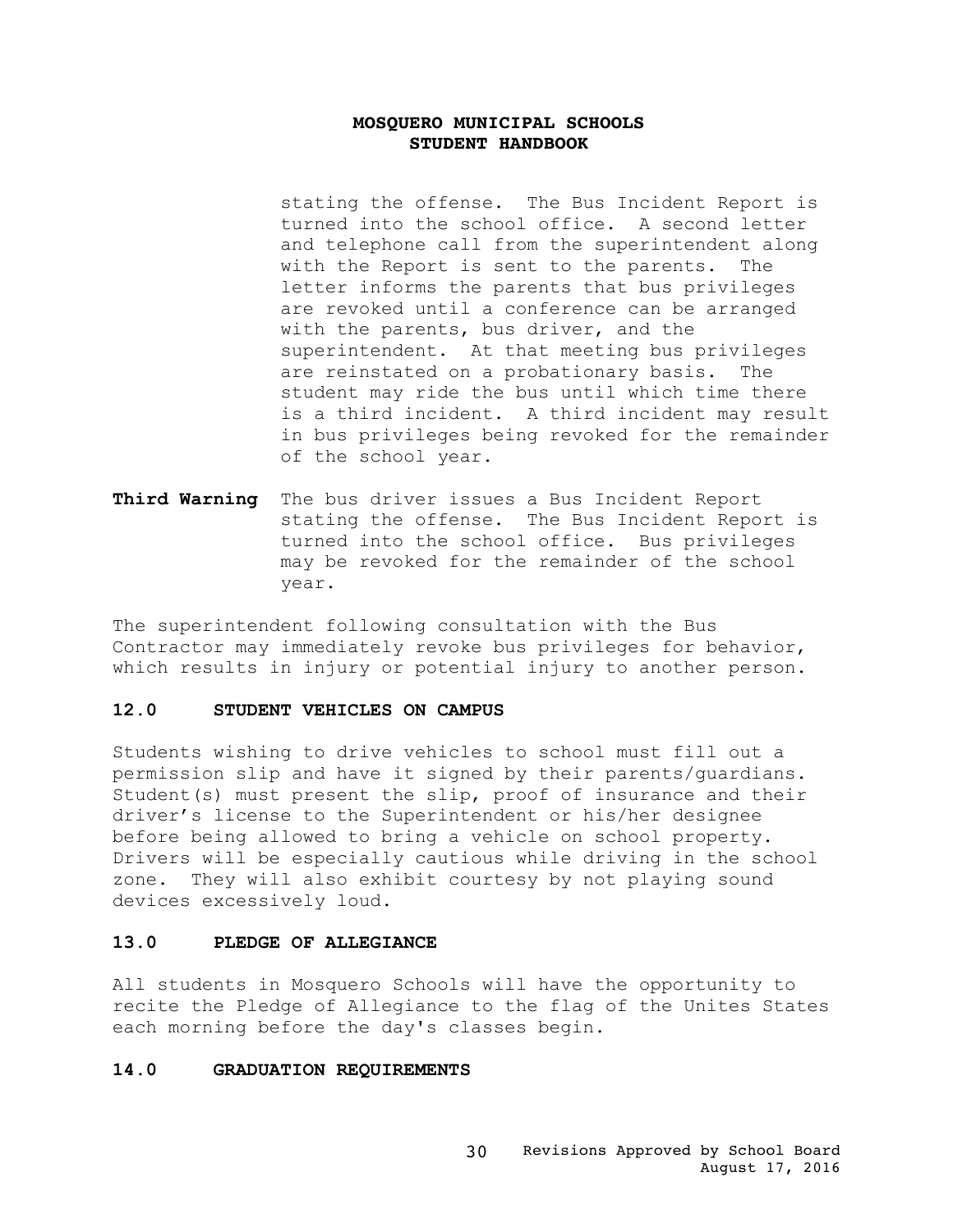The following requirements will apply for graduation from Mosquero High School.

It is also the prerogative of the Board of Education to adjust Local Board course requirements at any time they deem necessary. (See below)

The Public Education Department, supported by Public School Code 22-13-1.1 Graduation Requirements, requires New Mexico students to attain 23 units in order to graduate from a New Mexico high school. Of the twenty-three, fourteen are specified, leaving nine elective credits for students entering ninth grade prior to 2005-06, and fifteen and one-half are specified and seven and one-half are elective for those students entering ninth grade in 2005-06. Local Boards of Education may increase the number of units beyond the state required units but the state requirements must be included in all district requirements. Specifics of the state graduation requirements include:

- A. At the end of grades eight through eleven, each student shall prepare an interim Next-Step Plan that sets forth the coursework for grades remaining until high school graduation. Each year's plan shall explain any differences from previous interim Next-Step Plans, shall be filed with the principal of the student's high school, and shall be signed by the student, the student's parent or guardian and the student's guidance counselor or other school official charged with coursework planning for the student.
- B. Each student must complete a final Next-Step Plan during the senior year and prior to graduation. The Plan shall be filed with the principal of the student's high school and shall be signed by the student, the student's parent or guardian and the student's guidance counselor or other school official charged with coursework planning for the student.
- C. An individualized education program that meets the requirements of Subsections A and B meets all applicable transition and procedural requirements of the federal individuals with Disabilities Education Act for a student with a disability shall satisfy the Next-Step Plan requirements of this section for that student.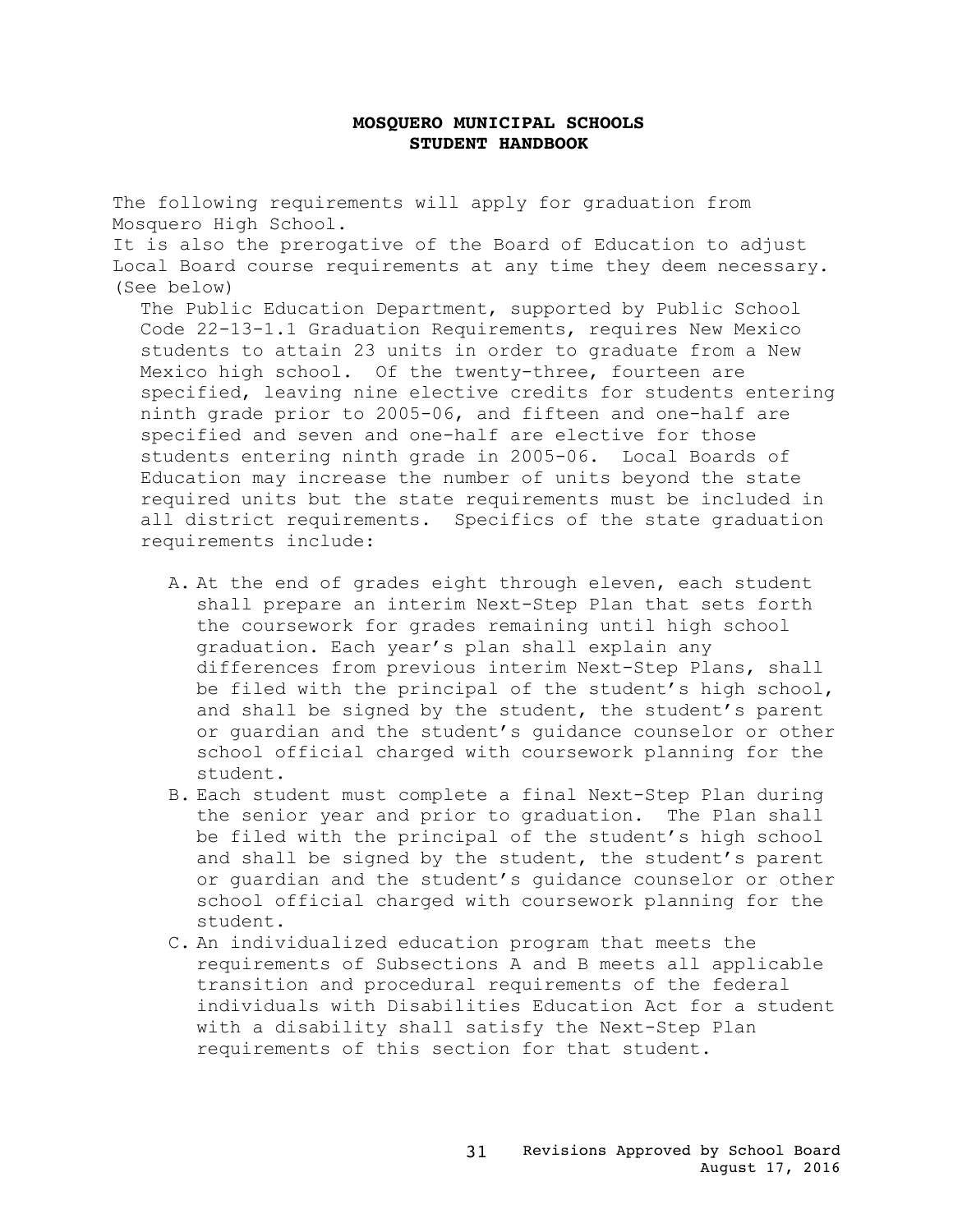- D. A local school board shall ensure that each high school student has the opportunity to develop a Next-Step Plan and is reasonably informed about:
	- i. Curricular and course options
	- ii. Opportunities available that lead to different post-high-school options, and
	- iii. Alternative opportunities available if the student does not finish a planned curriculum.
- E. The Secretary of Education, N.M. Public Education Department shall:
	- i. Establish specific accountability standards for administrators, counselors, teachers, and school district staff to ensure that every student has the opportunity to develop a Next-Step Plan;
	- ii. Promulgate rules for accredited private schools in order to ensure substantial compliance with the provisions of this section;
	- iii. Monitor compliance with the requirements of this section; and
	- iv. Compile such information as is necessary to evaluate the success of Next-Step Plans and report annually, by December 15, to the legislative education study committee and the governor.
- F. Successful completion of a minimum of twenty-three units aligned to the state academic content and performance standards shall be required for graduation. These units shall be as follows:
	- **a. For students entering prior to 2005-06 (14 specified, 9 elective)**
		- i. Four units of English, with major emphasis on grammar and literature;
		- ii. Three units in mathematics, at least one of which is equivalent to the algebra 1 level or higher.
		- iii. Two units in science, one of which shall have a laboratory component;
		- iv. Three units of social science, which shall include United States history and geography; world history and geography and government and economics;
		- v. One unit in physical education or other physical activity;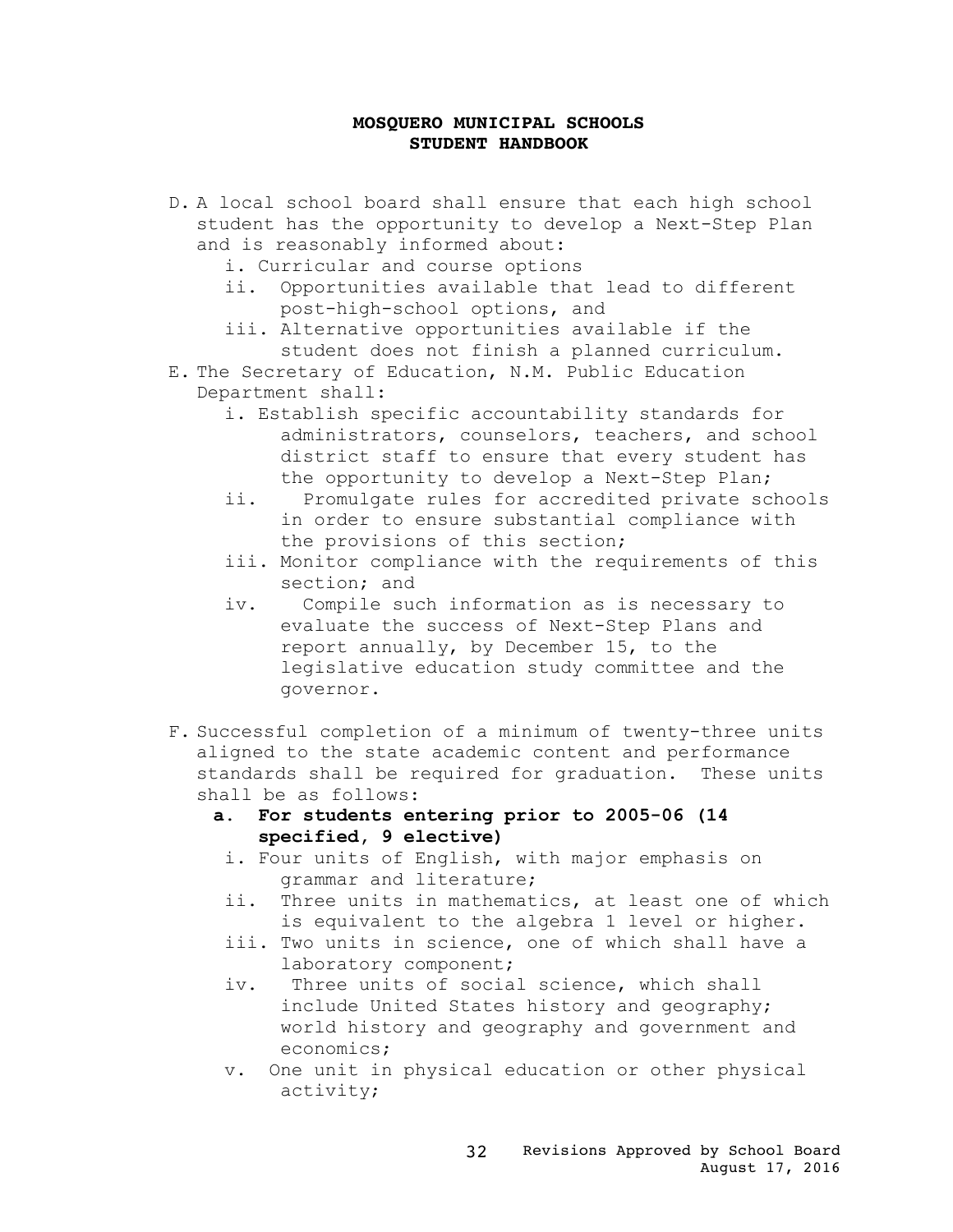- vi. One unit in communication skills or business education, with a major emphasis on writing and speaking and that may include a language other than English;
- vii. Nine elective units that meet the state board content and performance standards. Student service learning shall be offered as an elective.
- **b. For students entering ninth grade in 2005-2006 (Fifteen and one-half specified and seven and onehalf elective)**
	- i. Four units of English, with major emphasis on grammar and literature;
	- ii. Three units in mathematics, at least one of which is equivalent to the algebra 1 level or higher;
	- iii. Three units in science, one of which shall have a laboratory component;
		- iv. Three units in social science, which shall include Unites States history and geography, world history and geography and government and economics;
		- v. One unit in physical education;
	- vi. One unit in communication skills or business education, with a major emphasis on writing and speaking and that may include a language other than English;
	- vii. One-half unit in New Mexico history for students entering the ninth grade beginning in the 2005-06 school year; and
	- viii. Seven and one-half elective units for students entering the ninth grade in the 2005-2006 school year that meet state board content and performance standards. Student service learning shall be offered as an elective.

**NEW F.** Successful completion of a minimum of twenty-four units aligned to the state academic content and performance standards shall be required for graduation. These units shall be as follows:

- I. 4 units English
- II. 4 units math (one unit = or > than algebra 2)
- III. 3 units science (2 w/lab)
- IV. 3.5 units social science, including United States history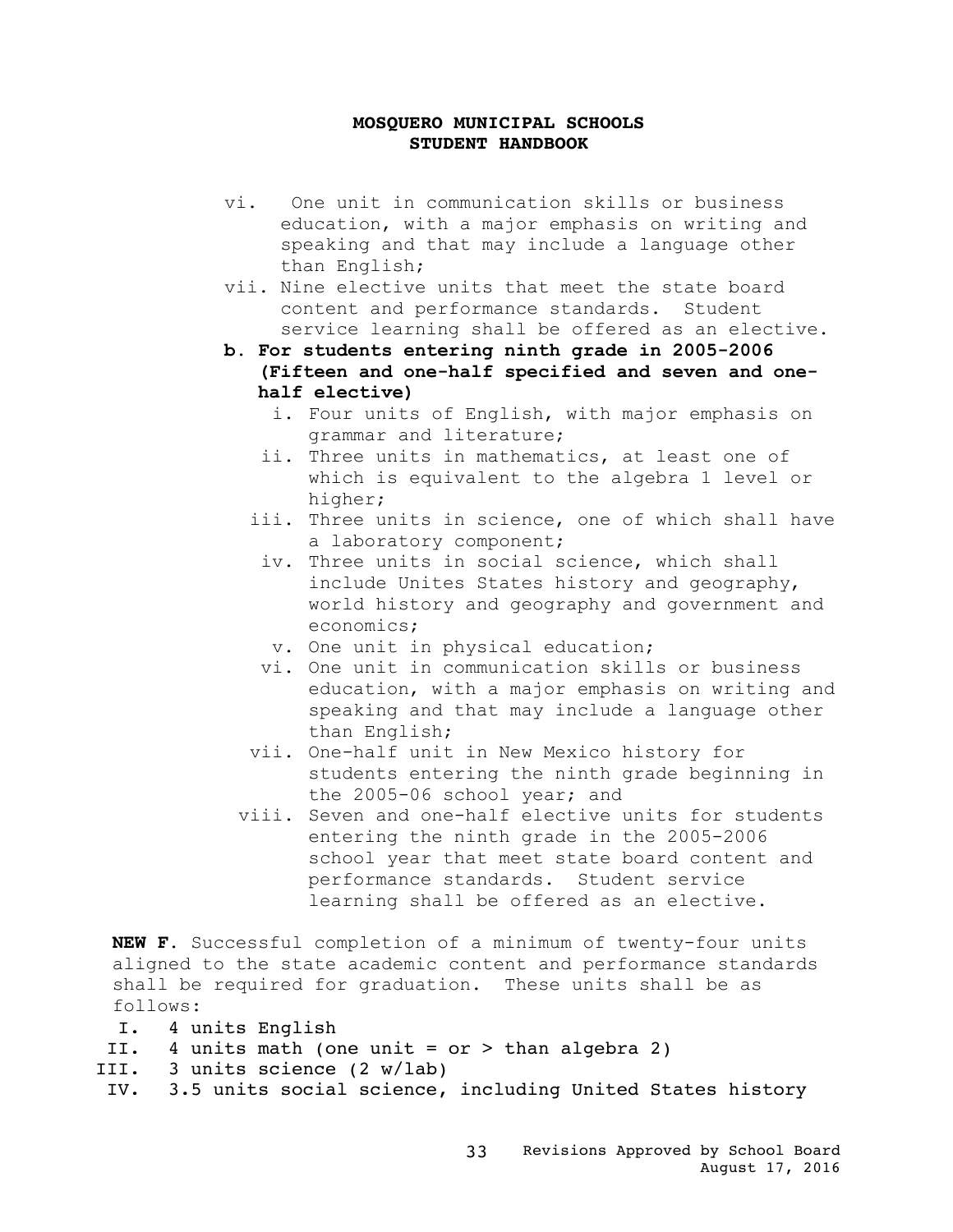and geography, world history and geography, and government and economics, and .5 unit New Mexico history

- V. 1 unit physical education, which may include marching band, JROTC, or interscholastic sports sanctioned by NMAA
- VI. 1 unit career cluster, workplace readiness or language other than English
- VII. 7.5 units electives (including .5 unit of health education\* if not completed in middle school)

\* One of the above units must be honors, Advanced Placement, dual credit, or distance learning.

\* Note for students in the classes of 2017 and beyond, a course in health education is required, either as a high school elective or as completed in middle school.

- G. The department shall establish a procedure for students being awarded credit through completion of specified career technical education courses for graduation requirements.
- H. Final examinations shall be administered to all students in all classes offered for credit.
- I. A student shall not receive a high school diploma who has not passed a state examination in the subject areas of reading, English, math, writing, science and social science. The state graduation examination on social science shall include a section on the constitution of the Unites States and the constitution of New Mexico. If a student exits from the school system at the end of grade twelve without having passed a state graduation examination, the student shall receive an appropriate state certificate indicating the number of credits earned and the grade completed. If within five years after the student exits from the school system the student takes and passes the state graduation examination, the student may receive a high school diploma.

Legal Reference: Title 6, Chapter 30, Part 2 Also see "Students for Excellence", 6.30.2.10 Procedural Requirements "J" entitled "Graduation Requirements".

#### **14.1 CLASS VALEDICTORIAN AND SALUTATORIAN**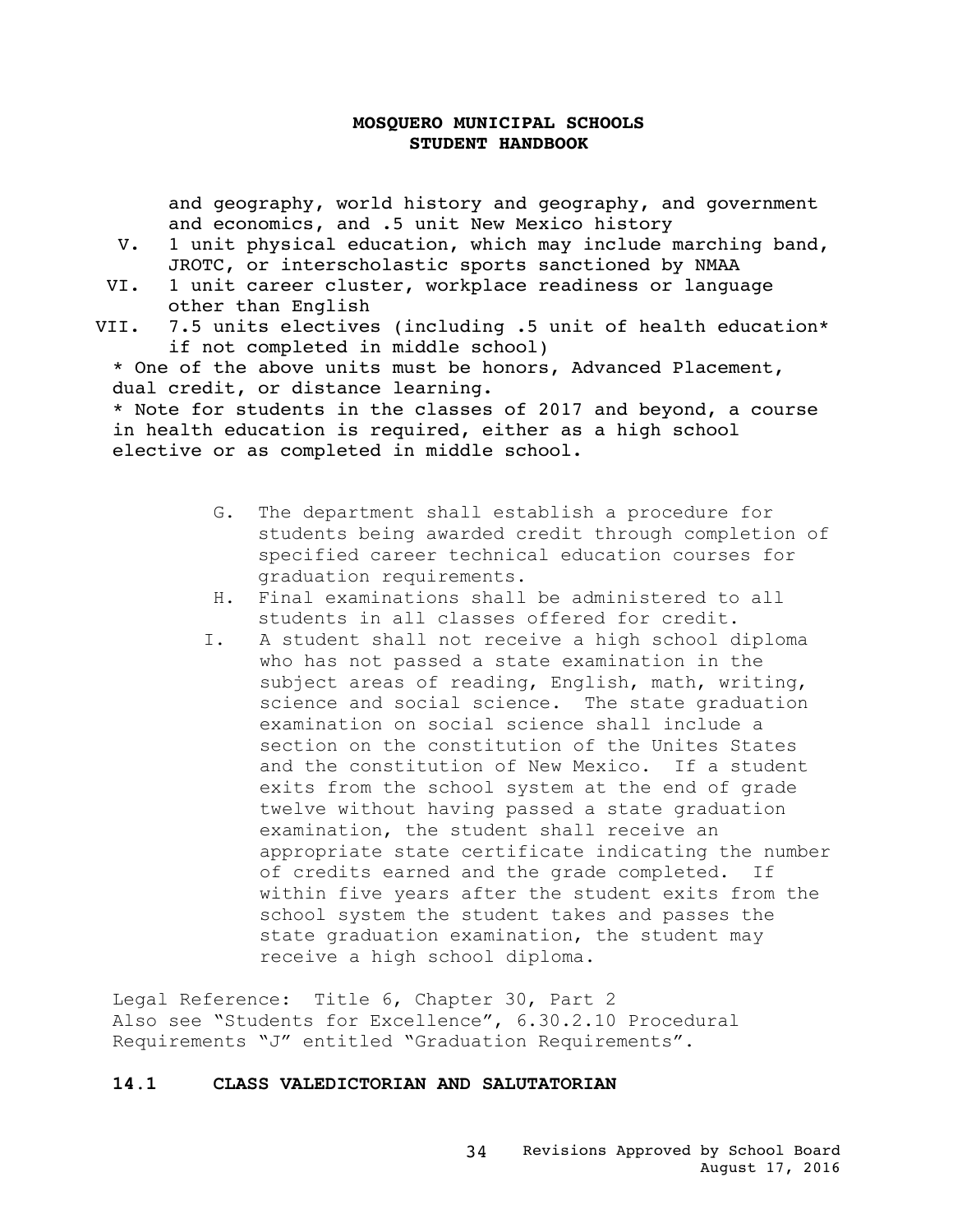Valedictorian and Salutatorian for each graduating class will be determined strictly according to grade point average cumulative per semester and will be based on a 4.0 averaging scale where  $A=4$ ,  $B=3$ ,  $C=2$ ,  $D=1$  and  $F=0$  for all regular education courses. The Valedictorian and Salutatorian will be selected at the end of the  $1^{st}$  Semester of the senior year.

For the purpose of determining Valedictorian and Salutatorian, only the grades (percentages) in the core (solid) subjects taken will be used. Class ranking will be based on the over-all grade point average (GPA) of classes taken.

"Core classes include the following: All state requirements for graduation including any classes taken to satisfy the communication skills class requirement, excluding physical education."

- 1. English I, II, III, IV.
- 2. Algebra I, Geometry, and one higher-level math course (the highest grade in higher level math will count).
- 3. Physical Science or Earth Science, Biology, and one upper level science course. (the highest grade in higher level science will count).
- 4. United States History, World History, Government, **.5 credits for New Mexico History** and Economics.
- 5. Any of the above core subjects taken and successfully passed, for dual credit.

To be eligible to compete for Valedictorian and Salutatorian, the student must be enrolled in Mosquero Schools the semester prior to his/her senior year.

In case of an absolute tie (to .001), for the highest ranking student co-valedictorians will be named. If a tie for students ranking 2/3, co-Salutatorians will be named.

A student will receive honor credit for Honor and college classes towards selection of Valedictorian and Salutatorian honors. The honor credit will be based on a five-point grading system **where A=5, B=4.0, C=3.0, D=1.0, F=0 for all Honor, online, and dual enrollment classes.**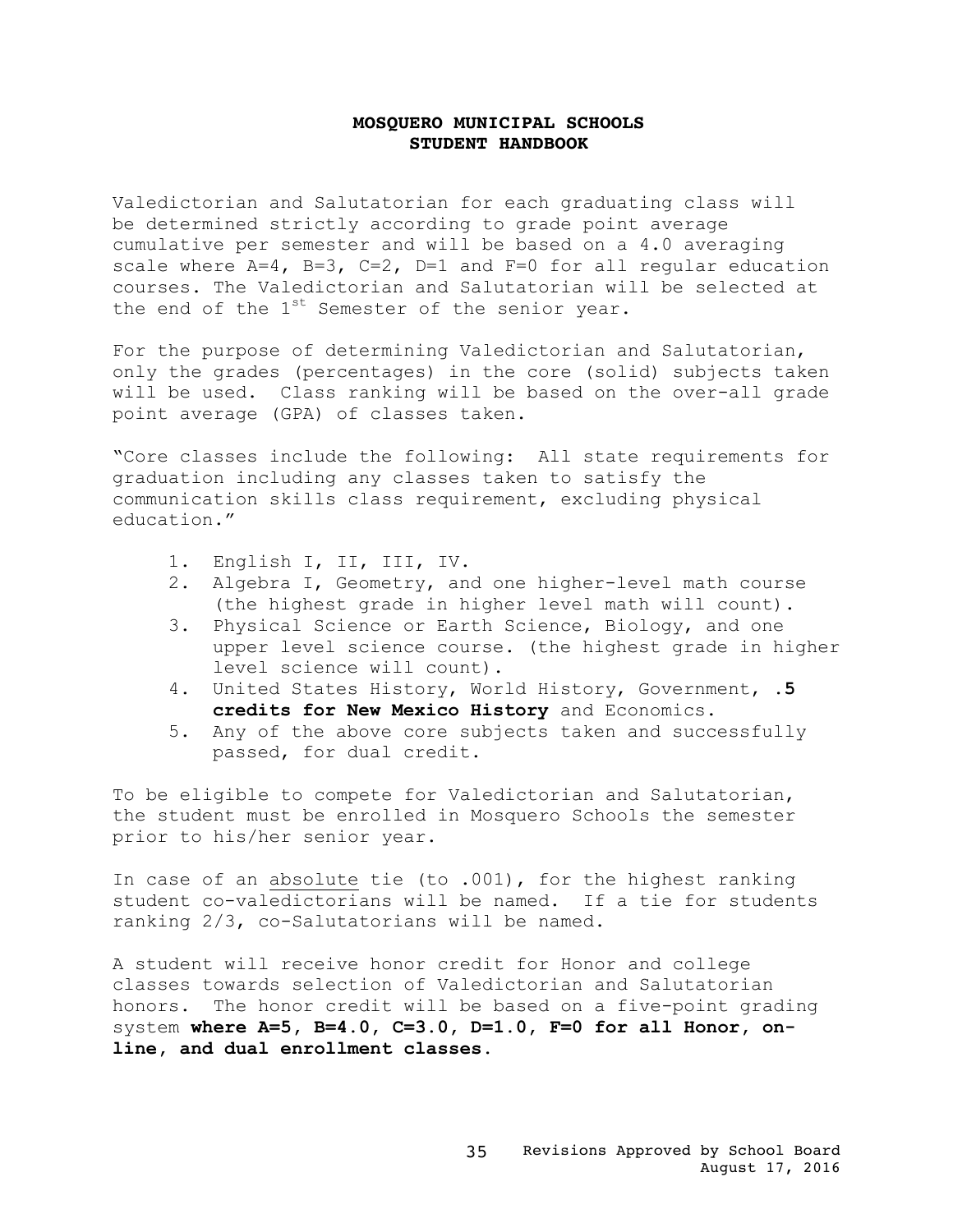"Classes that are weighed, i.e., ITV and on-line, and taken for dual credit and successfully passed, will reflect the proper weighing, e.g., ITV Math where a 75% grade is obtained, would have a normal grade point of 2.0 however, when weighed, it would be reflected on the student's transcript as a 3.0 grade point. Courses taken only for high school credit and not dual credit, are not weighed. Advanced Placement (AP) classes are also weighed."

To be eligible to compete for Valedictorian the student must:

- 1. have a cumulative GPA of 3.70 or higher;
- 2. must be enrolled in a minimum of 5 classes his/her senior year and be involved in a school-approved, workstudy program if there are remaining periods; and,
- 3. be enrolled in Mosquero High School the semester prior to his/her Senior year;

The student who is selected to be Valedictorian must meet all of the above criteria. In the event that none of the students meet all three points of the above criteria, then a student who has registered at the beginning of his/her senior year and meets criteria #1 and #2, but was not enrolled the semester prior to his/her senior year may be selected to be Valedictorian.

In the event that a student was not enrolled the semester prior to his senior year, but has a higher GPA than a student satisfying all three of the above criteria, he/she may not be selected to be Valedictorian.

To be eligible to compete for Salutatorian a student must:

- 1. have a cumulative GPA of 3.50 or higher;
- 2. must be enrolled in a minimum of 5 classes his/her senior year and be involved in a school-approved, workstudy program if there are remaining periods; and,
- 3. be enrolled in Mosquero High School the semester prior to his/her Senior year;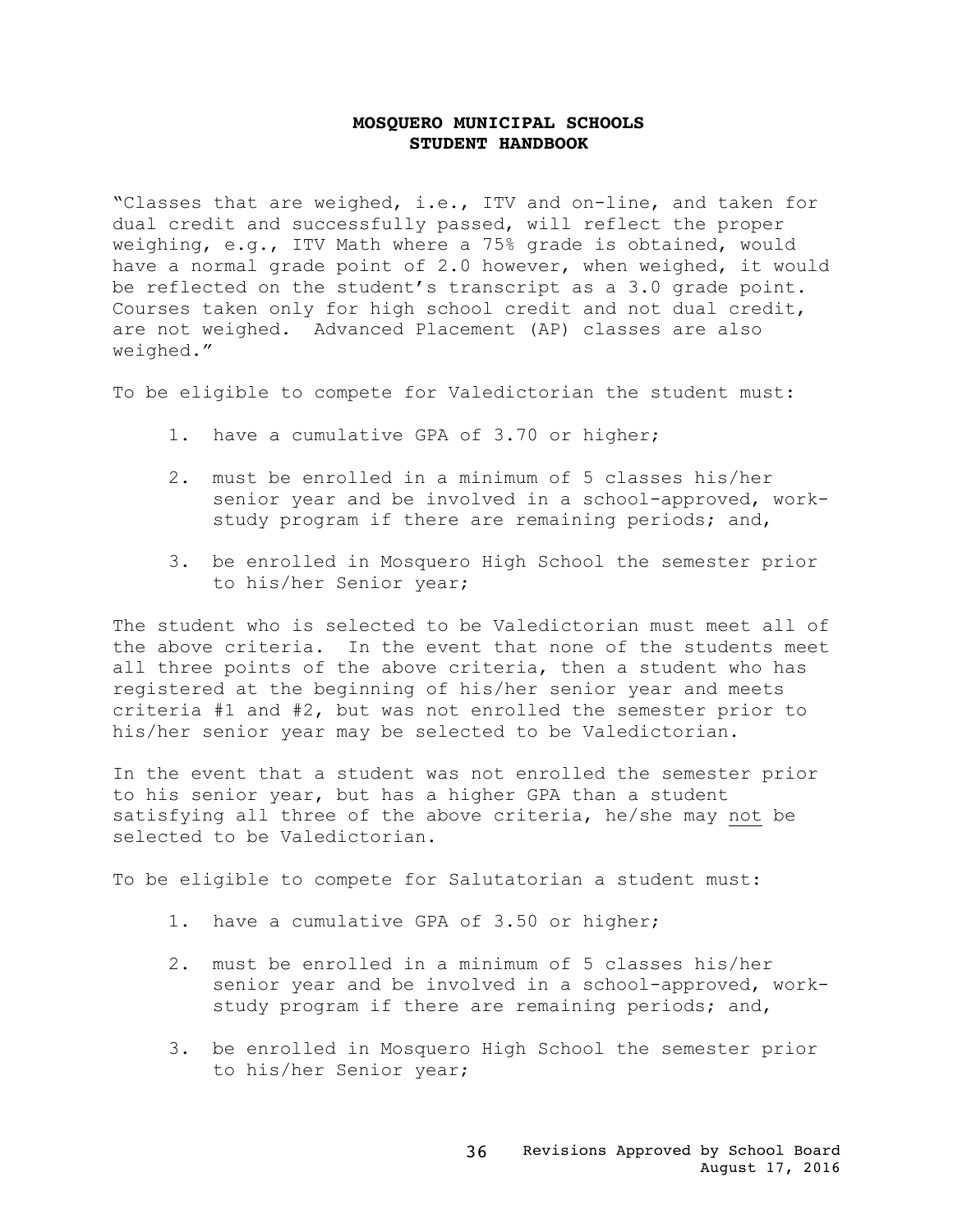The student who is selected to be Salutatorian must meet all of the above criteria. In the event that none of the students meet all three points of the criteria, then a student who has registered at the beginning of his/her senior year that meets criteria #1 and #2, but was not enrolled the semester prior to his/her senior year may be selected to be Salutatorian.

In the event that a student was not enrolled the semester prior to his senior year, but has a higher GPA than a student satisfying all three of the above criteria, he/she may not be selected to be Salutatorian.

In case of an absolute tie (to .001), for the highest ranking student a co-Valedictorian will be named. If a tie for students ranking second/third, a co-Salutatorian will be named.

### **14.2 COLLEGE CLASSES - HONORS POINT PROGRAM**

Students enrolled in the Distance learning college courses may receive dual credit through the college and Mosquero High School. A student must earn at least a C grade in order to take advantage of the honors point program. Enrollment for dual credit will be subject to the discretion of the Administration.

A student will automatically receive "honor credit" for such classes towards selection of Valedictorian and Salutatorian honors. The system used will be a five grading point system. For example,  $A=5$ ,  $B=4.0$ ,  $C=3.0$ ,  $D=1.0$ ,  $F=0$ . The grade received in the class will be the actual grade earned on the transcript with an asterisk (\*) next to it to indicate an honors weighted value.

#### **15.0 NEW MEXICO HIGH SCHOOL COMPETENCY EXAMINATION**

Students will be administered the New Mexico High School Competency Examination during the  $10^{th}$  or  $11^{th}$  Grade year, and can be retaken according to state guidelines. Students must pass the test to be awarded the High School Diploma. A written appraisal as well as an objective test must be passed. The test is designed and administered by the State Department of Education.

# **16.0 GUIDANCE AND COUNSELING**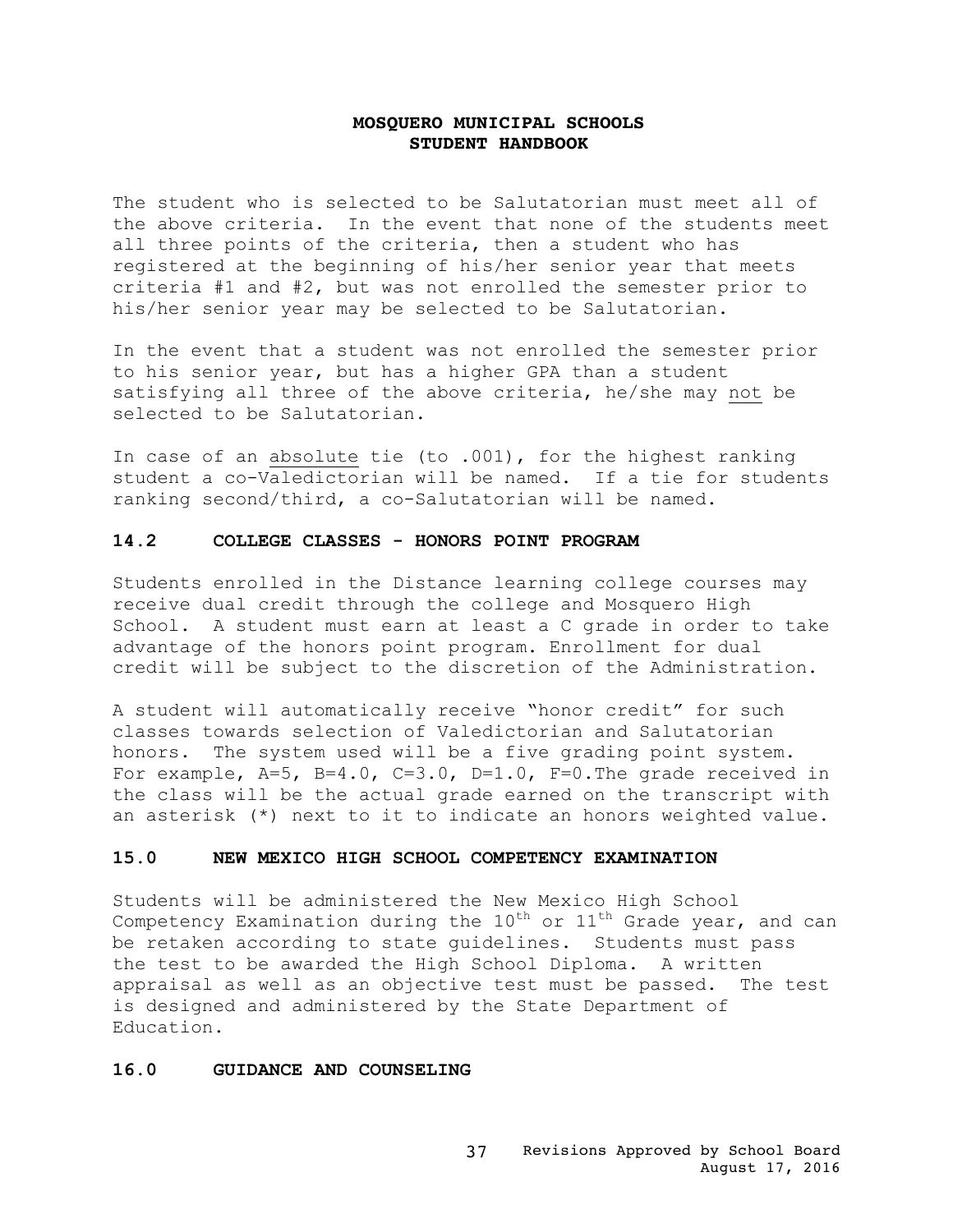Guidance services are organized to assist the student in fully developing student achievement and opportunities offered by the school and its staff. As such, the emphasis of the program will be on the needs or problems of the individual student as it pertains to his or her situation. Hopefully the student will utilize the facilities and services available through the guidance office.

The counselor will be ready and willing to help the student in many ways. Perhaps the most important way is through the counseling interview where the student may confer with the counselor on any problems, plans, or questions, which may be of concern. These conversations are fully confidential and may help the student make choices and deal with questions and/or problems in an appropriate manner.

The other important way to use the guidance office is in the area of obtaining both vocational and educational information and the pursuit of scholarships. Students are encouraged to use the on-line resources and guidance library in investigating the training requirements, the need for and the best geographical locations of the career in which they might be interested. In addition, the counselor can provide necessary information for acquiring financial assistance for higher education and with all phases of testing i.e., ACT, NMHSCE, SAT, CRT's, etc.

### **16.1 NEXT-STEP PROGRAM:**

The purpose of the "Next-Step Plan" is to provide a structure for high school students to think ahead through conscientious planning about their future. The "Plan" is to be revisited and updated each year and should therefore be flexible. There are many stakeholders involved in the process namely, the students, parents, counselor and teachers/administrators.

The "Next-Step Plan" consists of the following components:

- 1. Improves transition from elementary to middle to high school by planning down instead of up, include postsecondary planning
- 2. Includes *Career Guidance Program* document as a useful resource, imbedded in/based on state standards
- 3. Documents long-range post-school future planning for students in grades 8-11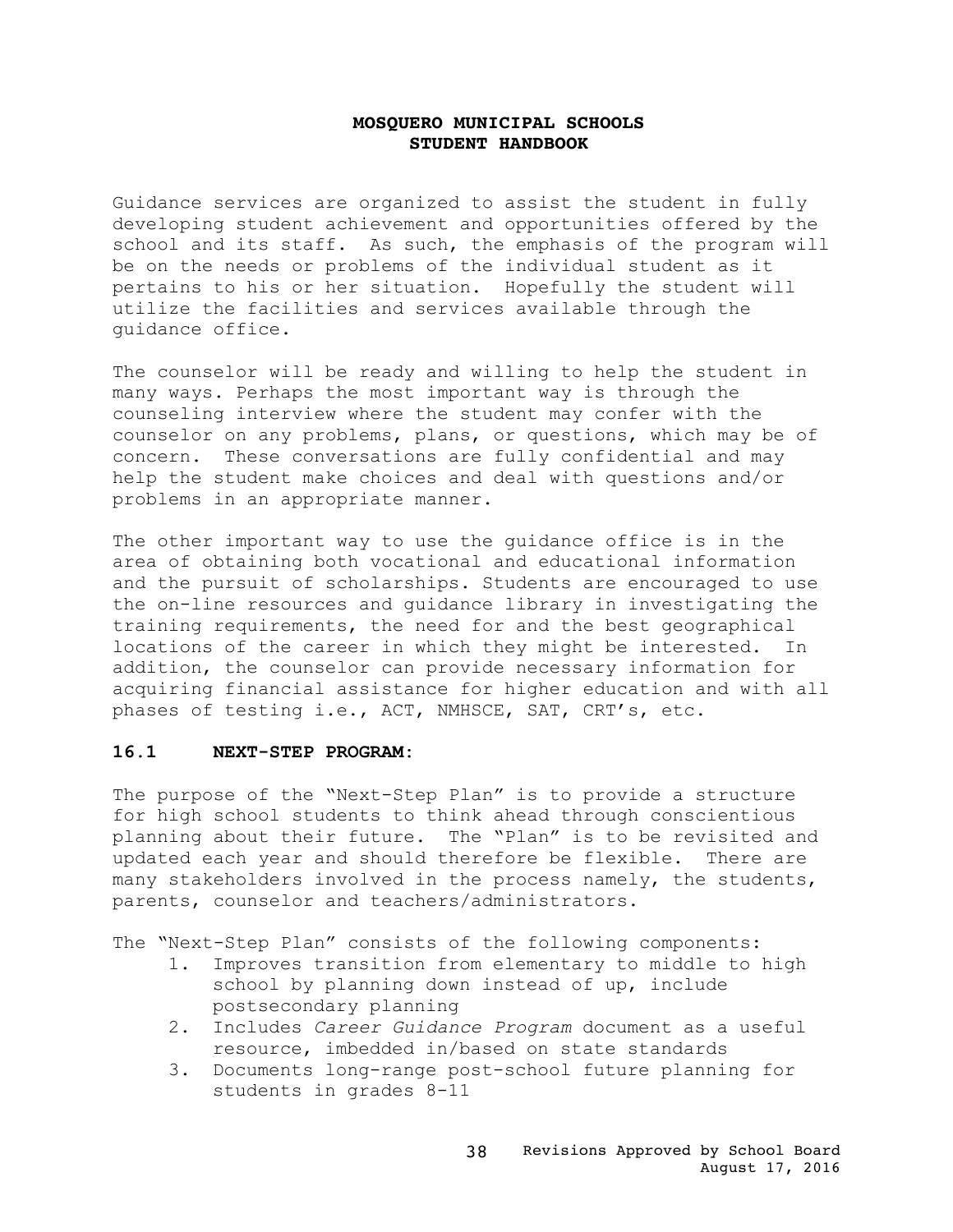- 4. All 12<sup>th</sup> graders exit with a final next step plan
- 5. The student has an academic review and revision on an annual basis
- 6. Includes a minimum of coursework for the next year
- 7. Indicates collaborative planning and implementation involving stakeholders
- 8. Provide staff development for the implementation or enhancement as needed
	- Transcripts
	- Credits
	- GPA
- 9. Provide staff development to assist teachers in integrating core coursework with career/technical education and work-based learning into standard curriculum
- 10. Need to combine resources in shared regions to maximize partnerships with employers and other resources and not reinvent tasks.

Legal reference: Section 22.12.1.1, NMSA 1978 **17.0 GRADING**

As set by the administration, students are tested each 9 weeks and grade cards issued immediately following the end of the grading period. During 9 weeks or semester examinations, cheating will mean an automatic zero for the examination.

Teachers will compile their own grading systems for use in their classrooms via a system that is easily understood by their students, parents, school administration, or other interested personnel.

Progress reports will be sent to parents of students every mid 9 weeks and via a secure website which will contain assignments and grades which are current. The purpose of the progress reporting systems is to communicate with parents regarding the progress of their child. Parent conferences may be requested at this time and parents are encouraged to make an appointment with the teacher to discuss grades and other items of concern.

The Mosquero School system shall report grades and student progress to parents on a timely and regular basis.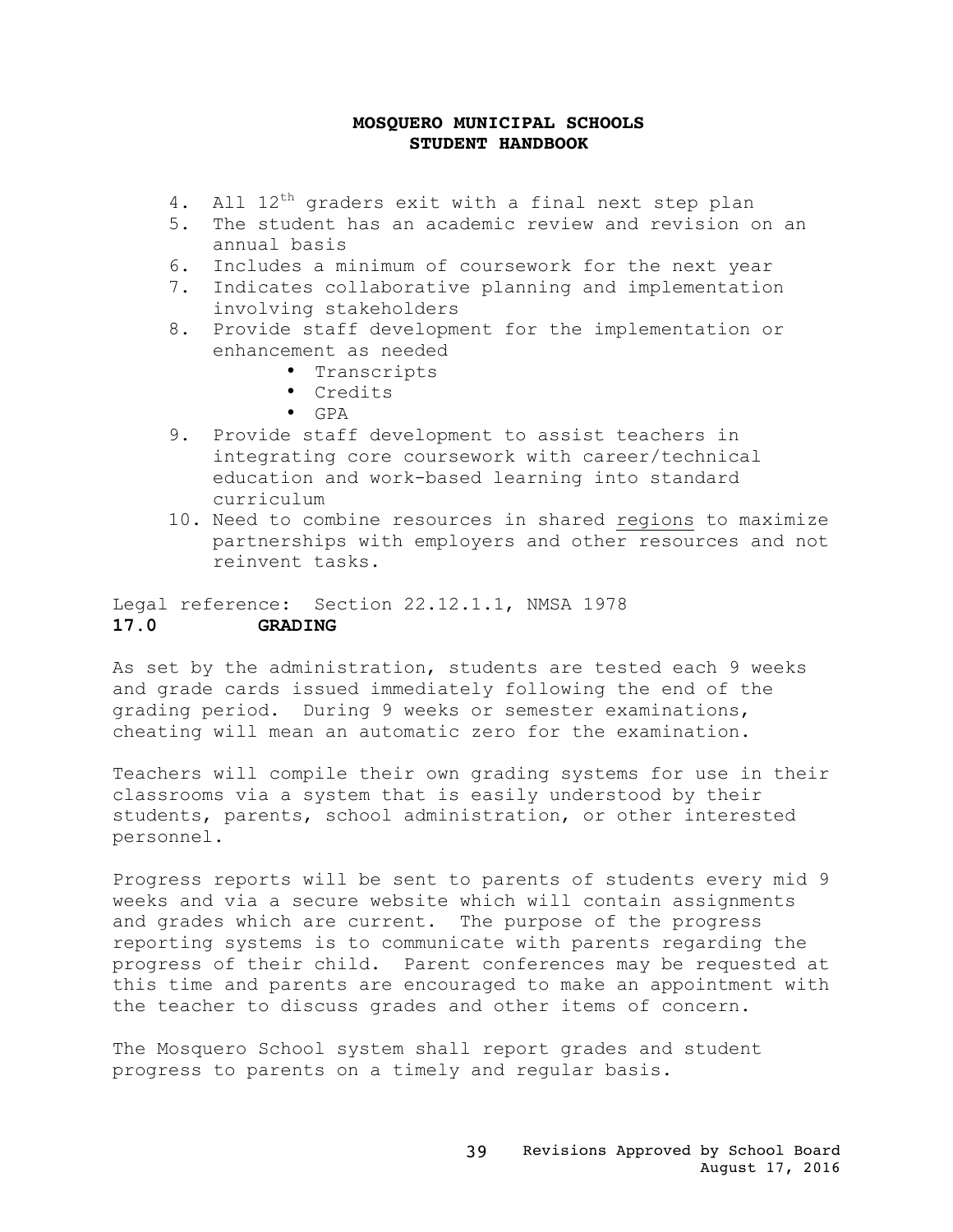#### **17.1 HONOR ROLLS**

The Honor Roll policy (Grades 3 to 12) is as follows:

- 1. Must have a grade point average for that 9 week grading period of 3.0 or above.
- 2. Cannot have completed the grading period with an incomplete record in any class.

Academic Honors: (Grade 3 to 12)

For students to be named to the Honor Roll, the following requirements must be met.

- 1. Qualifications for Gold Honor Roll: The student must obtain a numerical grade point average of 4.0 or higher in all classes with no grade below an A, P, or S in any class.
- 2. Qualifications for Silver Honor Roll: The student must obtain a numerical grade point average of 3.5 or higher in all classes with no grade below A, B, P, or S in any class.
- 3. Bronze Honor Roll: The student must obtain a numerical grade point average of 3.0 or higher in all classes. Student must have A's or B's. One C is allowed but must be offset by an A in another class in order for the GPA requirement to be met.

### **17.2 GRADING SCALE**

The following grading scale is in effect at the Mosquero Schools beginning with the 1989-90 school. Each Teacher will use their own grading scale to determine progress. (see 17.0)

| $97 - 100$ A+   | $80 - 82$ B- | 63-66 D          |
|-----------------|--------------|------------------|
| 93–96 A         | $77 - 79$ C+ | 60-62 D-         |
| $90 - 92$ $A -$ | 73-76 C      | 59 & below = $F$ |
| $87 - 89$ B+    | $70 - 72$ C- |                  |
| 83-86 B         | 67-69 D+     |                  |

A grade of "I" is incomplete and means that required class work has not been completed. Any student that is given a grade of "I" will also be given a list of requirements that must be met in order that the "I" will be replaced with a grade. If the student fails to meet the requirements an "F" will be recorded.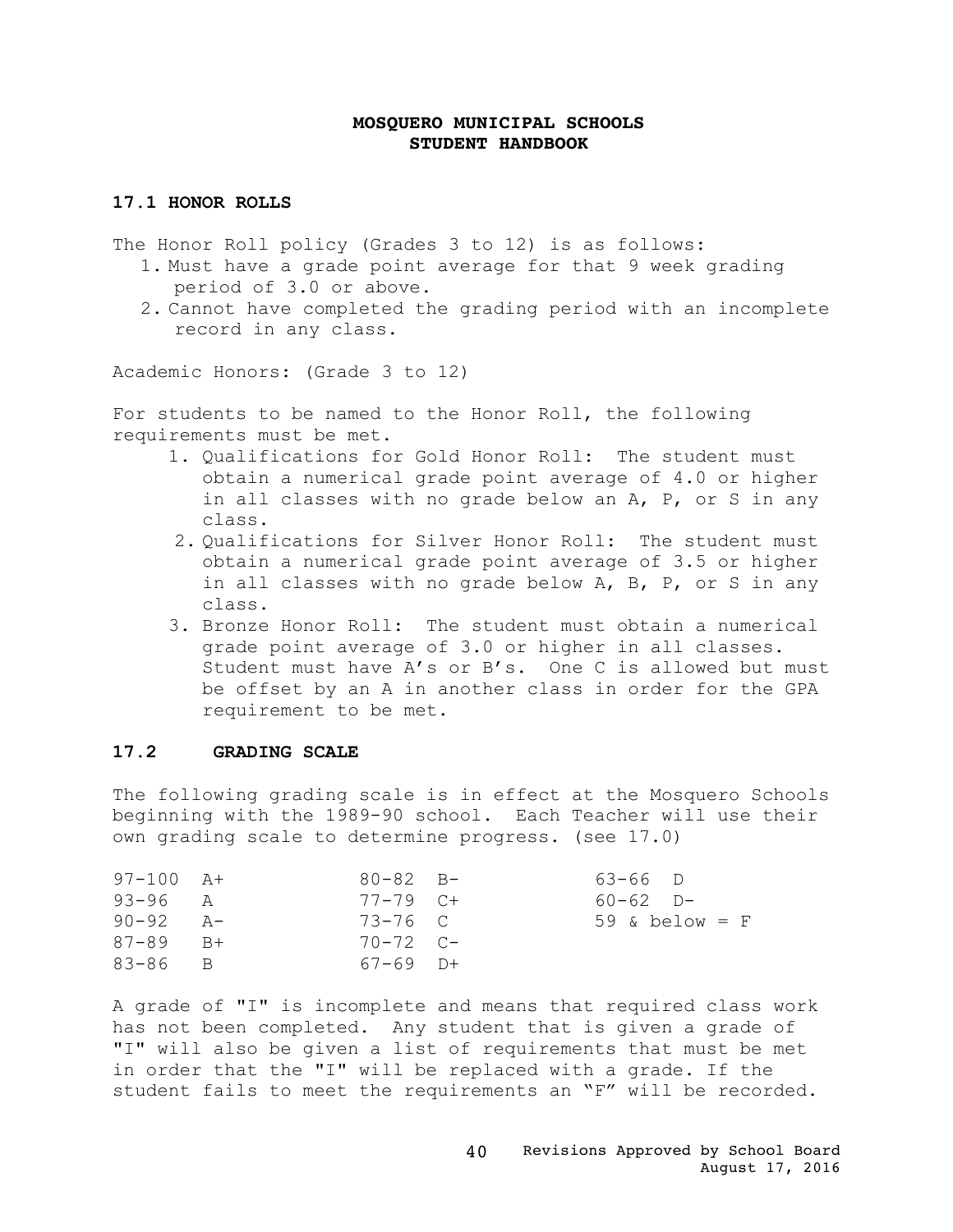#### **17.3 CORRESPONDENCE COURSES**

Correspondence courses may be accepted toward graduation upon a request to the Superintendent. The Superintendent will consider each request on its individual merits.

#### **17.4 DUAL CREDIT ENROLLMENT CLASSES**

# **Dual credit enrollment classes at Mosquero High School are offered for both high school and college credit.**

Beginning with the 2007-2008 school year, all students enrolling in ITV classes will provide Mosquero Schools with a completed check for the total tuition cost at least five (5) days prior to the beginning of each semester. The check will be returned to the student if they successfully complete the course(s); however, if a student is removed from a class (or classes) due to inappropriate conduct or failing grades, the check will be cashed.

- 1. Only Junior and Senior students with a cumulative 3.0 GPA are eligible for enrollment in these classes. Other students may request a waiver from the Superintendent.
- 2. Students may enroll for six semester hours of credit per semester. Additional hours may be taken by seniors during the school day with approval from the superintendent. The student is responsible for the cost of the additional hours.
- 3. All rules outlined by the sending institution in the ITV contract will continue to be in effect.
- 4. Any removal from these classes for disciplinary or conduct reasons will require repayment of all costs incurred to the school (including books).
- 5. A lack of effort on the part of the student resulting in a failing grade or any circumstance that requires withdrawal from class at the Mosquero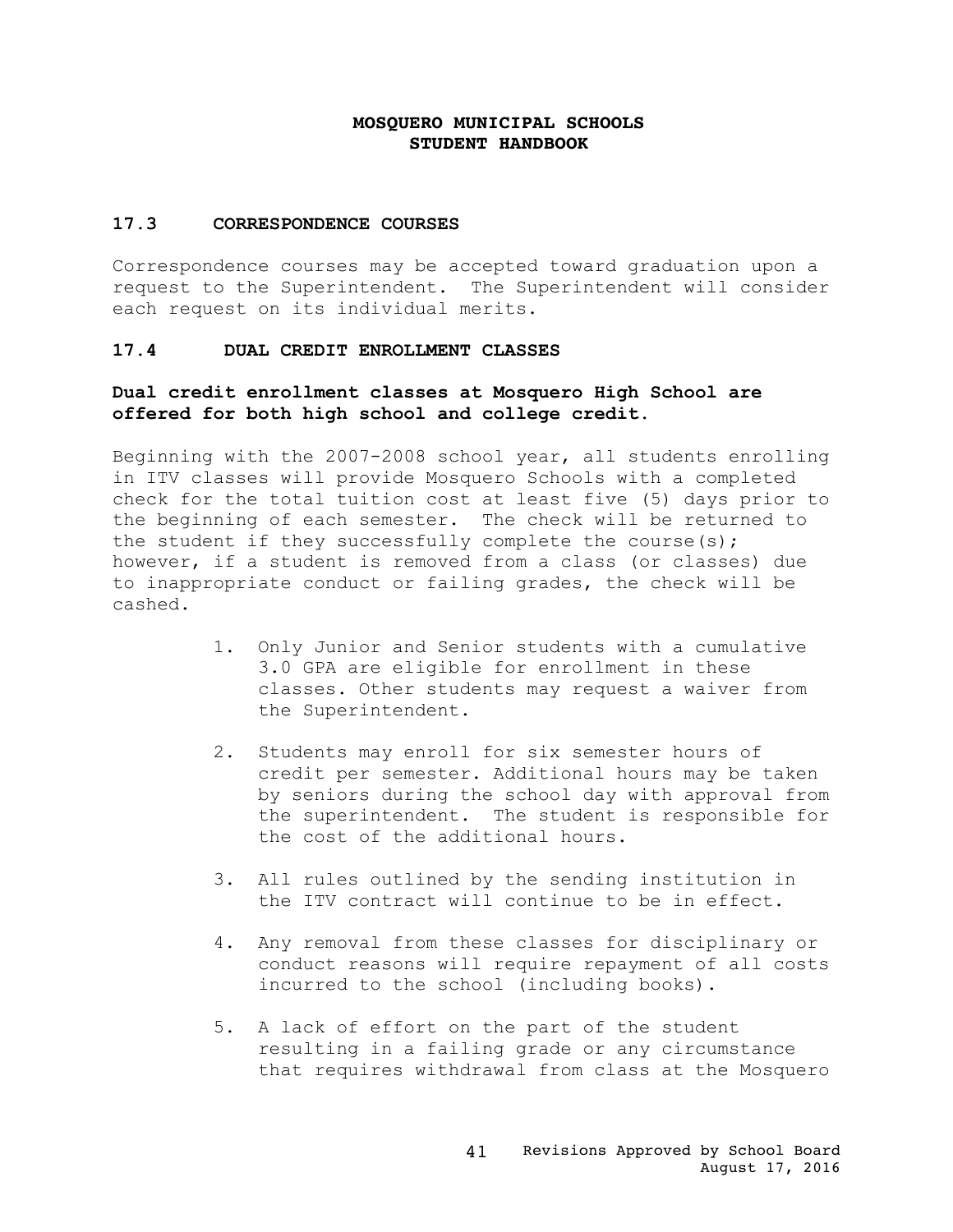site will require repayment of all expenses incurred by the school.

- 6. A student who withdraws from Mosquero School may elect to stay in the ITV class at another location but will reimburse Mosquero School for all expenses incurred by the school.
- 7. Books for ITV classes are the property of the school, not the student.

# **17.5 TRANSFER INTO MOSQUERO MUNICIPAL SCHOOLS FROM HOME SCHOOL**

A committee of faculty/counselor/Administration members shall review all records of Home School Student desiring enrollment in the district regarding credit accepted toward graduation/grade level. A determination regarding credit acceptance will be made by the committee following review.

### **18.0 WORK RELEASE PROGRAM**

Senior students who have met all prior graduation requirements and are meeting Senior graduation requirements, are eligible for work-study or work-release programs under the direction of the Superintendent, as long as that student maintains an overall average in all classes of a "C".

#### **18.1 EMPLOYMENT CERTIFICATES: STUDENT**

See the Superintendent for details.

#### **19.0 SCHEDULING OF CLASSES**

The "Next-Step Plan" for all students grades 8-12, is required to ensure that all graduation requirements will be met. "NEXT STEP Plan" data is set forth in section 16.1 of this handbook.

It is the responsibility of the student to discuss with the Superintendent and the counselor any failures to insure that the student is enrolled in a manner that would insure obtaining the required credits to graduate.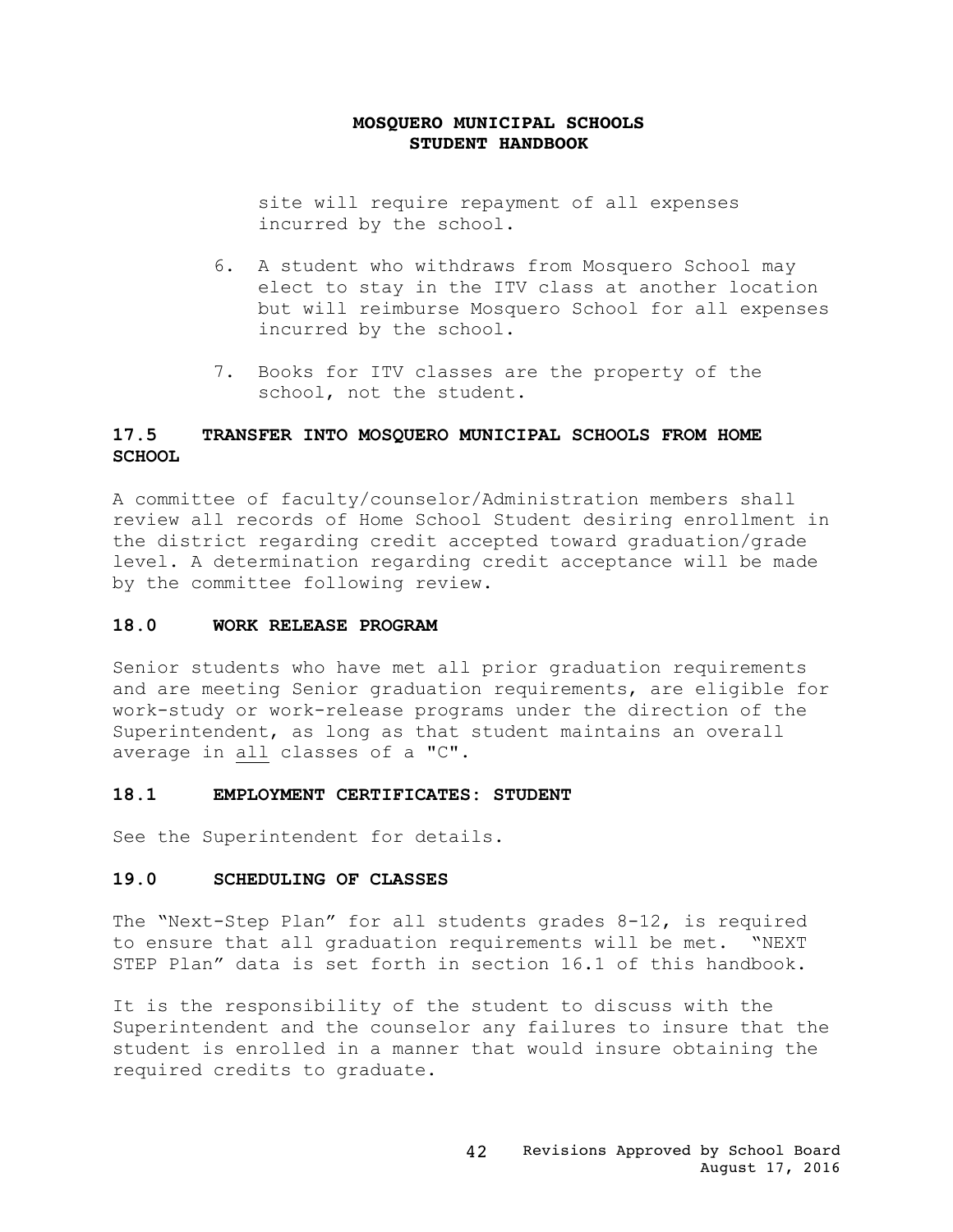#### **20.0 DISCIPLINE PLAN**

The Mosquero Schools has adopted a Discipline Policy for use. Discipline will be fair, consistent, and immediate. Discipline will be administered with due process and with observance of the student's rights as well as the teacher's rights. Such punishment and/or penalty may include: out-of-school suspension, in-school suspension, after school detention, referral to juvenile authorities, probation and expulsion.

A Student Disciplinary Referral form is provided to all teachers.

# **21.0 WEAPONS AND EXPLOSIVES: Section 40A-7-2 (in part) Unlawful Carrying of a Deadly Weapon.**

Unlawful carrying of a deadly weapon consists of carrying a concealed loaded firearm or any other type of deadly weapon anywhere, except in the following cases:

- in the person's residence or any real property belonging to him/her as owner, lessee, tenant or licensee of; and
- by a peace officer in the lawful discharge of his duties.

# **A. (Section 40A-1-13, Definitions – As used in the Criminal Code)**

1. "Great bodily harm" means an injury to the person which creates a high probability of death; or which causes serious disfigurement; or which results in permanent or protracted loss or impairment of the function of any member or organ of the body.

2. "Deadly weapon" means any firearm, whether loaded or unloaded; or any weapon which is capable of producing death or great bodily harm, including but not restricted to, any types of daggers, knives, dirk knives, and all such weapons with which dangerous cuts can be inflicted, including sword canes, and any kind of sharp-pointed canes, also slingshots, bludgeons; or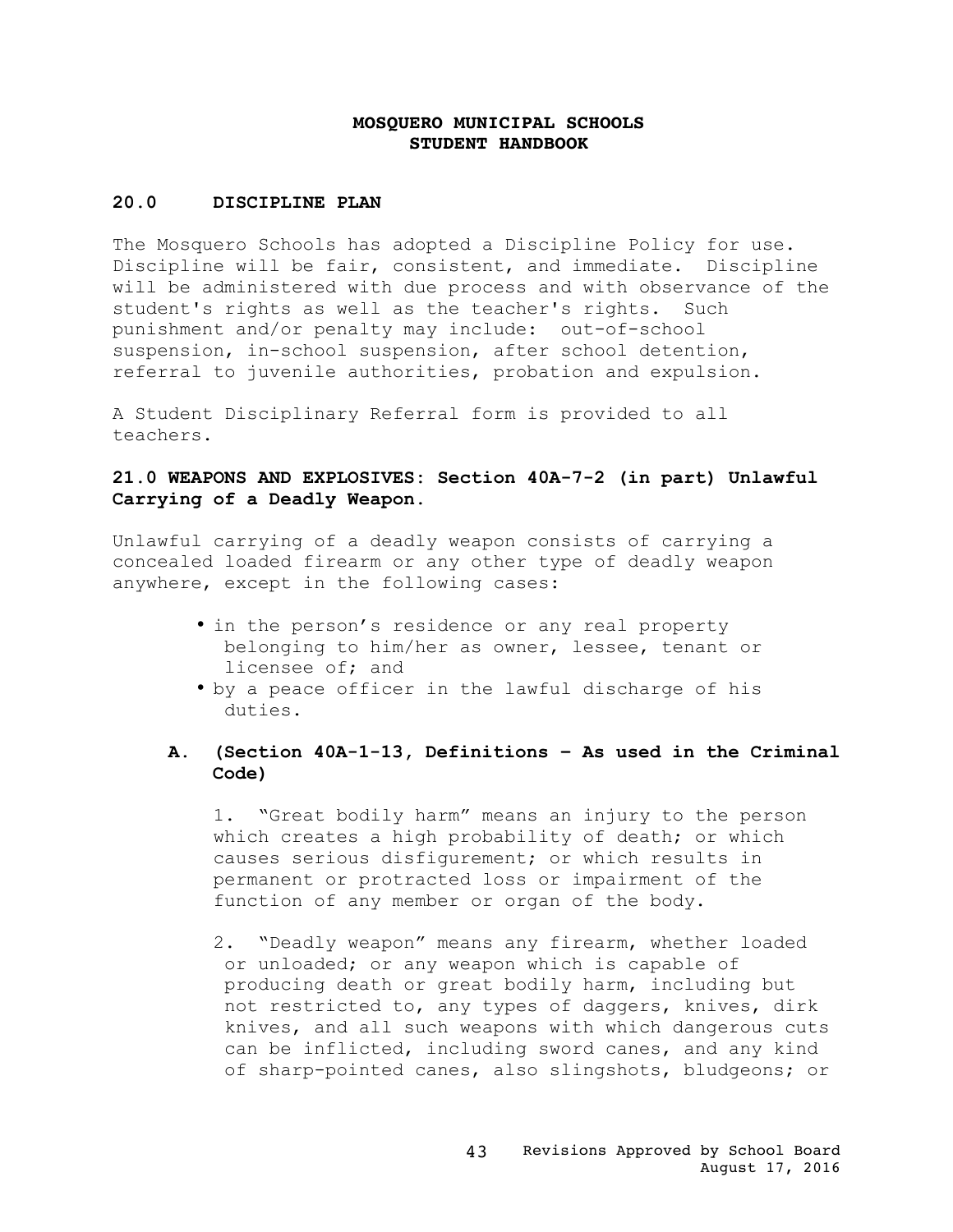any other weapons with which dangerous wounds can be inflicted.

3. "Peace Officer" means any public official or public officer vested by law with a duty to maintain public order or to make arrests for crime, whether that duty extends to all crimes or is limited to specific crimes.

4. "Another" or "other" means any other human being or legal entity, whether incorporated or unincorporated, including the Unites States, the State of New Mexico or any subdivision thereof.

The Board of Education recognized that the presence of weapons in school not only creates unacceptable risks of injury or death, but also creates a climate that undermines the educational purposes of the schools. Accordingly, it is the policy of the Board of Education to forbid the possession, custody, and use of weapons by unauthorized person in or around school property.

This policy is enacted to implement the requirements of the federal Gun Free Schools Act of 1990, 18 U.S.C. \*\*921-924, and it is the intention of the Board that it be interpreted to conform to provisions of those referenced laws.

# **B. DEFINITIONS:**

- **Weapon:** For the purposes of this policy, a "weapon" is any firearm, knife, explosive, or other object that has a potentially violent use, if, under the surrounding circumstances, the purpose of keeping or carrying the object is for use, or threat of use, as a weapon.(per the New Mexico Penal Code.)
- **Firearm:** For the purpose of this policy, and for purposes of compliance with the federal Gun-Free Schools Act, a "firearm" is defined as any weapon, including a starter gun, which will or is designed to or may readily be converted to expel a projectile by the action of an explosive; the frame or receiver of any such weapon; any firearm muffler or forearm silencer, or any destructive device. (per the New Mexico Penal Code.)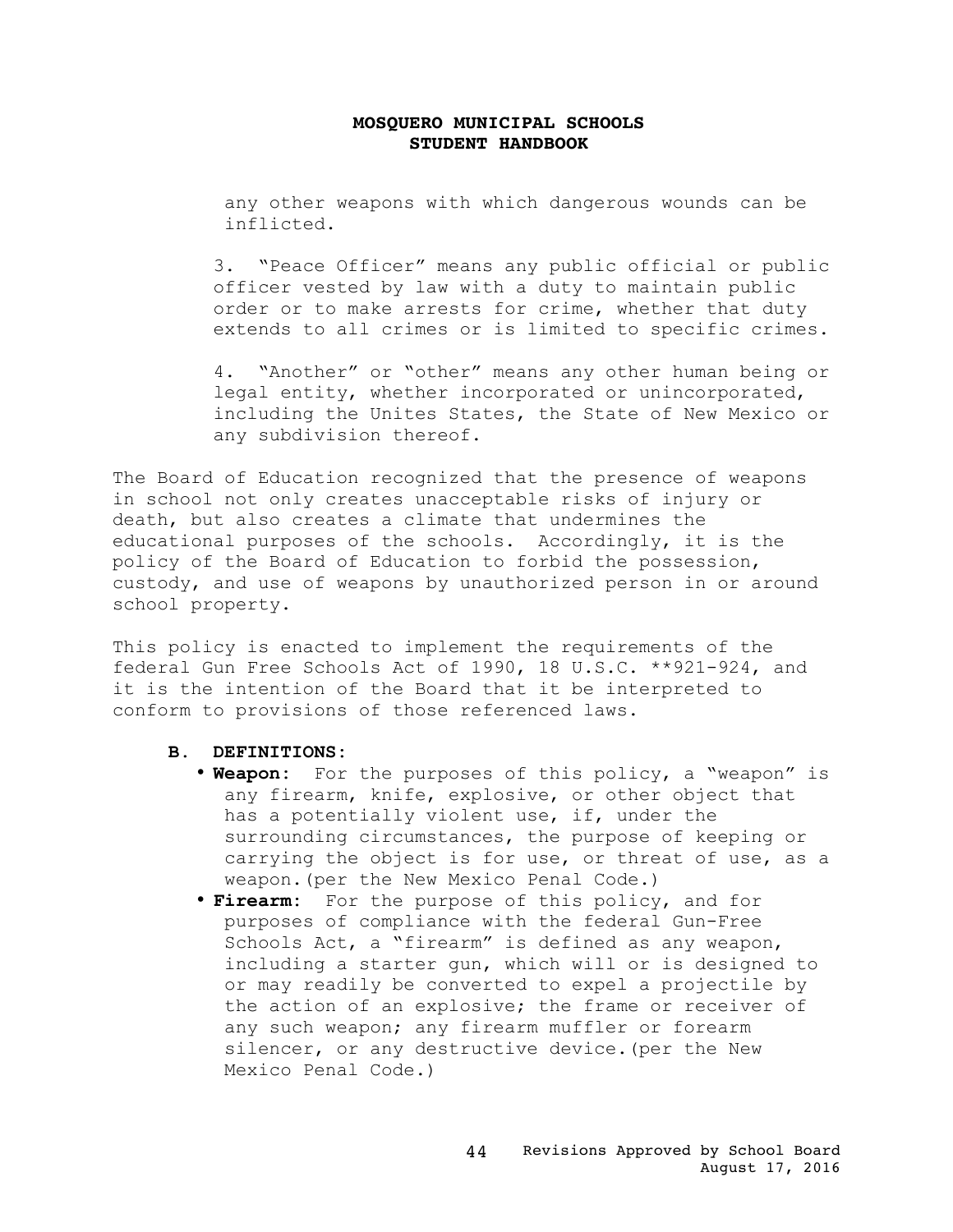• **School zone:** For purposes of this policy, and for purposes of conformity with the Gun Free School Zones Act of 1990, a "school zone" is any area in or on the grounds of a school or within a distance of 1,000 feet for PROHIBITIONS: It is the policy of the Board that no student shall bring a weapon into a school zone, nor carry or keep any weapon in a school zone or while attending or participating in any school activity, including during transportation to or from such activity.

#### **C. ENFORCEMENT:**

A. This policy shall be enforced according to the Board's Student Search and Seizure Policy. Disciplinary actions pursuant to this policy shall follow the procedures prescribed by the State Board of Education Regulation No. 81-3, as amended, and the policies of the District.

B. Any student who brings a firearm or weapon to a school or with a school zone shall, in addition to penalties imposed under School Board policy, be referred to appropriate law enforcement authorities for prosecution.

#### **D. PENALTIES FOR VIOLATIONS:**

- A. Any student found to be in violation of this policy shall be subject to discipline, including long-term suspension and expulsion.
- B. In compliance with the federal Gun Free Schools Act, any student found to be in violation of this policy due to possession of a firearm, as defined in this policy, shall, at a minimum, be expelled from school for a period of not less than one year, provided, that the Superintendent or the Board of Education may modify such penalty in appropriate cases in their discretion.
- C. This policy shall be interpreted in a manner consistent with the Individuals with Disabilities Education Act (IDEA).
	- 1. In accordance with the provisions of 20 U.S.C. \* 1415e(3)(B) of the IDEA, a child with a disability who is determined to have brought a weapon to a school under the jurisdiction of the School Board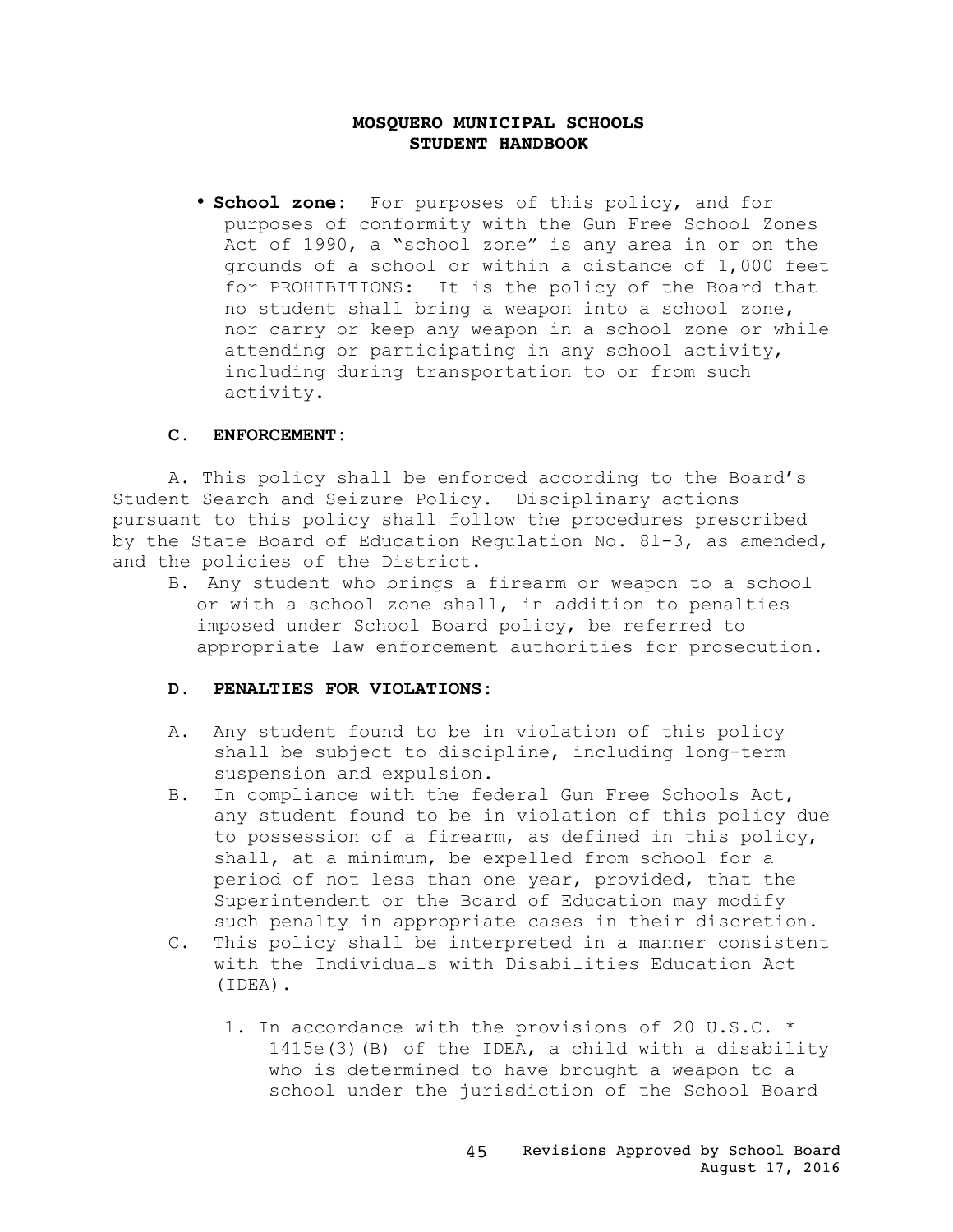may be placed in an interim alternative educational setting as specified by the IEP team.

2. If the parent or guardian requests a due process hearing, the child shall remain in the alternative educational setting during the pendency of such proceedings, unless the parents and school officials agree otherwise.

### **22.0 ALCOHOL AND DRUG ABUSE**

In accordance with the State Board of Education Regulation 81-3, the Mosquero Municipal School Board of Education prohibits students from use, possession, sale, or transportation of alcohol and/or illegal drugs on school property, at school, at school-sponsored activities, or in school-provided vehicles. For this rule, illegal drugs include controlled substances, prescription drugs used or possessed without a prescription, solvents or inhalants used for intoxication and those substances possessed, sold, and/or used that are held out to be, or represented to be, controlled substances, illegal substances, or counterfeit in any respect illegal or controlled substances. The Board also prohibits students from being under the influence of any of the above while on school campus, school property, at school, at school-sponsored activities or in school- provided vehicles.

The Board recognizes that alcohol and other drug abuse is a health problem. Health problems of youth are primarily the responsibility of the home and community, but the schools share that responsibility because dependency problems often interfere with school behavior, student learning, and the maximum possible development of each student. Every reasonable effort shall be made to provide for students and employees an environment that is free of alcohol, illegal drugs, and other controlled substances. The school shall endeavor to educate and counsel students concerning alcohol and other substance abuse.

### **A. Education**

The District will develop and implement an age-appropriate, developmentally based K-12 drug and alcohol education and prevention program to fulfill State requirements and which addresses the legal, social and health consequences of drug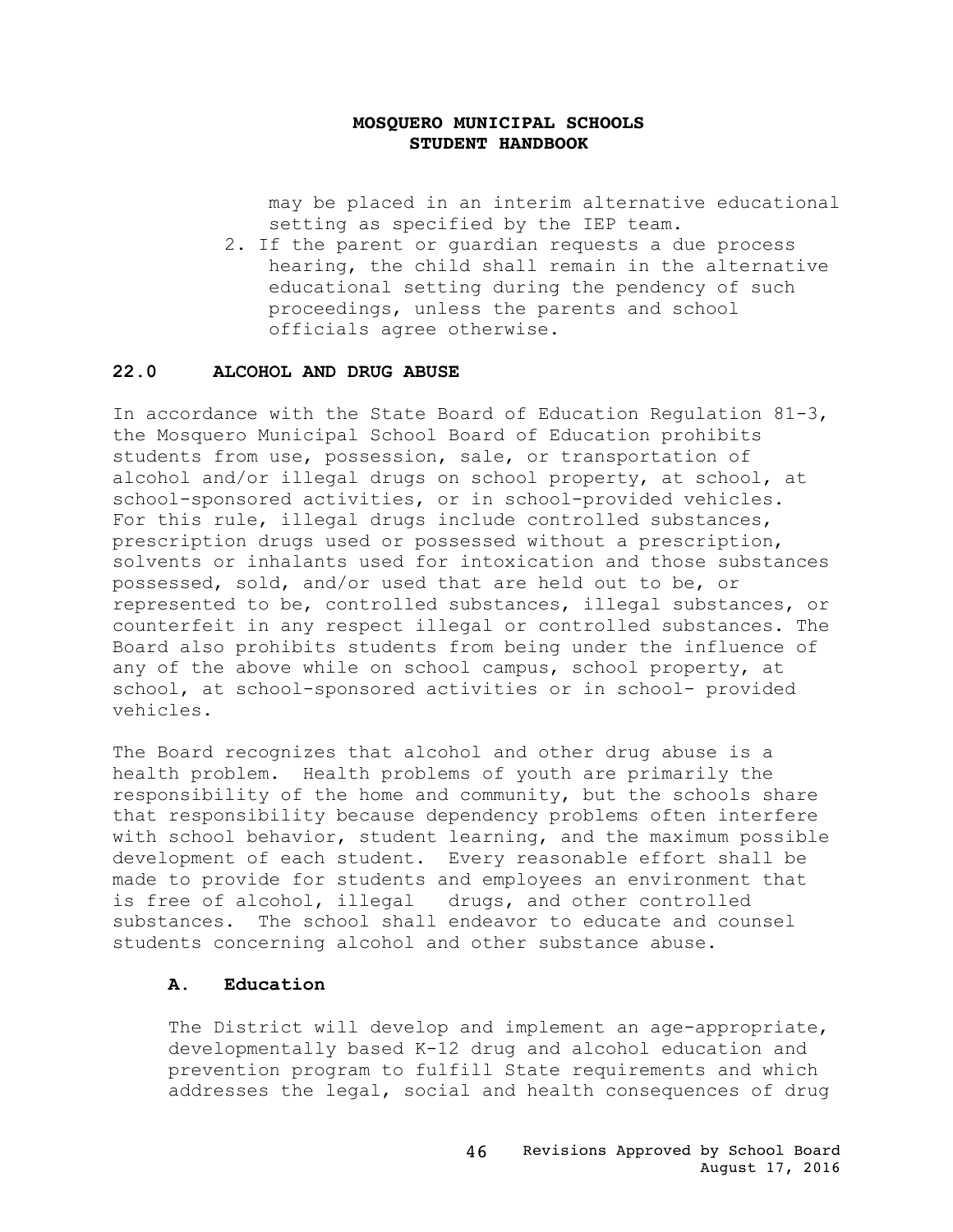and alcohol use and which provided information about effective techniques for resisting peer pressure to use illicit drugs or alcohol. Every educational effort will be made to convey to students that the use of illicit drugs and the unlawful possession and use of alcohol is wrong and harmful. Assistance from other agencies such as DWI Prevention, DARE, and other agency programs will be implemented.

#### **B. REGULATION ON TOBACCO FREE SCHOOL**

I. Authority: This regulation is promulgated pursuant to Section 22-2-1 and 22-2-2, NMSA 1978, and SBE Regulation No. 94-2 Adopted by the State Board of Education June 24, 1994.

II. Purpose: The purpose of this regulation is to prohibit the use of tobacco products in school buildings, on school property, and by students at school functions away from school property.

III. Policies: The Mosquero Municipal School District shall:

A. Prohibit tobacco use by students, school staff, parents, and school visitors in school buildings, on school property, and for students at school functions away from school property.

B. The school administration shall have the responsibility to develop a procedure for the communication of this policy to students, school staff, parents, school visitors, and the community.

C. Enforcement will be the responsibility of the school administration which shall use administrative and supervisory methods to insure enforcement, but if such efforts fail to accomplish compliance, the administration may seek assistance from Law authorities.

#### **C. SEARCH AND SEIZURE**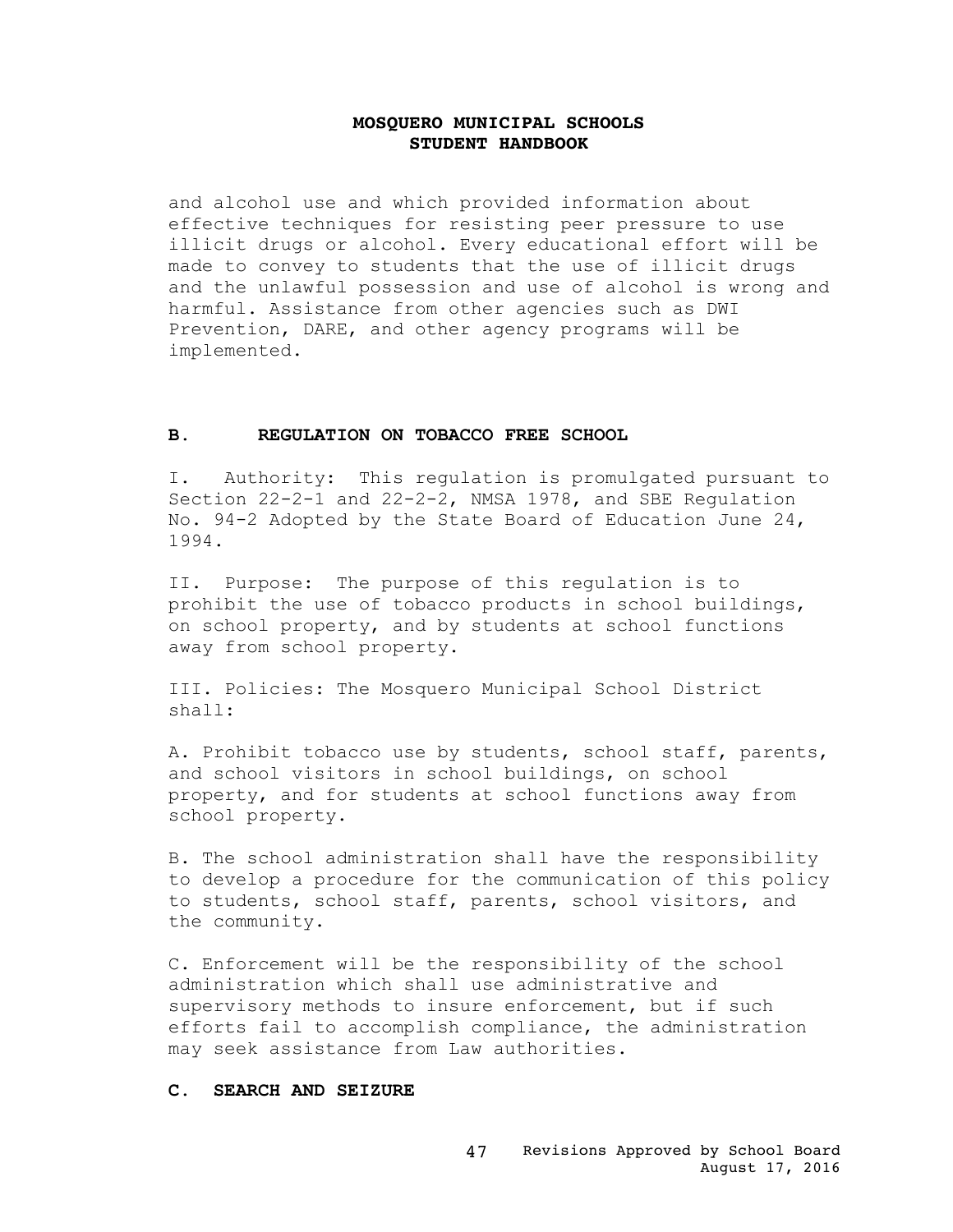Any licensed school personnel or school bus driver may conduct a search of a student's person or school property assigned to that student, if he/she has reasonable cause. This includes all lockers and automobiles on campus.

# **D. REPORTING OF KNOWN FOR SUSPECTED USE OR ABUSE OF ALCOHOL OR DRUGS BY STUDENTS**

Statutory Basis: Section 22-5-4.4, NMSA 1978, requires that school employees who know or in good faith suspect any student of using or abusing alcohol or drugs shall report such use or abuse pursuant to procedures established by their local boards. So long as such report is made in good faith, the reporting school employee shall be immune from any civil damages for his or her action. This policy is enacted to provide a procedure to be followed by all school district employees in reporting known or suspected use or abuse of alcohol or drugs by students.

#### **E. DUTY TO REPORT**

All school employees have a mandatory, non-discretionary duty to report known or suspected alcohol or drug use or abuse by any student of the district.

# **F. ADMINISTRATOR TO WHOM REPORTS SHOULD BE MADE:**

All reports made hereunder shall be on a uniform reporting form available from the District Superintendent and shall be given to the District Superintendent. The District Superintendent shall investigate and report to the Board.

#### **G. TIMELY REPORTING:**

Reports required hereunder shall be made within a reasonable time after the employee first learns or suspects the use or abuse of drugs or alcohol by a student.

#### **H. DUTY TO INVESTIGATE:**

It is not the duty of the school employee making the required report to conduct an investigation to determine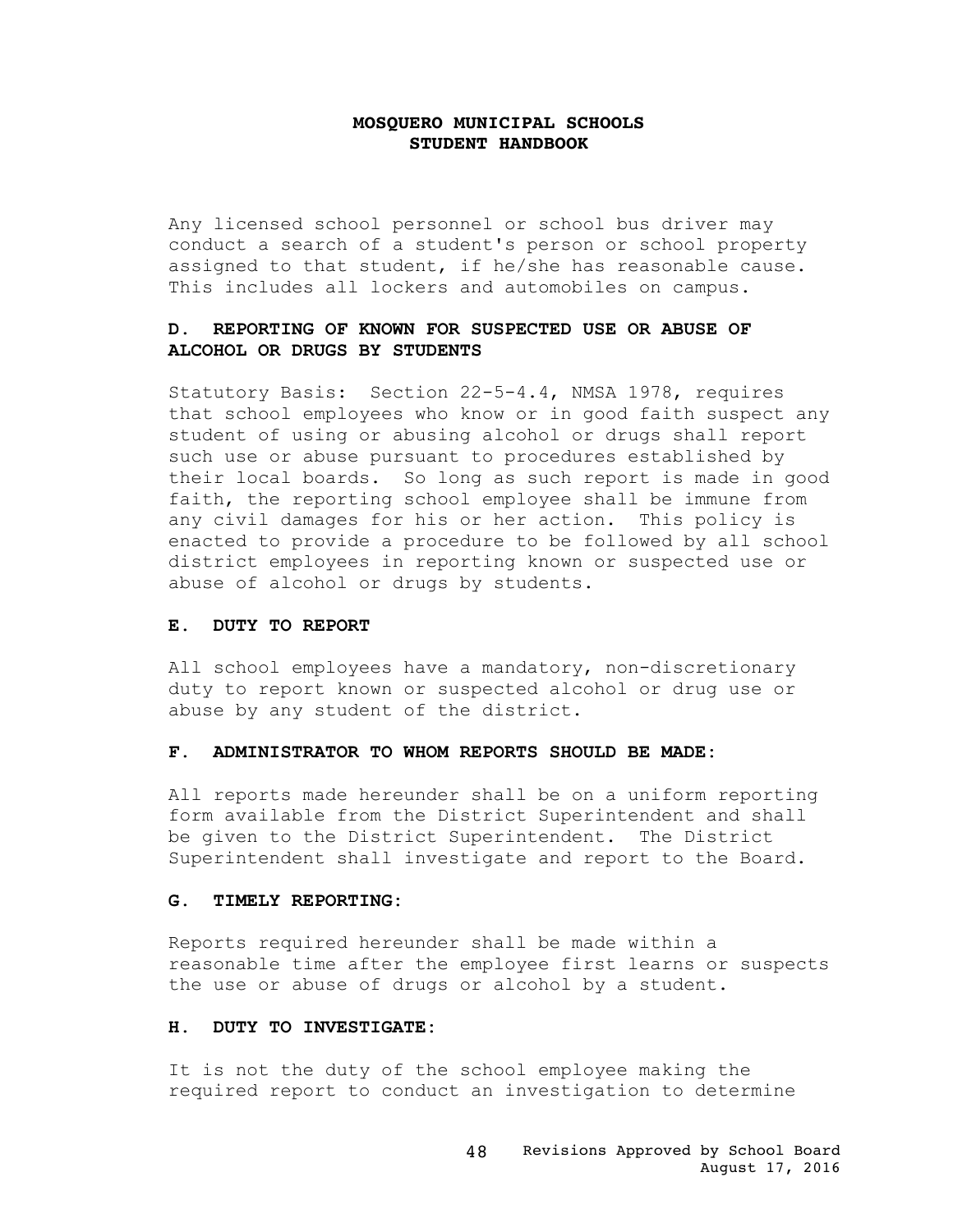whether or not the student identified has in fact used or abused drugs or alcohol. The duty to investigate shall be upon the responsible school official to whom the report is made; providing, however, that the reporting employee shall cooperate with the responsible school official during the course of any investigation.

### **I. FAILURE TO REPORT**

The failure of any school employee to report knowledge or suspicion of student alcohol or drug use or abuse in a timely manner, may be cause for discipline of the employee.

Legal Reference: Public School Code. Section 22-5-4.4 NMSA, 1978.

### **J. DISCIPLINARY STEPS AND ACTION**

#### **1. FIRST OFFENSE**

- a. The staff member will inform the Superintendent of the details immediately.
- b. The Superintendent/designee will meet with the student to discuss the situation and hear the student's explanation.
- c. The Superintendent/designee will make a determination regarding the suspected use.
- d. The Superintendent/designee will notify the parent/guardian and/or police, and the student will be released to the parent/guardian and/or police.
- e. The student may be suspended from 1 to 10 full school days.
- f. The student may be reinstated after a meeting is held with the Superintendent, parent/guardian, student, and others as deemed necessary by the Superintendent.
- g. The parent/guardian will be given available information on available resources.
- h. Steps 1-7 do not exclude more serious consequences (including long-term suspension or expulsion) if, in the Superintendent's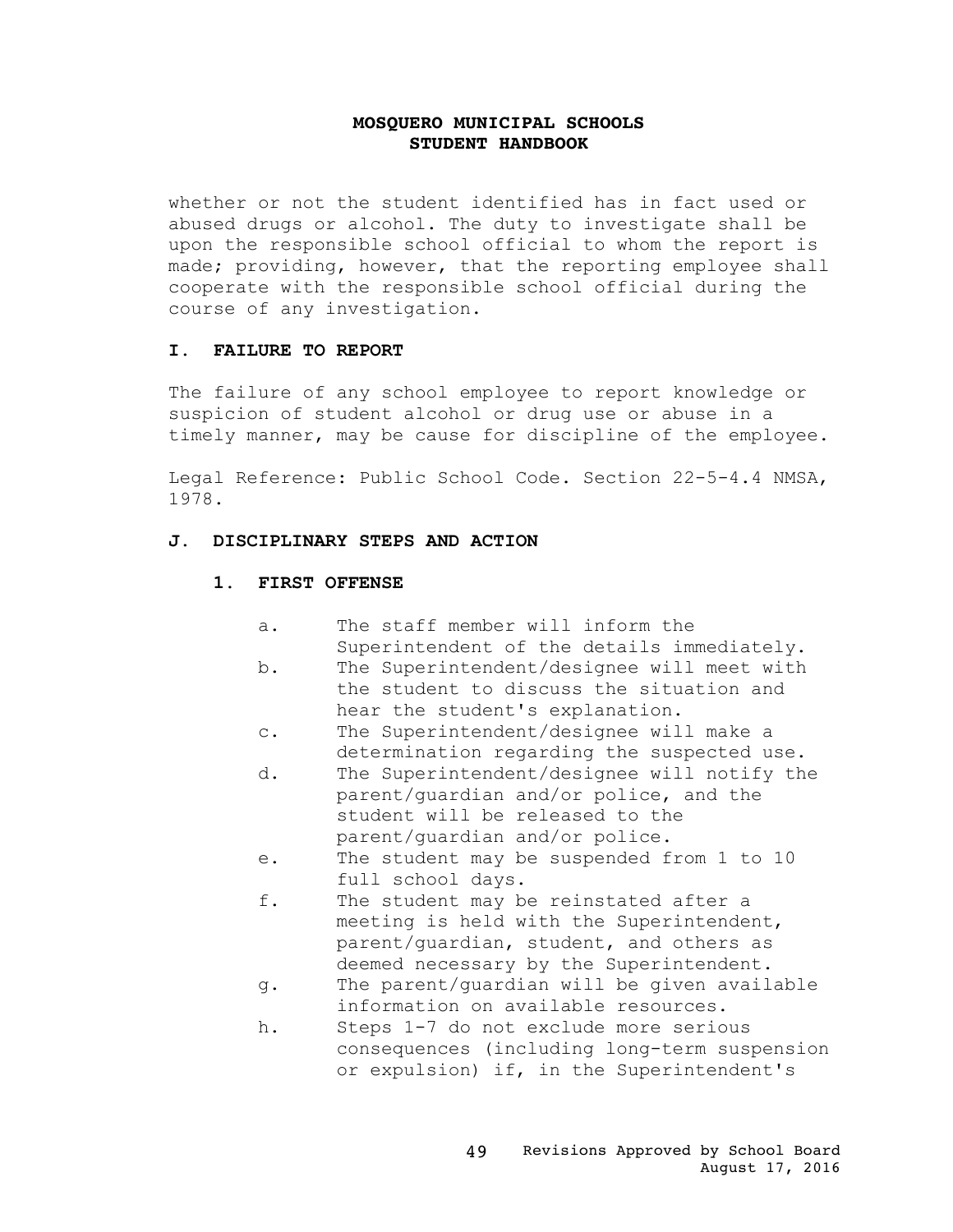judgment, the student's behavior necessitates such action.

### **2. SECOND OFFENSE**

- a. The staff member will inform the Superintendent or designee of details immediately.
- b. The Superintendent will meet with the student to discuss the situation and hear the student's explanation.
- c. The Superintendent will make a determination regarding the suspected use.
- d. The Superintendent will notify the parent/guardian and police, and the student will be released to the parent/guardian in the presence of the police. If parent/guardian is unable or unwilling to pick up student, then the student will be released to the police.
- e. The student will be suspended, and long-term suspension will be recommended.
- f. The student may be reinstated at the conclusion of the long-term suspension after a meeting is held with the parent/guardian, Superintendent, student, and others as deemed necessary by the Superintendent. The parent/guardian will present a plan of action that is acceptable to the Administration. Part of the plan must include a behavioral contract signed by the student and parent/guardian.
- g. Steps 1-6 do not exclude more serious consequences (including expulsion) if, in the Superintendent's judgment, the student's behavior necessitates such action.

# **3. THIRD OFFENSE**

a. The staff member will inform the Superintendent of the details immediately.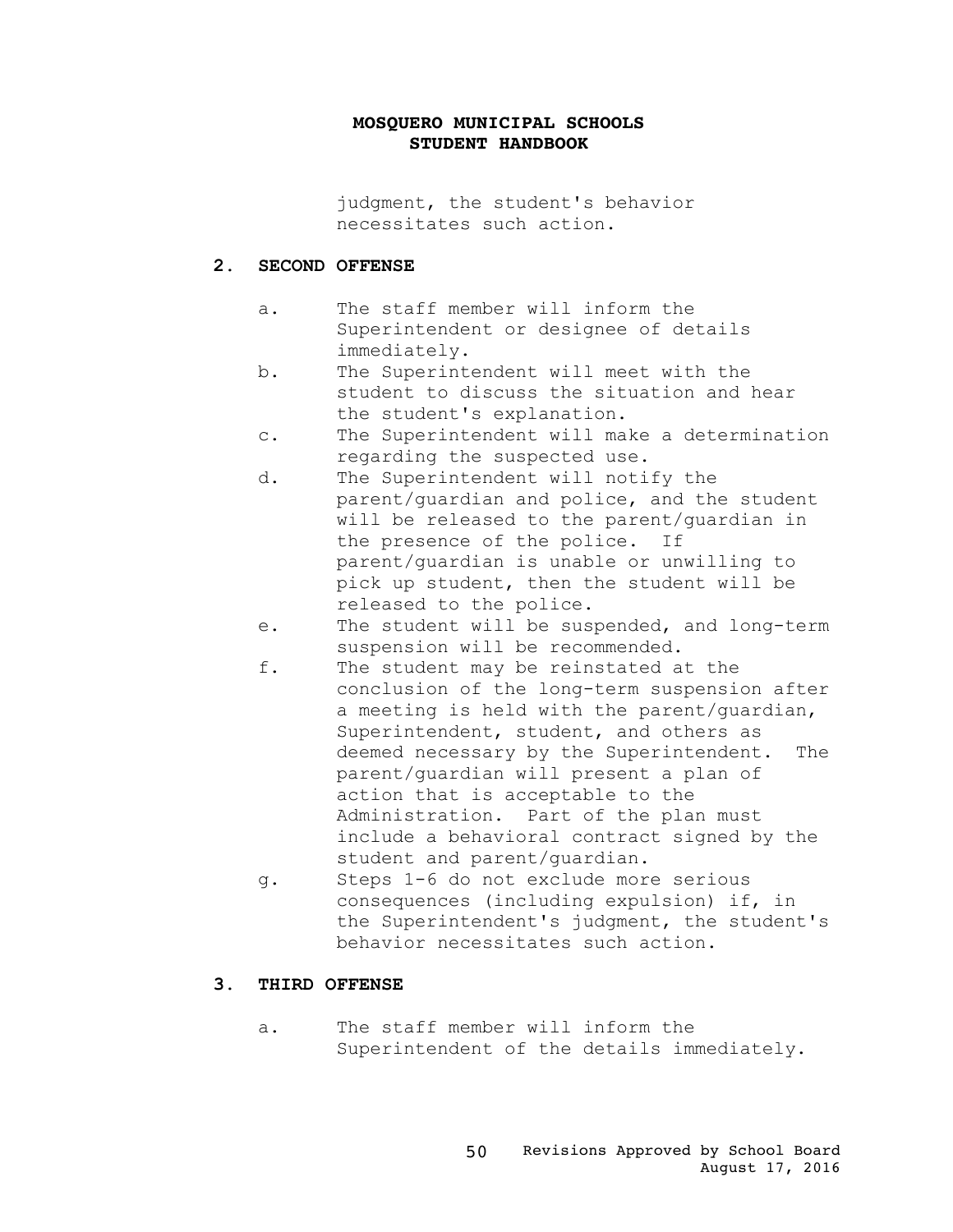- b. The Superintendent will meet with the student to discuss the situation and hear the student's explanation.
- c. The Superintendent will make a determination regarding the suspected use.
- d. The Superintendent will notify the parent/guardian and police, and the student will be released to the parent/guardian in the presence of the police. If the parent/guardian is unwilling or unable to pick up the student, then the student may be released to police custody.
- e. The student will be suspended, and Expulsion may be recommended.
- f. Referral will be made to an appropriate agency for follow-up.

#### **K. DUTY OF MMS STAFF TO REPORT AND SUBSEQUENT ACTION:**

A school representative who witnesses or suspects a student of selling, dealing, or giving away alcohol and/or other illegal drugs or drug paraphernalia while on school property, at school, at a school-sponsored activity or in school-provided transportation are as follows:

1. The staff member will inform the Superintendent of the details immediately.

2. The Superintendent will meet with the student to discuss the situation and hear the student's explanation.

3. The Superintendent will make a determination regarding the possessing, selling, dealing or giving away alcohol and/or other illegal drugs or paraphernalia.

4. The Superintendent will notify the parent/guardian and police, and the student will be released to the parent/guardian in the presence of the police. If the parent/guardian is unable or unwilling to pick up the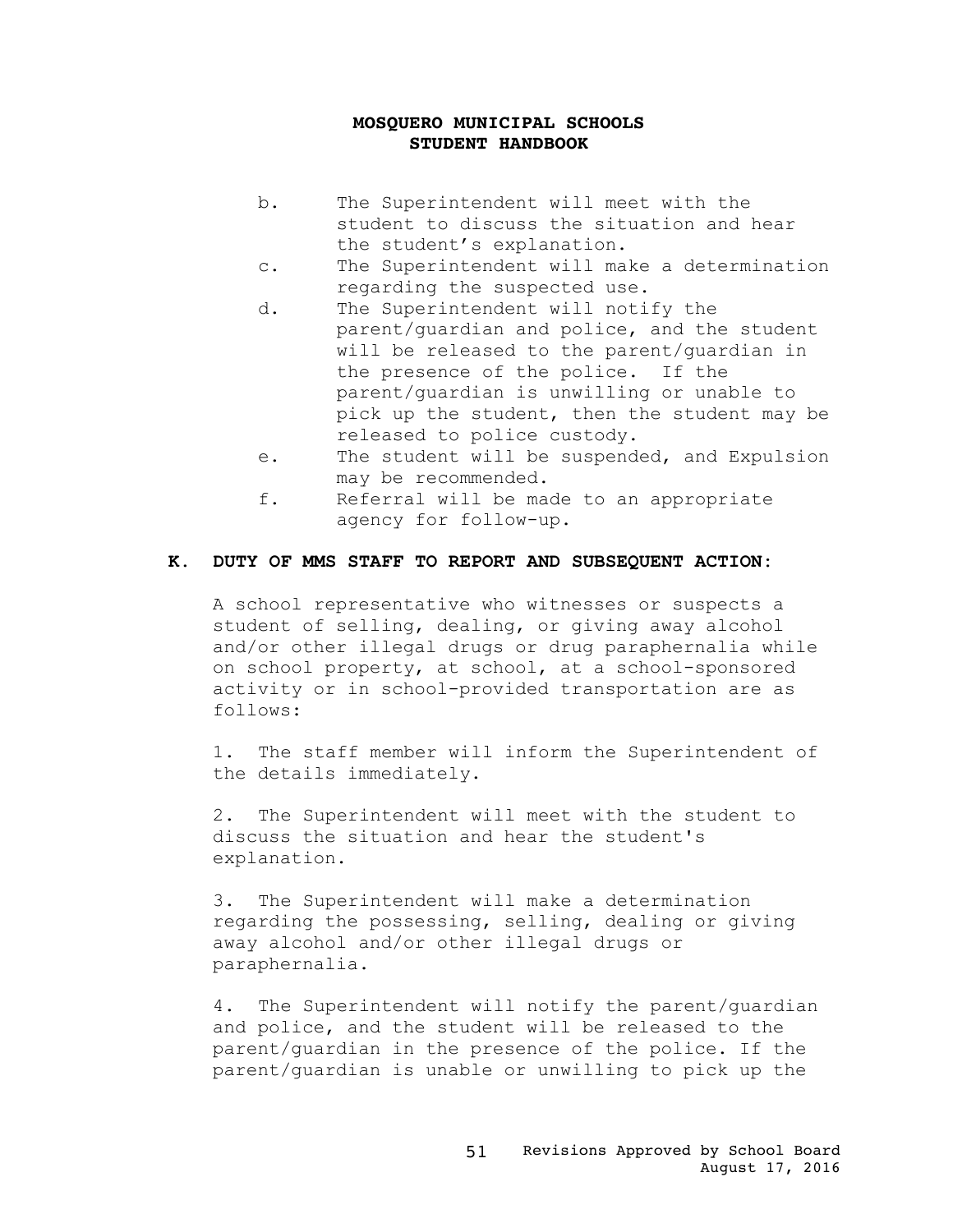student, then the student will be released to the police.

5. The student may be suspended, and long-term suspension may be recommended.

6. The student may be reinstated at the conclusion of the long-term suspension after a meeting is held with the parent / guardian, Superintendent, student, and others as deemed necessary by the Superintendent.

a. At the meeting, the parent / guardian and student will present satisfactory evidence of a professional drug abuse assessment; and b. The parent / guardian and student will provide satisfactory evidence of following the recommendations of the assessment.

7. Steps 1-6 do not exclude more serious consequences (including expulsion) if, in the Superintendent's judgment, the student's behavior necessitates such action.

# **23.0 IMMUNIZATION**

No student will be enrolled in any school in the district unless he/she has been immunized, as required under the rules and regulations of the State of New Mexico and can provide satisfactory evidence of such immunization. If the student produces satisfactory evidence of having begun the process of immunization, he/she may enroll and attend school as long as the immunization process is being accomplished in the prescribed manner. It is unlawful for any parent to refuse or neglect to have his child immunized unless the child is properly exempted. Out-of-state students shall have a six-week period after enrollment to become immunized or to provide proof of immunization.

# **A. EXEMPTIONS**

Any minor child, through his/her parent or guardian, may file with the superintendent of the school, the certificate of a duly licensed physician, stating that the physical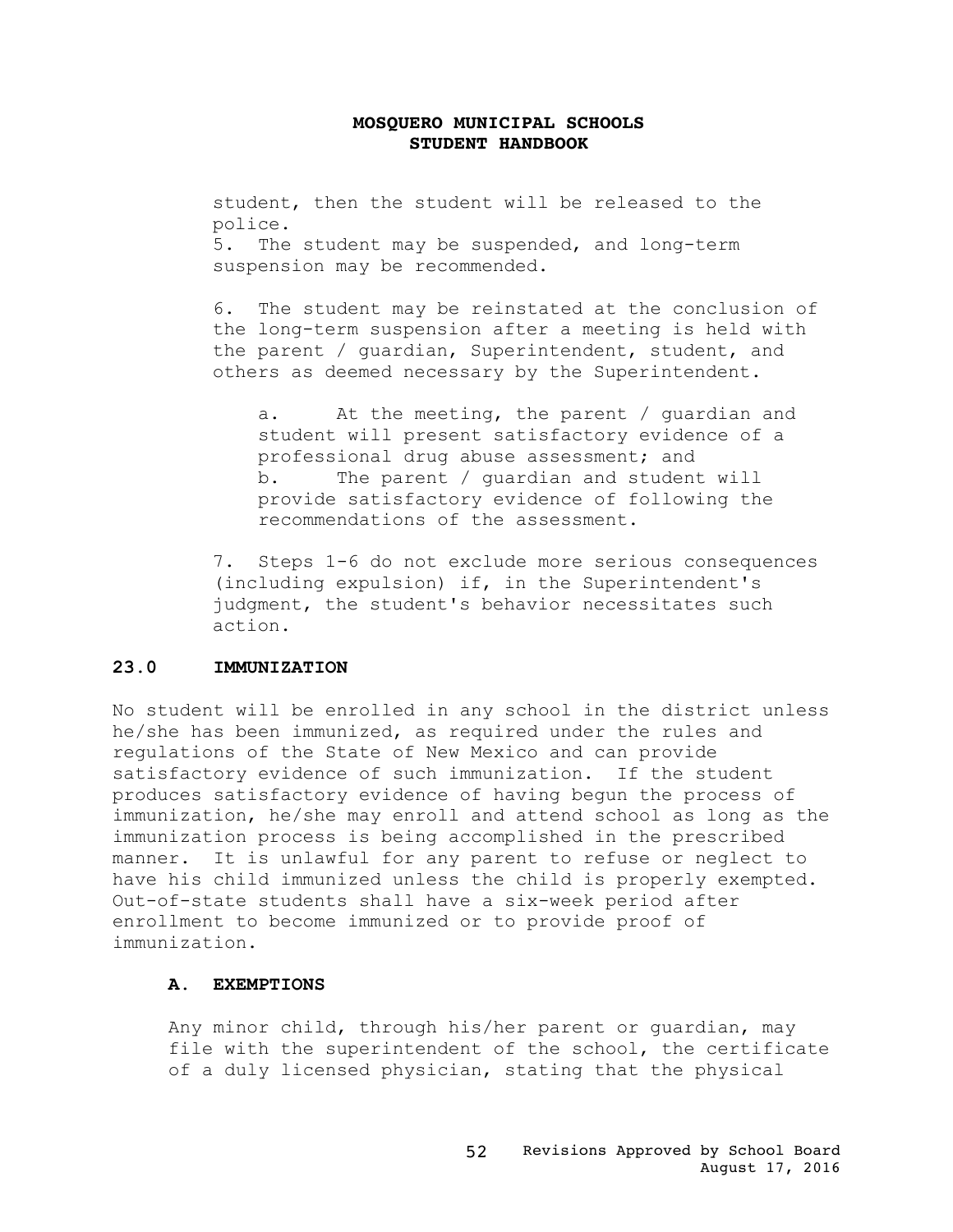condition of the child is such that immunization would seriously endanger the life or health of the child.

Any minor child through his/her parent or legal guardian may file affidavits or written affirmation from an officer of a recognized religious denomination with the State Health Agency, Health and Social Services Department, stating that such child's parents or guardian are bona fide members of a denomination whose religious teaching requires reliance upon prayer or spiritual means alone for healing.

Any minor child, through his/her parent or legal guardian, may file affidavits or written affirmation with the State Health Agency, Health and Social Services Department, stating that such child's parents or legal guardians' religious beliefs, held either individually or jointly with others, do not permit the administration of vaccine or other immunizing agent. Upon filing and approval of such certificate, affidavit, or affirmation, the child is exempt from the legal requirement of immunization for a period not to exceed nine months on the basis of any one certificate, affidavit, or affirmation.

Legal Reference: Health Production: Public School Code, 1976. Section 12-3-4.2, 24-5-3: Exemption from immunization.

# **24.0 MEDICATIONS**

Students taking a prescribed medication by an authorized physician must notify the office. No other medicines or aspirin will be dispensed at any time.

#### **25.0 EMERGENCY MEDICAL AUTHORIZATION FORM.**

Parents will be contacted if their student becomes ill at school and it appears advisable to send him/her home. The office will maintain current telephone numbers and emergency numbers of parents. An Emergency Medical Authorization Form will be sent home and the purpose of this form is to enable parents or guardians to authorize emergency treatment for their children who become ill or injured while under school authority, when parents cannot be reached. This form will be placed in the students file.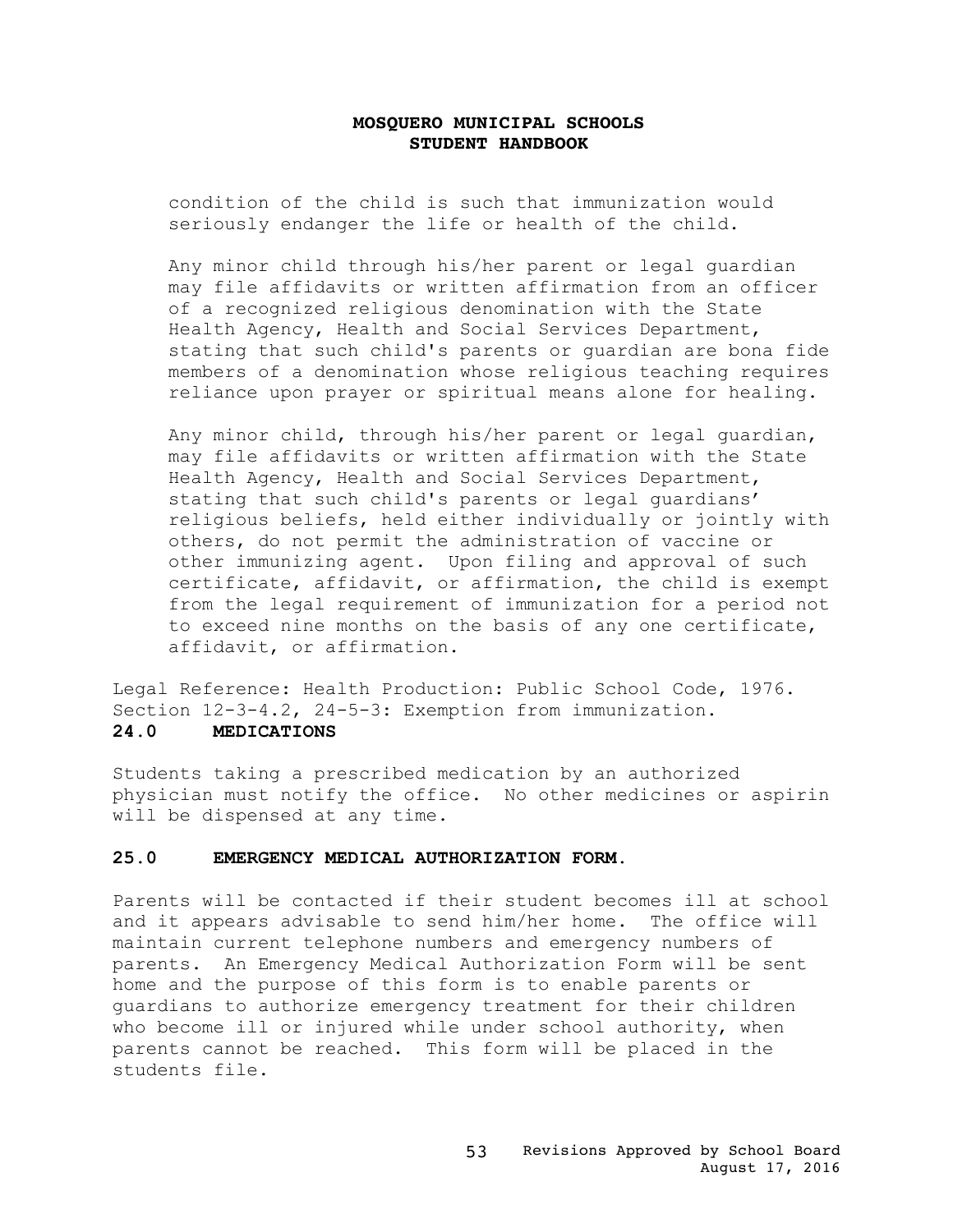#### **26.0 DISASTER AND EMERGENCY OPERATIONS PLAN (DEOP)**

- 1. Organization Flow Chart
- 2. Staff Responsibilities
- 3. Emergency Plan Procedures
- 4. Plan Response Color Code Chart

The above plan shall be implemented in its entirety; shall be reintroduced to all staff annually; shall include required disaster drills annually; and shall be updated annually.

#### **27.0 FIRE DRILLS AND MOCK DISASTER DRILLS**

When the fire alarm sounds or a Disaster and Emergency Operations Plan (DEOP) Code is broadcast, staff and students follow steps set forth in the DEOP.

#### **28.0 POLICY ON DANCES SPONSORED BY SCHOOL ORGANIZATIONS**

All dances sponsored by school organizations will be held on school property or a location approved in advance.

- 1. No one will be admitted who has been determined to be consuming alcoholic beverages or under the influence of drugs.
- 2. The use of tobacco products will not be permitted on school property.
- 3. No one will be allowed re-entry once they leave the building.
- 4. At least two (2) sponsors are required, preferably a man and a woman. Parents are welcome.
- 5. Dances must end at 12:00 A.M. (midnight). Superintendent may revise time.
- 6. All exit doors must be monitored by a sponsor/chaperone.

### **29.0 LOSS OF PERSONAL PROPERTY**

The school cannot be responsible for the loss of personal property. Students should not carry large amounts of money to school. If it is necessary to do so, please check the money at the office. Please do not leave clothing, books or other property in the halls, buses, restrooms or classrooms. THE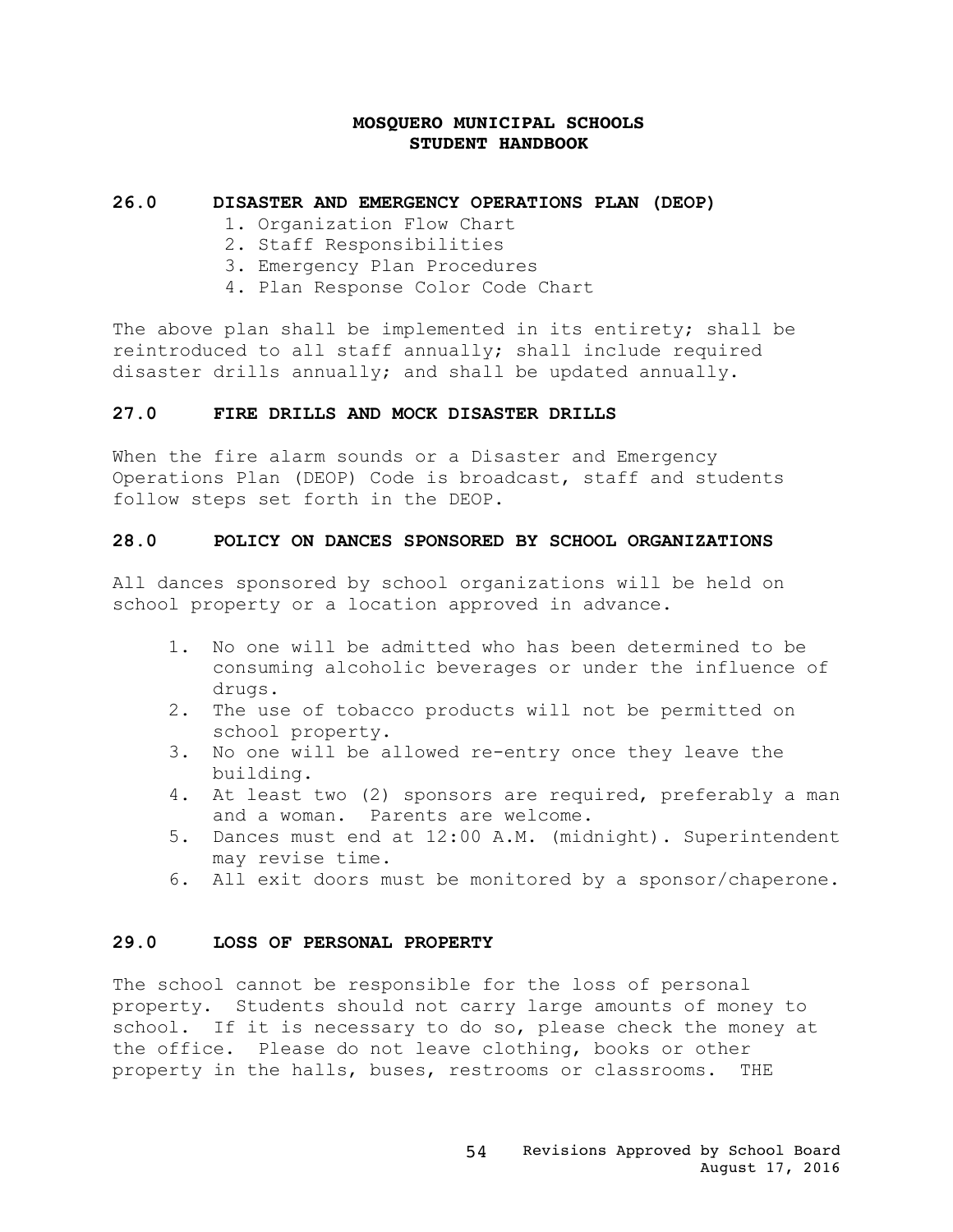SCHOOL CANNOT BE RESPONSIBLE FOR LOST ITEMS. Items left behind and not claimed are subject to disposal.

#### **30.0 STUDENT GRIEVANCE PROCEDURE**

Copies of the Procedures may be obtained in the office.

# **31.0 SPECIAL EDUCATION POLICY**

(See policy in Mosquero Municipal Schools Board Policy Handbook for details)

### **32.0 TITLE I**

Title I Requirement, Federal Register, Title I Part A.

In order to ensure that the parents of the children being served have adequate opportunity to participate in the design and implementation of the Title I project, Mosquero Municipal Schools have adopted a Title I policy with regulations. See the Superintendent for details.

#### **33.0 FAMILY EDUCATIONAL RIGHTS AND PRIVACY ACT**

In compliance with the Family Educational Rights and Privacy Act of 1974, parents have the privilege to review the records of their student, they have the right to request that certain information be changed or deleted from the student's records, they have the right to refuse the disclosure or transfer of student information and have the right to obtain copies of information kept in educational records.

#### **A. PROCEDURE**

- 1. Student records are maintained in the main office at Mosquero Schools for the purpose of meeting the needs of the students. Information in records include basic identifying information and verified information on functioning and performance.
- 2. On written request only, the following identifiable information may be released to other educational agencies: identifying information, names, dates,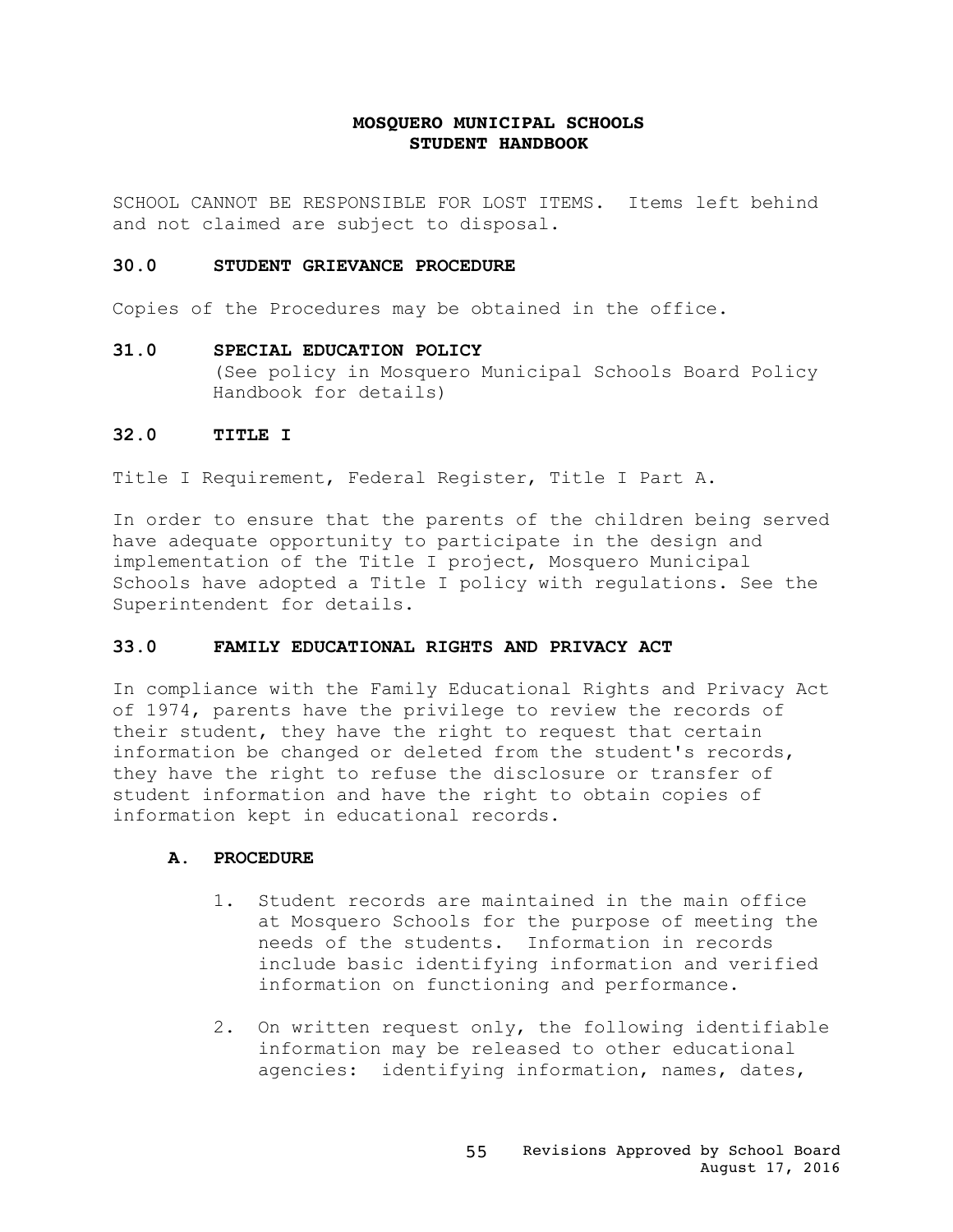location of schools attended, current health information, and academic information.

- 3. School officials authorized to release student information according to policy guidelines shall include: (1) Superintendent, and (2) Guidance Counselor. These school officials are responsible for maintenance of school records.
- 4. When a new student enrolls in school, an authorized school official shall initiate a request for information to the parents of the student. When records are not available from the parents, the school official shall send a written request for the student's records to his/her previous school of attendance.
- 5. When all formal written procedures for requesting student records have been followed and no student information has been received, the Superintendent shall initiate contact with the student's previous school of attendance.

# **34.0 ELIGIBILITY REGULATIONS FOR EXTRA-CURRICULAR ACTIVITIES**

The Mosquero Schools strives to have an activity program that is attractive to all students. The school attempts to provide a diversified and balanced program of extra-classroom activities including special interest clubs, physical activities, student government, class organizations, class activities and social activities, etc. Efforts shall be made to encourage participation by students in as many activities as they can afford without jeopardizing the academic aspect of their school academic program. Students participating in any activity that is under the jurisdiction of the New Mexico Activities Association (NMAA)must meet the following eligibility criteria:

1. A student must have a 2.0 grade point average based on a 4.0 scale, or its equivalent, either cumulatively or for the semester immediately preceding participation, in order to be eligible to participate in any extra-curricular activity. The provisions of this subsection shall not apply to special education students placed in C or D Level Programs.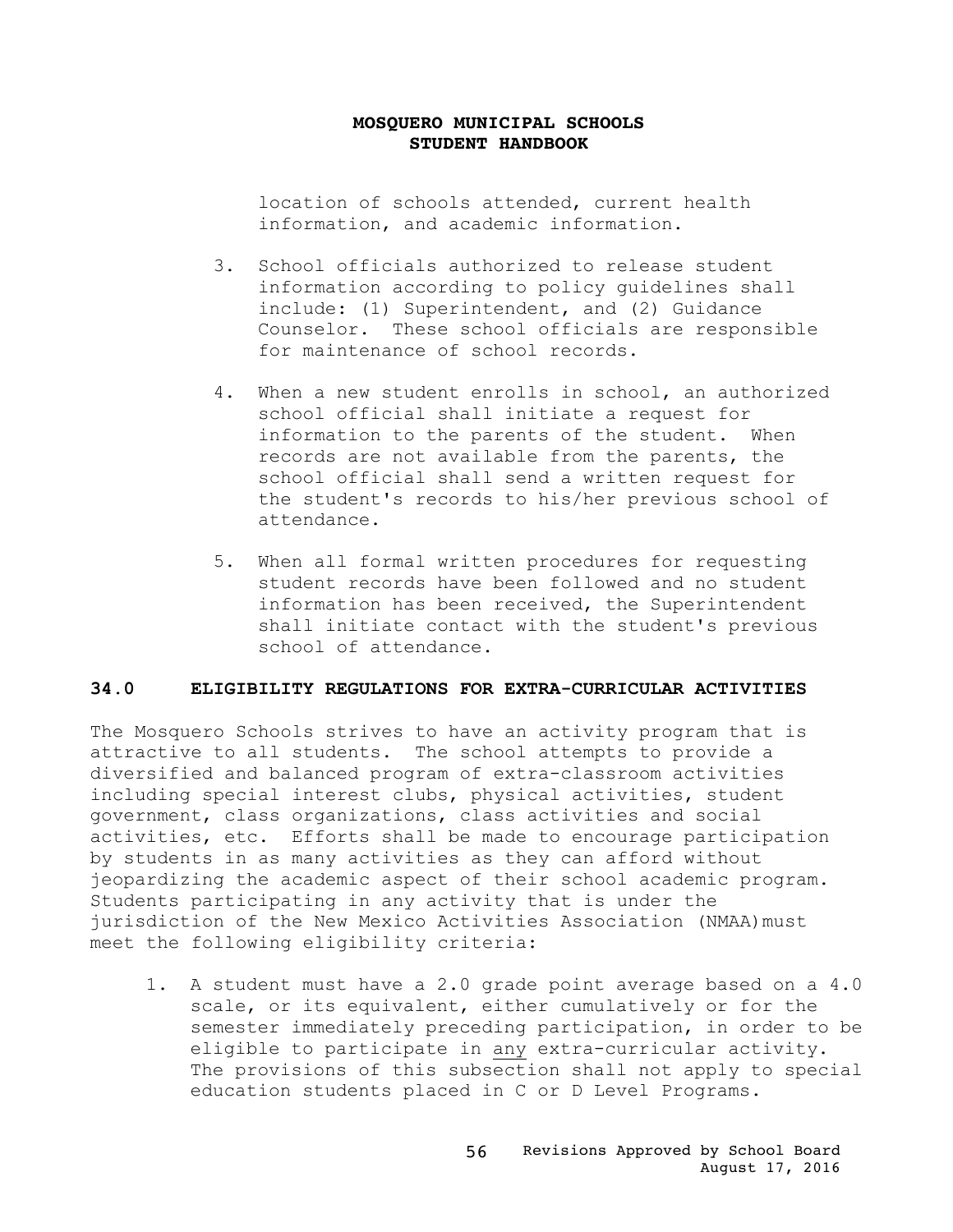- 2. A student must be currently passing in all subjects. "Currently passing" is defined as a cumulative passing grade within the 9-week period.
- 3. Be a full-time student at Mosquero High School (7 classes per day).
- 4. Comply with all rules and regulations established by the New Mexico Activities Association.
- 5. Comply with all rules as established by the coach, sponsor, and/or school administration.
- 6. Shall be in school on the day of a contest and/or the last school day in the week preceding an activity. Exceptions, i.e., absence for valid reasons will be considered by the Superintendent/designee.
- 7. Shall be in school on the day immediately following an extra-curricular activity, except by permission of the Superintendent/designee.

Athletes at Mosquero Schools will complete an eligibility form each week. In case of a failing grade or bad conduct mark the athlete may be ineligible for all activities until the next week.

If an athlete is declared ineligible to participate in an activity because of a "no-pass" situation or a "below-average" conduct rating the coach or sponsor may appeal to the administration for special consideration if they have evidence that extenuating circumstances exist that may warrant special consideration. The 2.0 criteria may be appealed.

#### **ATHLETIC CODE OF CONDUCT:**

The following code of conduct is expected of any student participating in athletics:

1. Class attendance -- Student will attend all classes unless properly excused. Any student absent on the day of an extracurricular activity, or who is absent on the last day prior to a weekend event/activity, shall be ineligible for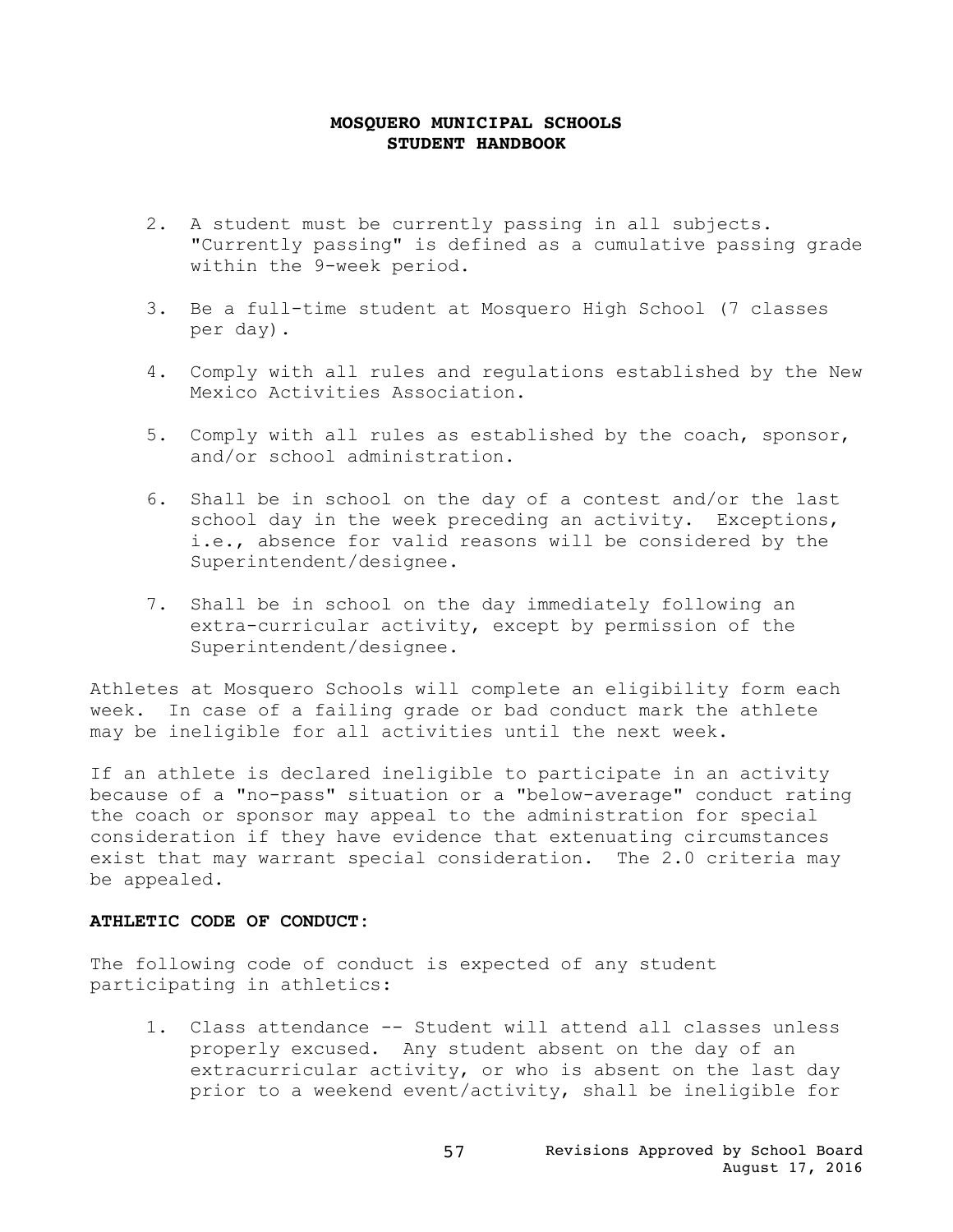the activity, EXCEPT upon the written request from the parent/guardian documenting death, serious illness, doctor/dental, or emergency situations.

- 2. Conduct/behavior -- Student's reprimanded by the principal's office for disciplinary reasons are not eligible to participate in activities during that week or weekend. A conduct rating of 2 NI (needs improvement), or one UA(unacceptable) conduct rating on the weekly student eligibility form shall make the athlete ineligible for that week.
- 3. Practice Attendance and Award of Athletic Letter -- to receive recognition and obtain a letter for the Junior Varsity or Varsity sport; the athlete must complete the season (no quit) and attend 95% of the practices as scheduled (no exceptions). May be appealed to the Superintendent if exigent circumstances exist.
- 4. Students must be currently passing all subjects with at least a D average grade. The exception to this rule is for students taking ITV courses for dual college credit. These courses are not counted toward eligibility. Students will fill out an eligibility form on a weekly basis.
- 5. Student shall not use alcohol or any other drug of any kind at any time regardless of celebration or occasion.
- 6. Student shall never be disrespectful to any staff member or coach of the Mosquero Municipal Schools.
- 7. Student shall respect the rights and properties of adults, fellow students, and others.
- 8. Athlete's curfew is 10:00 p.m. on weekdays (and any night before a game) and 10:00 p.m. on weekends; exceptions are school sponsored activities, when accompanied by parents, or by special permission of the coach in conjunction with parents.
- 9. Student should be willing to make sacrifices for the school and team he/she supports.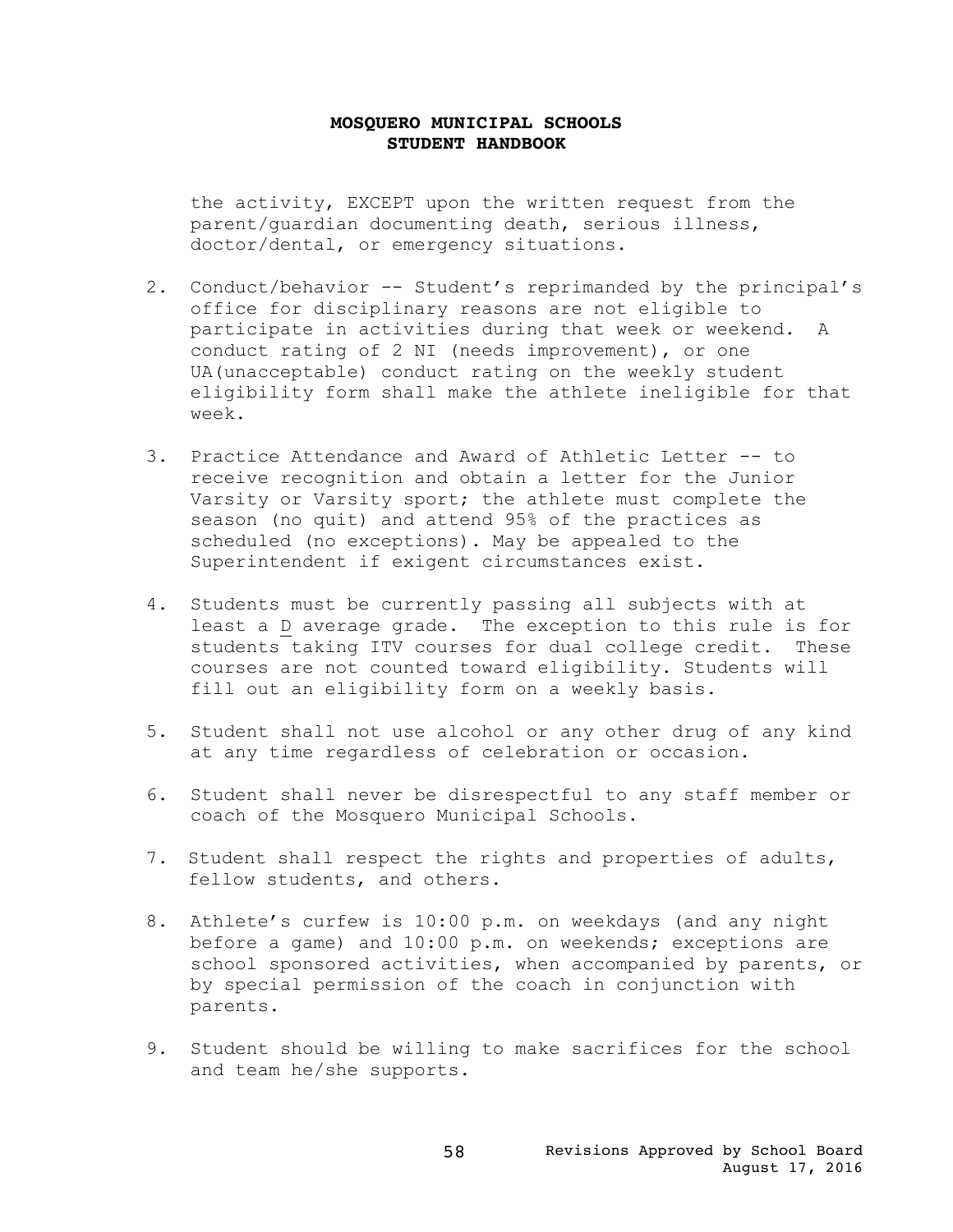- 10. Student shall never do anything to discredit him/herself, the team, the coach, or the school.
- 11. Student shall provide leadership for fellow students in areas of behavior, courtesy, discipline, and conduct both in and out of school (in buses, restaurants, school events, etc.).
- 12. Student shall not appear in public in any form of dress or hairstyle that might embarrass his/her team or school and shall closely adhere to the student "Dress Code".
- 13. Student will have the right and opportunity to discuss problems at any time with the coaches and Athletic Director. Chain-of-command should be followed.
- 14. Student shall discuss with the coach the pros and cons of leaving any sport he/she has started before making a decision to quit.
- 15. Student shall be responsible for informing parents that any time a problem should arise, parent(s) should make an appointment with the athletic director in which a meeting will be held with the parent, student athlete, coach, and athletic director (if he/she is able to attend). At no time shall a parent approach the coach with a complaint during or immediately after a game. An appointment can be arranged for a more convenient time.
- 16. As determined by the school board, any situation/condition of student conduct not mentioned in this "Athletic Code of Conduct" is expected of the student/athlete.

Any student participating in a sport should check with his or her coach before participating in any other school or non-school sponsored physical activity; roller skating, town team basketball, skiing, etc.

When a student athlete is found to be violating the "Athletic Code of Conduct", he/she is subject to disciplinary action. The action taken is dependent upon the nature of the violation and the individual himself. The athlete must recognize that violation of this code will not be tolerated and that it is the athlete's responsibility to conduct himself/herself properly.